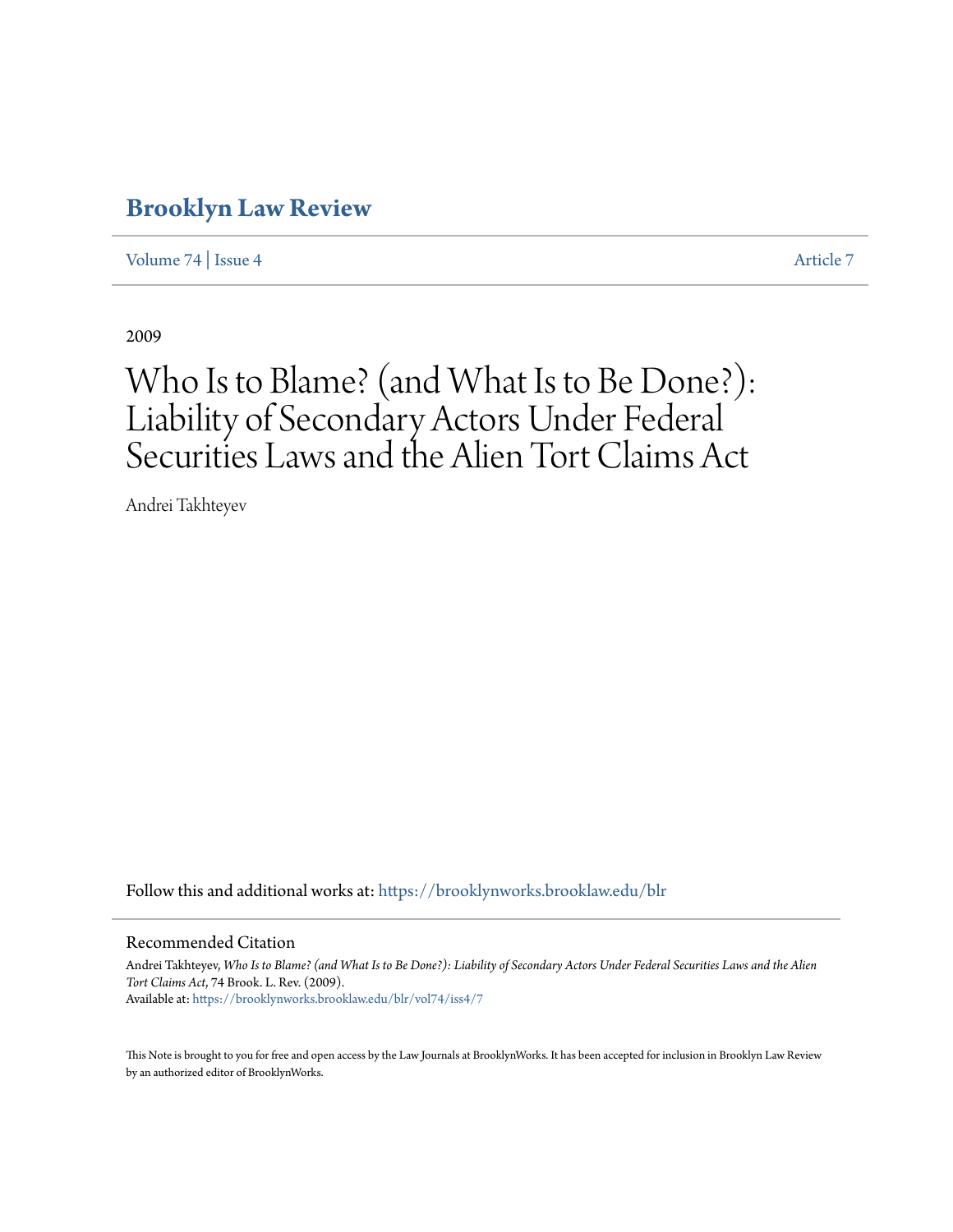# Who Is to Blame? (and What Is to Be Done?)

# LIABILITY OF SECONDARY ACTORS UNDER FEDERAL SECURITIES LAWS AND THE ALIEN TORT CLAIMS ACT

#### I. INTRODUCTION

 $\overline{a}$ 

Large-scale wrongs that inflict injuries on millions are rarely the doings of a single person or entity but instead often involve the participation of multiple secondary actors.<sup>1</sup> A cable-box supplier enters into a series of forged deals with a telecommunications company allowing the company to overstate its revenue and thus mislead the investing public about its financial health.2 An American automaker sells custom-made military trucks to the government of apartheid-era South Africa, which the government uses to terrorize the country's black majority.<sup>3</sup> In both of these cases the underlying wrong—securities fraud and genocide—would be actionable under a federal statute. Section 10(b) of the Securities Exchange Act of 1934 ("Section 10(b)") prohibits corporations from making fraudulent statements to the investing public,<sup>4</sup> while the Alien Tort Claims Act ("ATCA") allows U.S. federal courts to hear civil suits brought by victims of human rights abuses and other international crimes.<sup>5</sup> But whereas these federal statutes successfully target the underlying illegal conduct itself, they fail to specify which actors can be held accountable for the particular offense. Instead, the task

<sup>1</sup> Secondary actors are parties that did not themselves commit the underlying wrong but, through their conduct, contributed to and ultimately made possible the commission of the wrong. *See, e.g.*, Mark Harden, *U.S. High Court Moves "Secondary Actors" Off Main Stage*, DENVER BUS. J., Jan. 25, 2008, *available at* http://www.bizjournals.com/denver/stories/2008/01/28/story14.html (describing secondary actors in the securities litigation context as "third parties, such as accountants, banks, law firms and suppliers, with business ties to accused companies . . . [who] secretly help[] the companies defraud their investors"); *cf.* JOSHUA DRESSLER, UNDERSTANDING CRIMINAL LAW 459 (3d ed. 2001) ("The 'primary party' is the person who personally commits the . . . offense. . . . Any person who is *not* the primary party, but who is associated with him in commission of an offense is a 'secondary party.'"); Lynda J. Oswald, *International Issues in Secondary Liability for Intellectual Property Rights Infringement*, 45 AM. BUS. L.J. 247, 247 (2008) ("Secondary liability is liability that is imposed upon a defendant who did not directly commit the wrongdoing at issue, but whom the law nonetheless holds responsible for the injuries caused."). <sup>2</sup> *See generally* Stoneridge Inv. Partners, LLC v. Scientific-Atlanta, Inc., 128 S. Ct. 761

<sup>(2008). 3</sup> *See generally* Khulumani v. Barclay Nat'l Bank Ltd., 504 F.3d 254 (2d Cir. 2007). 4

 $4$  15 U.S.C. § 78j (2006).

 $5\quad 28 \text{ U.S.C. }$  § 1350 (2006).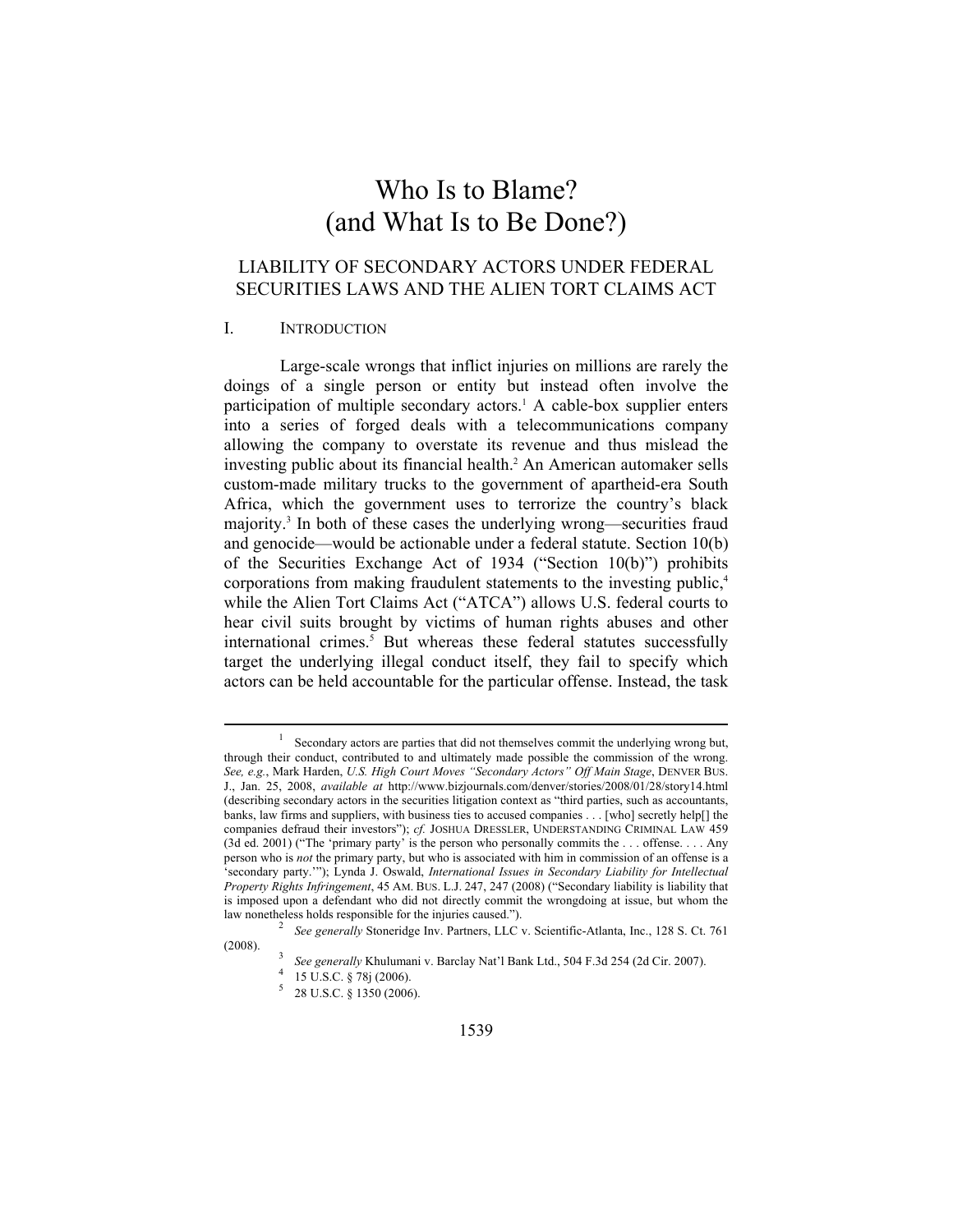of defining the scope of liability with regard to secondary actors is left to the courts.<sup>6</sup>

In the securities fraud context, the Supreme Court has taken a restrictive position, ruling in its 1994 decision in *Central Bank of Denver, N.A. v. First Interstate Bank of Denver, N.A.*<sup>7</sup> that Section 10(b) did not permit a private cause of action for aiding and abetting—a type of secondary actor liability.<sup>8</sup> That decision, however, did not entirely foreclose liability of secondary actors under Section 10(b) because plaintiffs developed legal theories that allowed them to stretch the limits of primary liability to reach certain non-primary actors.<sup>9</sup> More recently, the Supreme Court further narrowed Section 10(b) liability for secondary actors holding in *Stoneridge Investment Partners LLC v. Scientific-Atlanta, Inc.*10 that a secondary actor was only liable for securities fraud if plaintiffs could show that their damages were a direct result of the secondary actor's conduct itself, rather than the overall fraudulent scheme.<sup>11</sup>

In contrast, the Supreme Court did not speak on the scope of liability under ATCA until 2004, and even then the Court did not directly address the issue of secondary actor liability.12 Most lower courts that have faced the issue have assumed that ATCA allows aiding-andabetting liability.13 Thus, in 2007, the Second Circuit Court of Appeals in *Khulumani v. Barclay National Bank Ltd.*14 reversed the dismissal of ATCA claims brought by victims of the South African apartheid regime against a number of U.S. and foreign corporations, alleging that the corporations aided and abetted the regime's numerous atrocities by supplying industrial, technological, and financial resources to the South African government.<sup>15</sup> But the Appeal Court's split opinion and extensive dicta highlighted the numerous problems with allowing aiding-andabetting liability under ATCA, such as the absence of a clear standard for aiding and abetting in the context of international law violations, as well as public policy concerns over holding corporations accountable merely for doing business with oppressive regimes.16 Therefore, in the long run, the future of secondary actor liability under ATCA remains uncertain.

*Central Bank* and *Stoneridge* on the one hand and *Khulumani* on the other, although addressing two very different areas of law, share a  $\overline{\phantom{a}}$ 

<sup>6</sup> *See infra* Part V (discussing the role of federal courts in interpreting the scope of Section 10(b) and ATCA).

 $\frac{7}{8}$  511 U.S. 164 (1994).

 $\frac{8}{9}$  *Id.* at 191.

<sup>&</sup>lt;sup>9</sup> *See infra* text accompanying notes 90-98.<br><sup>10</sup> 128 S. Ct. 761 (2008).

<sup>12 128</sup> S. Ct. 761 (2008).<br>
12 128 S. Ct. 761 (2008).<br>
12 Stoneridge Inv. Partners, LLC v. Scientific-Atlanta, Inc., 128 S. Ct. 761, 770 (2008).<br>
13 See infra note 128 and accompanying text.<br>
14 504 F.3d 254 (2d Cir. 2007)

<sup>&</sup>lt;sup>16</sup> *See infra* Part IV.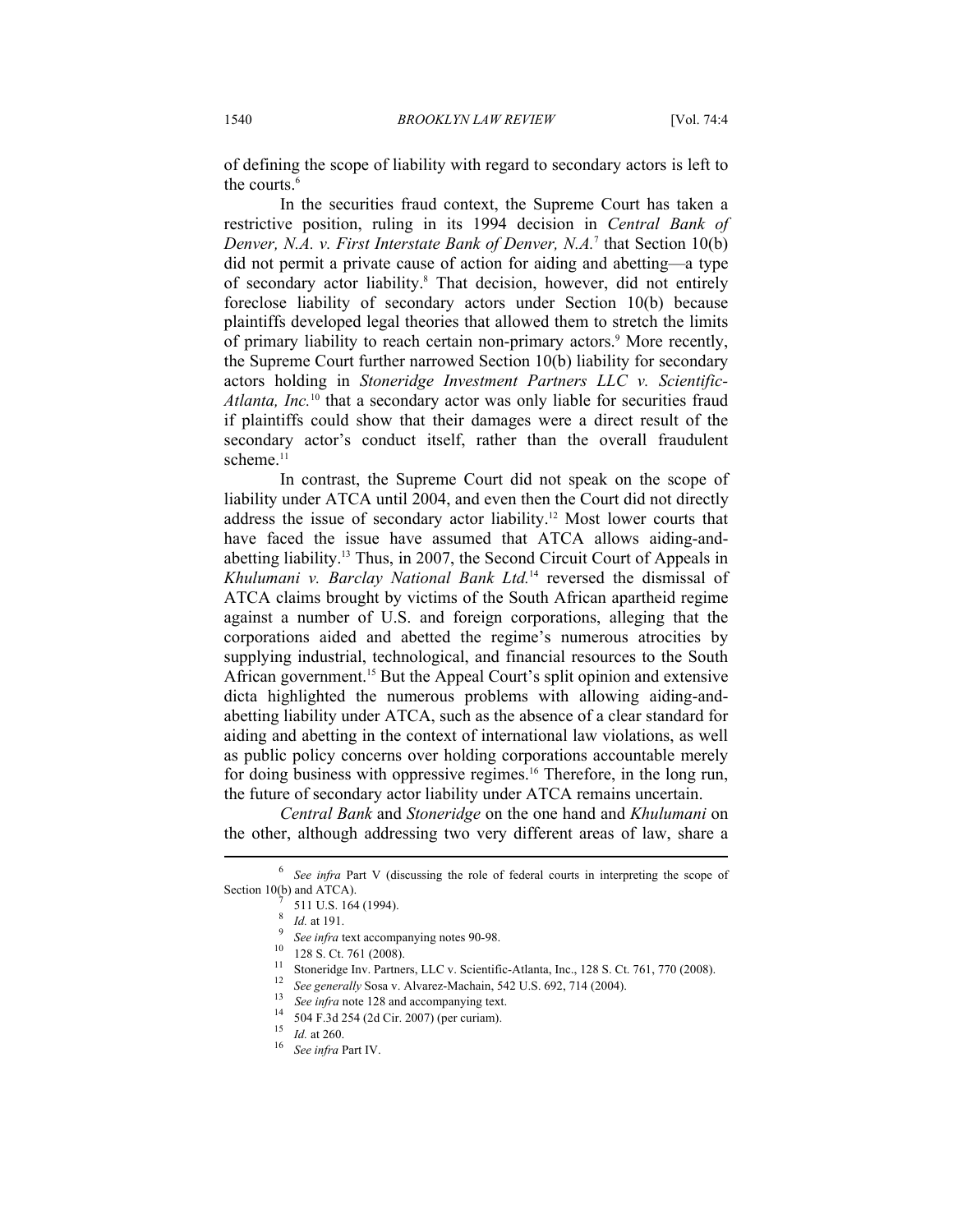common set of questions: When is one entity responsible for the harm caused by another? Does the same law that proscribes a particular type of wrongdoing govern the conduct of all parties that contribute to the wrongdoing? What is the difference between the liability of a primary and a secondary actor? As a result, these cases provide a unique opportunity to examine and compare the limits of liability of secondary actors in the securities fraud and international human rights contexts.

By analyzing the more mature and developed jurisprudence on secondary actor liability under Section 10(b), this Note attempts to derive lessons for, and predict the future of, corporate accountability under ATCA. Part II of the Note introduces the concept of aiding-and-abetting in the general context of secondary actor liability. This Part shows that, despite its deep historical roots, the doctrine of aiding-and-abetting liability, especially in the civil context, lacks clarity and consistency, which often puts it in the center of politically-charged debate about corporate accountability. Part III examines the evolution of secondary actor liability in Section 10(b) claims from *Central Bank* to *Stoneridge* and discusses how the Supreme Court has, over time, limited plaintiffs' ability to sue secondary actors for securities fraud.

Part IV analyzes aiding-and-abetting liability in the context of ATCA claims, and, in particular, takes a close look at the *Khulumani* decision, whose split opinion suggests a trend towards a more restrictive construction of ATCA. Finally, Part V argues that while aiding-andabetting liability under ATCA was tentatively upheld in *Khulumani*, it will likely be eliminated by the Supreme Court when the issue comes before it. This Part demonstrates that the same reasoning that lead the Supreme Court to strike down aiding-and-abetting liability under Section 10(b) in *Central Bank* will control the question of aiding-and-abetting liability under ATCA. However, this restriction of ATCA's scope will not entirely foreclose claims against corporations that contribute to human rights abuses and other international crimes, as, just like in securities fraud suits, plaintiffs will be able to reinvent primary liability to reach secondary actors, and will also develop alternative legal theories for recovery and corporate accountability.

# II. AIDING AND ABETTING AS A SUBSET OF SECONDARY ACTOR LIABILITY

The problem of secondary actor liability under the Securities Exchange Act and ATCA, and the subset issue of liability for aiding and abetting, stems to a large extent from the doctrinal confusion surrounding these concepts and their relationship to primary liability. Aiding and abetting is a typical way in which a secondary actor can contribute to the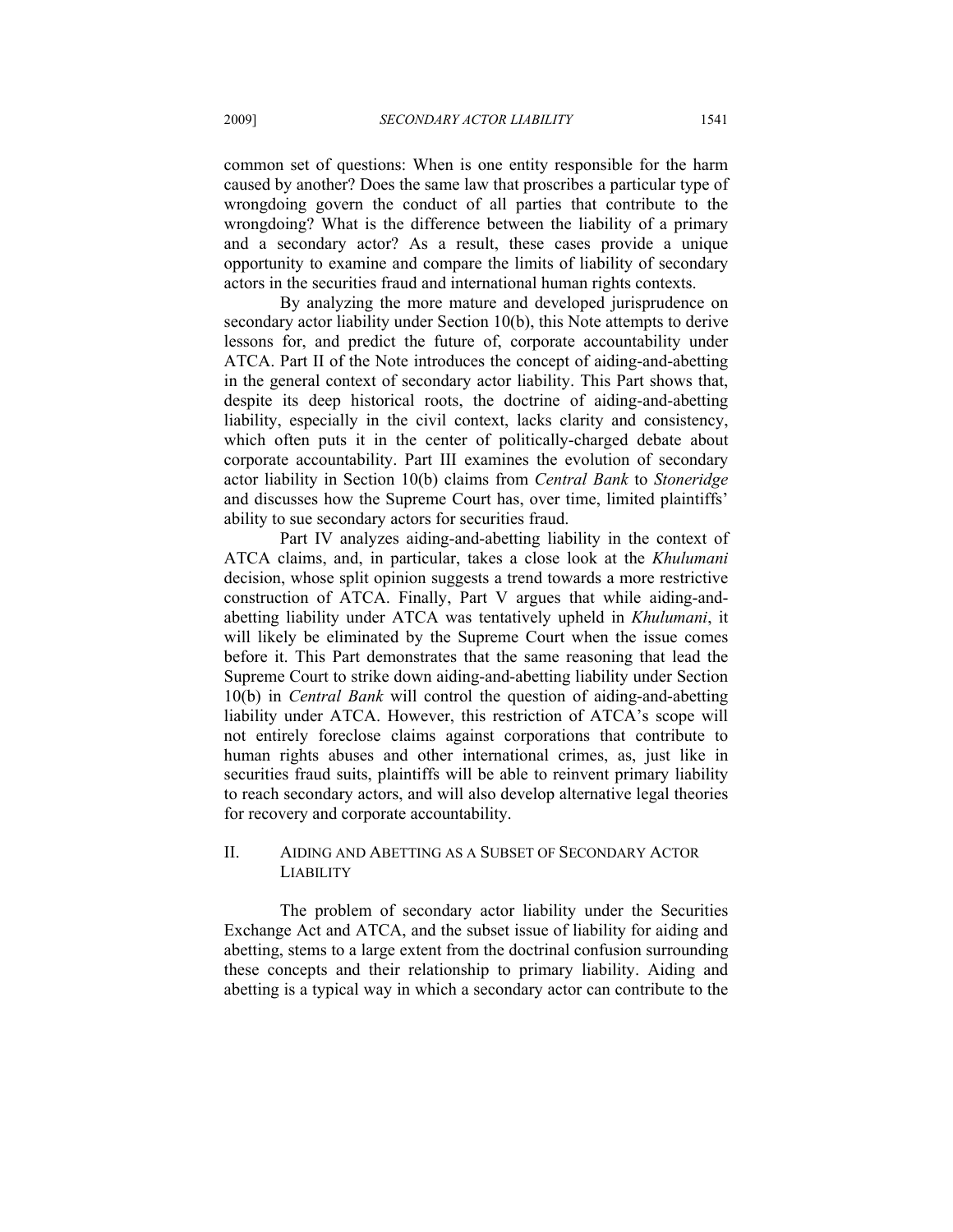underlying offense.<sup>17</sup> Whether aiding and abetting gives rise to primary or secondary liability, however, remains doctrinally unsettled and practically controversial.

Aiding and abetting is usually associated with accessorial liability<sup>18</sup> and often serves as a "shorthand term  $\ldots$  [that] connotes some lesser actor—not the individual who commits the offense—but the individual who offers assistance to the primary actor."19 In the securities fraud context, for example, aiding and abetting is used as an antonym to primary liability.<sup>20</sup> But the long history of the term suggests a more complicated and fluid relationship between aiding and abetting and primary liability.

#### *A. Aiding-and-Abetting Liability in the Criminal Context*

In his *History of the English Laws,* William Blackstone distinguished between principal and accessory (or secondary) criminal culpability.21 In turn, he divided principal culpability into first and second degrees.22 According to Blackstone, "[a] principal in the first degree is he that is the actor or absolute perpetrator of the crime; and in the second degree he is who is present, *aiding and abetting* the fact to be done.<sup>223</sup> Thus, Blackstone categorized aiding and abetting as part of primary, not secondary liability.

Similarly, a federal statute that codified criminal aiding-andabetting liability in 190924 makes anyone who "commits an offense against the United States or *aids, abets,* counsels, commands, induces or procures its commission . . . punishable as a principal."25 Significantly, the original language of the statute simply stated that one who aids or

<sup>&</sup>lt;sup>17</sup> Other ways in which a secondary actor may contribute to the offense include participation in a criminal enterprise or conspiracy, instigation, and procurement. *See* Tarek F. Maassarani, *Four Counts of Corporate Complicity: Alternative Forms of Accomplice Liability Under* 

<sup>&</sup>lt;sup>18</sup> See DRESSLER, *supra* note 1, at 459 ("[A] person may be held accountable for the conduct of another person if he assists the other in committing an offense. Liability of this nature is called 'accomplice' or 'accessory' liability.").

Adam Harris Kurland, To "Aid, Abet, Counsel, Command, Induce, or Procure the *Commission of an Offense": A Critique of Federal Aiding and Abetting Principles*, 57 S.C. L. REV. 85, 86 (2005).

20 Thus, under *Central Bank*, plaintiffs cannot sue aiders and abettors under Section 10(b) of the Securities Exchange Act because the Act has been interpreted to impose only primary liability. Cent. Bank of Denver, N.A. v. First Interstate Bank of Denver, N.A., 511 U.S. 164, 191 (1994); *see* 

*infra* Part III.B.<br><sup>21</sup> WILLIAM C. SPRAGUE, BLACKSTONE'S COMMENTARIES ABRIDGED 437 (Callaghan & Co. 9th ed. 1915) (1892).

 $\frac{22}{24}$  *Id.* ("A man may be *principal* in an offence in two degrees.").<br><sup>23</sup> *Id.* at 437-38 (emphasis added) (explaining that presence, for purposes of defining principal culpability, may be actual physical or constructive).<br><sup>24</sup> Act of Mar. 4, 1909, ch. 321, § 332, 35 Stat. 1088 (1909) (current version at 18 U.S.C.

 $\S$  2(a) (2006)).<br><sup>25</sup> 18 U.S.C.  $\S$  2(a) (2006) (emphasis added).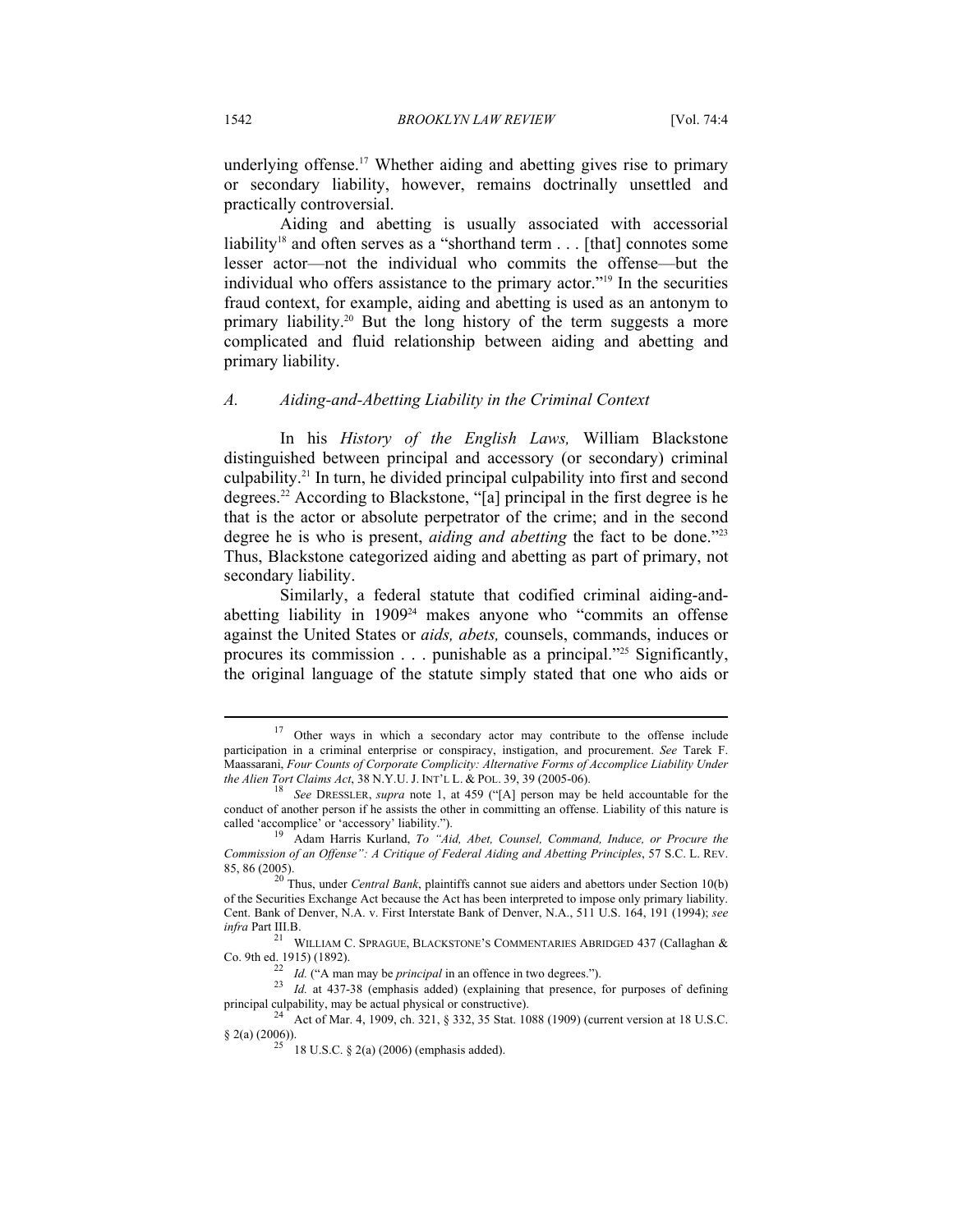abets a federal crime "*is* a principal."26 However, a 1951 amendment changed the formulation to "is *punishable as* a principal" to "eliminate all doubt that in the cases of offenses whose prohibition is directed at members of specified classes . . . [an aider and abettor] who is not himself a member of that class may nonetheless be punished as a principal."27

Thus, the doctrine of criminal aiding and abetting, from which civil aiding and abetting originates,<sup>28</sup> is not entirely clear on whether aiders and abettors are liable as primary or secondary offenders. From a theoretical point of view, this is due to the fact that aiding and abetting, and secondary actor liability more generally, is premised on the common law concept of concerted action.<sup>29</sup> Under this concept, one who participates in concerted conduct on behalf of another or a group is jointly and severally liable for the actions of the entire group and of each individual member. $30 \text{ In a sense, then, a secondary actor whose conduct}$ falls under the legal standard for concerted action becomes the primary actor.

In practice, this doctrinal confusion leads to a lack of consensus among courts regarding the applicable standard that defines criminal aiding and abetting.<sup>31</sup> For example, courts disagree on the requisite mens rea element for proving aiding and abetting.32 Some courts, guided by the principle of equal moral blameworthiness underlying the doctrine, consider aiding and abetting a specific intent offense and require that the aider and abettor intend that the primary actor commit the underlying crime.33 Yet other courts routinely apply the lower knowledge standard, which only requires that the aider and abettor be aware of the underlying

 $\frac{26}{27}$  § 332, 35 Stat. at 1152 (emphasis added).<br><sup>27</sup> Kurland, *supra* note 19, at 90.

<sup>28</sup> Christine L. Eid, Comment, *Lawyer Liability for Aiding and Abetting Squeeze-Outs*, 34 WM. MITCHELL L. REV. 1177, 1180 (2008); *see also* Cent. Bank of Denver, N.A. v. First

Interstate Bank of Denver, N.A., 511 U.S. 164, 181 (1994).<br><sup>29</sup> Eid, *supra* note 28, at 1180.<br><sup>31</sup> Baruch Weiss, *What Were They Thinking?: The Mental States of the Aider and Abettor*<br><sup>31</sup> Baruch Weiss, *What Were They Th and the Causer under Federal Law*, 70 FORDHAM L. REV. 1341, 1344, 1351 (2002) ("[T]he current status of the law on the aider and abettor's mental state is . . . best described today as in a state of chaos . . . ."); *see also* Kurland, *supra* note 19, at 85 ("Federal aiding and abetting law, which has been spinning out of control for quite some time, has now spun totally out of control.").<br><sup>32</sup> Judge Learned Hand famously formulated the mens rea standard by requiring that an

aider and abettor "in some sort associate himself with the venture, that he participate in it as in something that he wishes to bring about, that he seek by his action to make it succeed." United States v. Peoni, 100 F.2d 401, 402 (2d Cir. 1938).

*See, e.g.*, United States v. Bancalari, 110 F.3d 1425, 1430 (9th Cir. 1997) ("To sustain a conviction for aiding and abetting, the evidence must show that the defendant 'specifically intended to facilitate the commission of [the principal's] crimes' . . . .") (alteration in original); United States v. Scotti 47 F.3d 1237, 1240-41, 1244 (2d Cir. 1995) (holding that a mortgage broker who assisted in an extortionist loan scheme by arranging mortgage refinancing for the victim was liable as an aider and abettor only if he acted with "the specific intent that his act . . . bring about the underlying crime" (quoting United States v. Aiello, 864 F.2d 257, 262-63 (2d Cir. 1988))).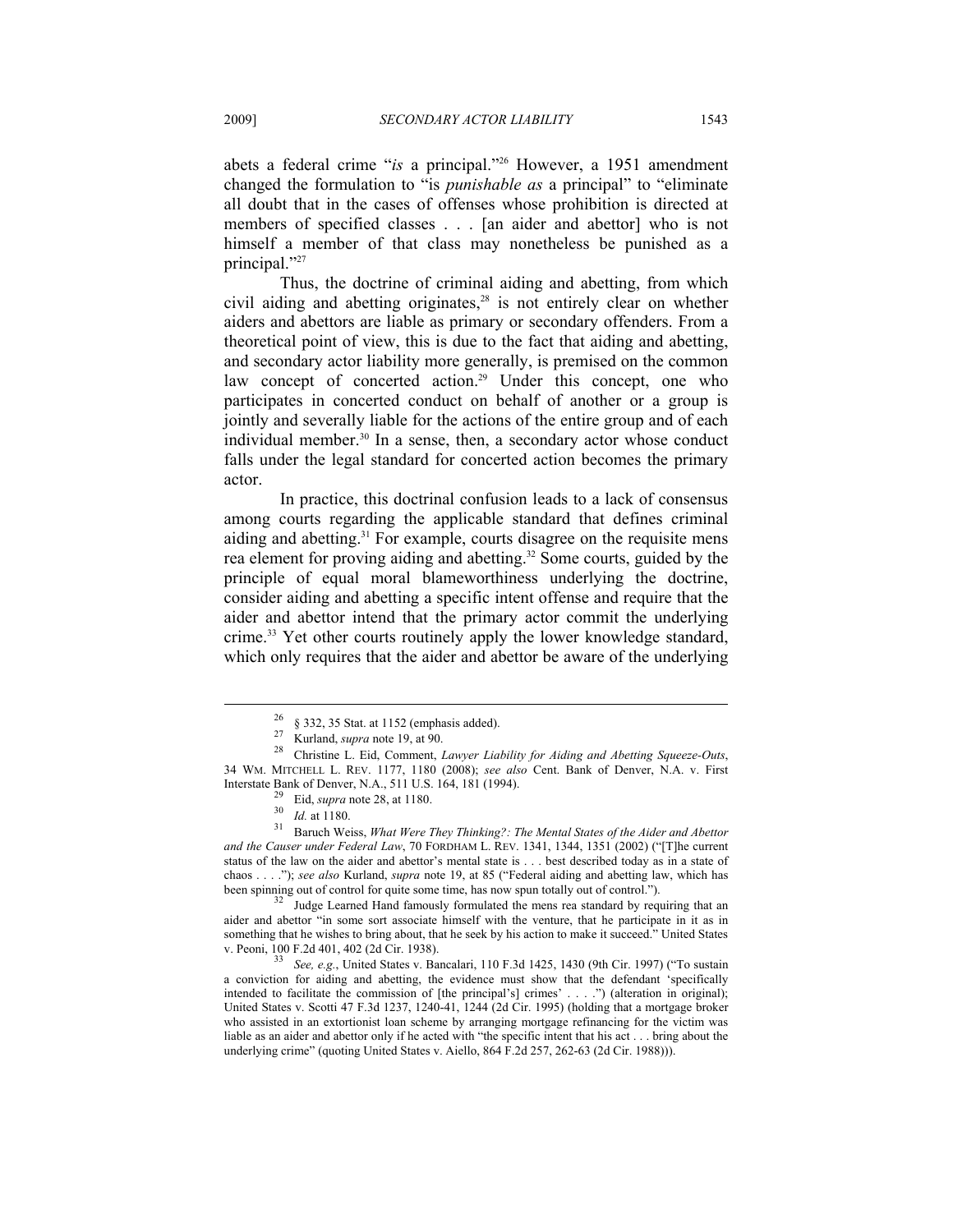offense.34 Likewise, there is no agreement among courts regarding how to treat the actus reus element of criminal aiding and abetting, in particular whether it is necessary to show that the secondary actor's conduct was the but-for cause of the harm.<sup>35</sup> In practice, this uneven application of the doctrine often leads to unfair results.<sup>36</sup>

#### *B. Aiding-and-Abetting Liability in the Civil Context*

In the civil context, the doctrine of aiding-and-abetting liability suffers from even more uncertainty than in the criminal field. There are several reasons for this. First, in contrast to the criminal context, Congress has not enacted a federal civil aiding-and-abetting statute.37 As a result, federal courts are left entirely to their own devices in defining the standard for civil aiding and abetting.<sup>38</sup> Although the *Restatement (Second) of Torts* made an attempt at bringing some uniformity to the field,39 the Restatement's definition of aiding and abetting has not enjoyed wide acceptance among courts.40

Second, although civil aiding-and-abetting liability, in the form of concerted action, has a long history, $41$  the doctrine is substantially less developed than its criminal counterpart. Remaining relatively obscure for

(SECOND) OF TORTS § 876 (1979). 40 Combs, *supra* note 38, at 254-58. 41 Richard C. Mason, *Civil Liability for Aiding and Abetting*, 61 BUS. LAW. 1135, 1138 (2006) (writing that the concept of civil aiding-and-abetting liability in English law goes back at least 400 years and has been cited in American cases since the mid-nineteenth century).

<sup>34</sup> *See, e.g.*, United States v. Ortega, 44 F.3d 505, 508 (7th Cir. 1995) ("One who, *knowing* the criminal nature of another's act, deliberately renders what he *knows* to be active aid in the carrying out of the act is . . . an aider and abettor even if there is no evidence that he wants the act to succeed . . . .") (emphasis added); *see also* Robert Weisberg*, Reappraising Complicity*, 4 BUFF. CRIM. L. REV. 217, 236 (2000) ("For decades, the American courts and legislatures have debated whether knowledge or 'true purpose' should be the required mens rea for accomplice liability.").<br><sup>35</sup> Weisberg, *supra* note 34, at 228-30.<br><sup>36</sup> For example, requiring specific intent for aiding and abetting a "knowledge crime"

such as loan sharking, seems anomalous since "[f]or the very same crime, the principal can be guilty when acting with knowledge or general intent, while the aider and abettor would not be guilty unless acting with the more culpable mental state of purposeful intent." Weiss, *supra* note 31, at 1378. On the other hand, since aiders and abettors are "punishable as . . . principal[s]," 18 U.S.C. § 2 (2006), it seems unfair to punish someone who merely knew about, but did not intend the commission of the underlying offense. *Id.* at 1344 (providing examples of factual scenarios that lead to such a result); *see also* Kurland, *supra* note 19, at 85. 37 Cent. Bank of Denver, N.A., 2011 U.S. 164, 311 U.S. 164,

<sup>182 (1994). 38</sup> Nathan Isaac Combs, Note, *Civil Aiding and Abetting Liability*, 58 VAND. L. REV. 241,

<sup>249 (2005) (&</sup>quot;There is no clearly defined test for civil aiding and abetting liability because courts apply different tests and often obfuscate their analyses.").<br><sup>39</sup> Section 876 of the Restatement provides: "For harm resulting to a third person from

the tortious conduct of another, one is subject to liability if he (a) does a tortious act in concert with the other or pursuant to a common design with him, or (b) knows that the other's conduct constitutes a breach of duty and gives substantial assistance or encouragement to the other so to conduct himself, or (c) gives substantial assistance to the other in accomplishing a tortious result and his own conduct, separately considered, constitutes a breach of duty to the third person." RESTATEMENT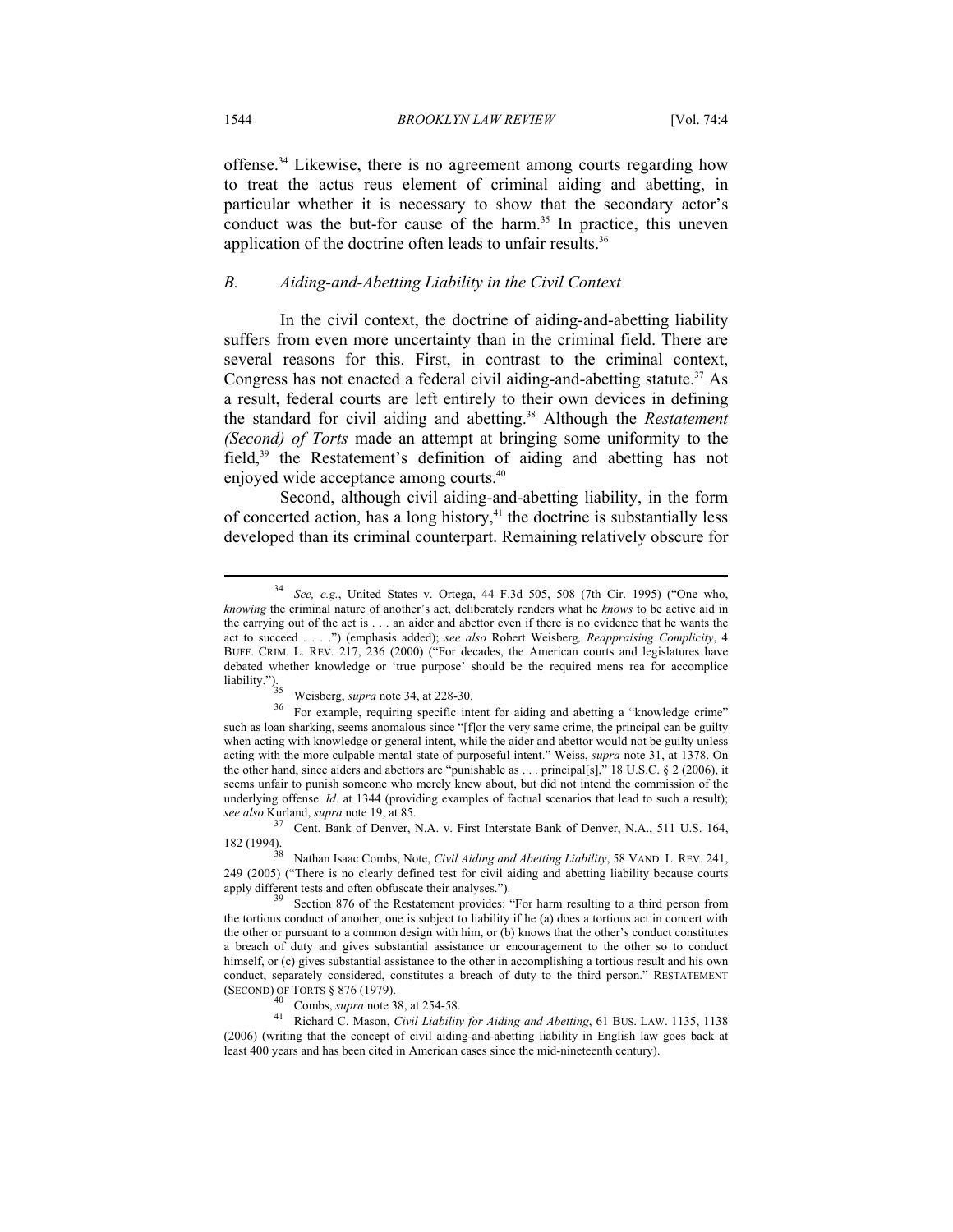decades,<sup>42</sup> civil aiding and abetting first gained prominence in the context of securities litigation.43 However, after the Supreme Court in *Central Bank* expressly eliminated a private cause of action for aiding and abetting federal securities fraud, the words "aid" and "abet" became taboo among plaintiffs' lawyers. Thus, after *Central Bank*, the plaintiffs' bar was forced to resort to expressions, such as "a scheme to defraud," to describe conduct that would have previously been characterized as aiding and abetting.44 Recently though, the doctrine of aiding and abetting has been increasingly invoked in new contexts, such as professional malpractice, human rights violations, and terrorism.<sup>45</sup>

Finally, civil aiding-and-abetting liability—a tort doctrine frequently attaches to criminal conduct, which gives rise to additional problems. Although tort and penal law share a common origin and perform overlapping functions,<sup>46</sup> applying tort standards to criminal acts can be problematic and lead to unfair outcomes. For example, a party charged with civilly aiding and abetting a crime will be defending against a less stringent tort standard and yet may face extremely large monetary penalties and societal condemnation, which normally only attaches to criminal convictions.47 As a result, the doctrine of civil aiding and abetting remains on shaky conceptual grounds and uneven in application.<sup>48</sup>

Because of its potential to serve as a wide net against an unlimited number of third parties and its lack of clear standards, enforcement of the doctrine of civil aiding and abetting is often politically charged. Recently, in addition to securities litigation and ATCA suits, the doctrine has been applied in contexts that involve such diverse and controversial subjects as free speech, war on terror, and liability of lawyers for aiding and abetting their clients' breach of duty. For instance, in *Boim v. Quranic Literacy Institute*, 49 a circuit court

<sup>42</sup> Combs, *supra* note 38, at 246; *see also* Halberstam v. Welch, 705 F.2d 472, 489 (D.C. Cir. 1983) (noting that the application of the doctrine was "largely confined to isolated acts of

adolescents in rural society").<br><sup>43</sup> Combs, *supra* note 38, at 246 n.6, 263.<br><sup>44</sup> Stephen Taub, *Aiding and Abetting Gets More Attention*, COMPLIANCE WEEK, May 22, 2007, *available at* http://www.complianceweek.com/article/3359/aiding-and-abetting-gets-moreattention (describing plaintiffs' attempts to look "for other ways around" aiding and abetting, including sometimes relabeling the conduct as "scheme to defraud"); *see infra* notes 90-92 and

accompanying text.<br><sup>45</sup> Mason, *supra* note 41, at 1135.<br><sup>46</sup> Combs, *supra* note 38, at 250 ("Conceptually speaking, both criminal and tort law are concerned with identifying and sanctioning wrongful conduct . . . .").<br><sup>47</sup> *See* Mason, *supra* note 41, at 1146-63 (discussing the legal standards applied when

imposing civil aiding-and-abetting liability for criminal offenses). 48 Combs, *supra* note 38, at 248-49 (While "the theory of civil liability for aiding and

abetting is claiming a position of new importance in the law of torts . . . , [it] remains underdeveloped."). 49 291 F.3d 1000, 1021 (7th Cir. 2002), *vacated and reh'g granted en banc*, Boim v.

Holy Land Found. for Relief & Dev., 511 F.3d 707 (7th Cir. 2007); *see also infra* notes 229-234 and accompanying text (discussing the rehearing decision).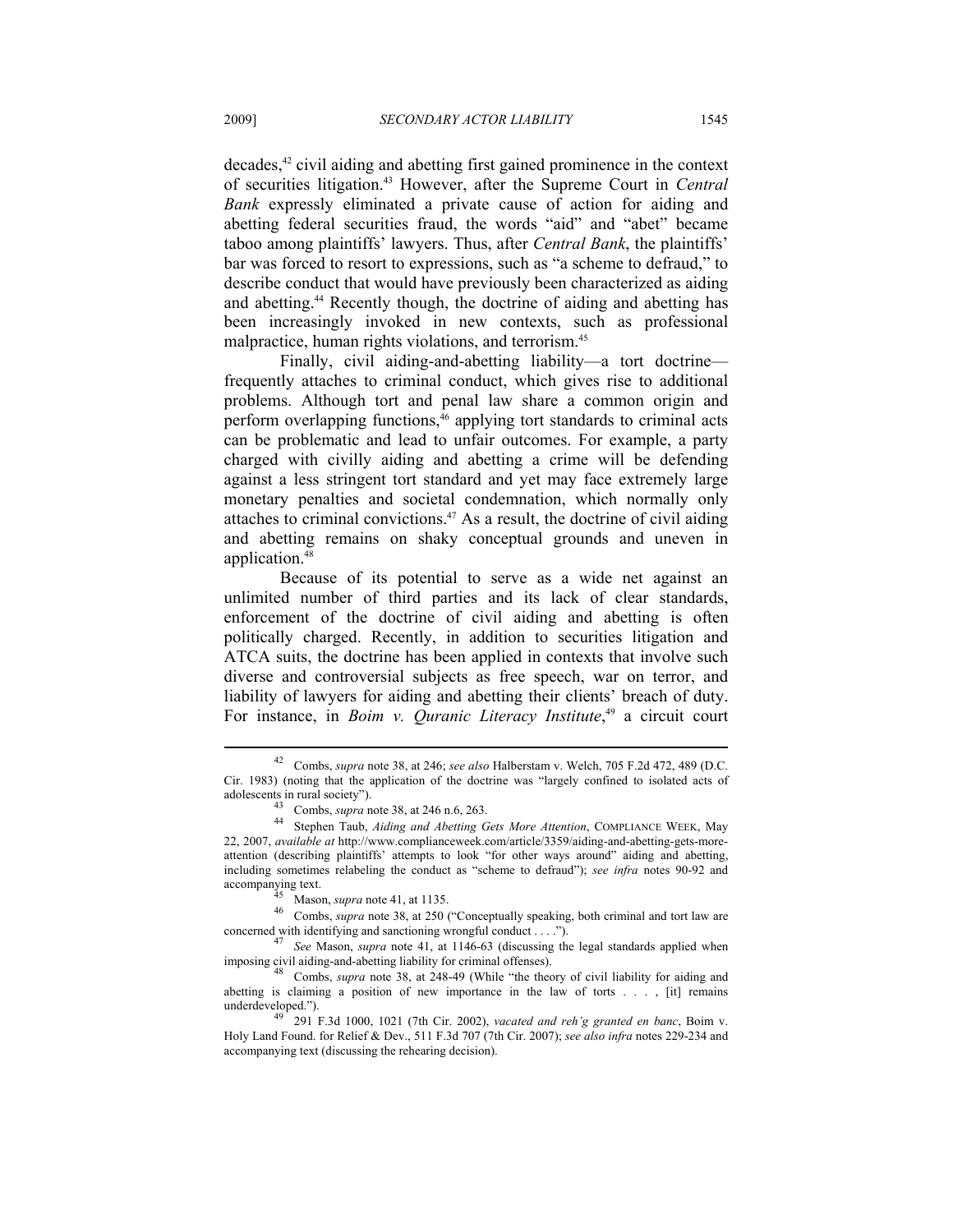upheld a tort action filed by the parents of an American teenager killed by the Palestinian militant group Hamas against several Muslim nonprofit organizations, alleging that the organizations aided and abetted an act of terrorism by donating money to Hamas.<sup>50</sup> In *Rice v. Paladin Enterprises, Inc.*, 51 another circuit court upheld an aiding-and-abetting action brought by the family of a murder victim against the author of "Hit Man," an instructional manual for contract killers.<sup>52</sup>

These examples show that the doctrine of aiding-and-abetting liability has evolved from its humble beginnings, as simply a type of accomplice liability, into a separate and elaborate cause of action implicating issues of social policy. Yet in spite of the attention it gets, the doctrine lacks clarity and consistency. The next Part further illustrates the doctrine's ambiguity and controversial policy implications by showing how the Supreme Court has restricted its application in the context of Section 10(b) litigation, and how plaintiffs have responded by reinventing secondary actor liability as a form of primary liability.

# III. SECONDARY ACTOR LIABILITY UNDER SECTION 10(B) OF THE SECURITIES EXCHANGE ACT: FROM *CENTRAL BANK* TO *STONERIDGE*

The last two decades have seen the doctrine of secondary actor liability in the securities fraud context evolve from the relatively permissive regime that allowed aiding-and-abetting liability for secondary actors to a more restrictive one that required private Section 10(b) plaintiffs to plead all elements of a primary offense even against secondary defendants. A brief overview of the Section 10(b) jurisprudence helps better understand this evolution.

#### *A. Overview of Section 10(b) Claims*

Congress passed the Securities Act of 1933 and the Securities Exchange Act of 1934 to address abuses in the securities markets, exposed by the 1929 Wall Street stock crash and the ensuing Great

<sup>50</sup> For an analysis of political issues affecting cases like *Boim*, see John D. Shipman, *Taking Terrorism to Court: A Legal Examination of the New Front in the War on Terrorism*, 86 N.C. L. REV. 526, 529-30 (2008) ("Although lawsuits against private sponsors of international terrorism appear to be a straightforward pursuit of justice, these cases have quickly evolved into a Byzantine game of complicated legal and political maneuvering—not only among some of the nation's preeminent law firms, but also between Congress, the judiciary, and the executive branch.") (footnote omitted). 51 128 F.3d 233, 249-50 (4th Cir. 1997).

<sup>52</sup> *See* Andrianna D. Kastanek, Comment, *From Hit Man to a Military Takeover of New York City: The Evolving Effects of* Rice v. Paladin Enterprises *on Internet Censorship*, 99 NW. U.L. REV. 383, 383 (2004) (analyzing the decision's negative effects on freedom of speech on the Internet).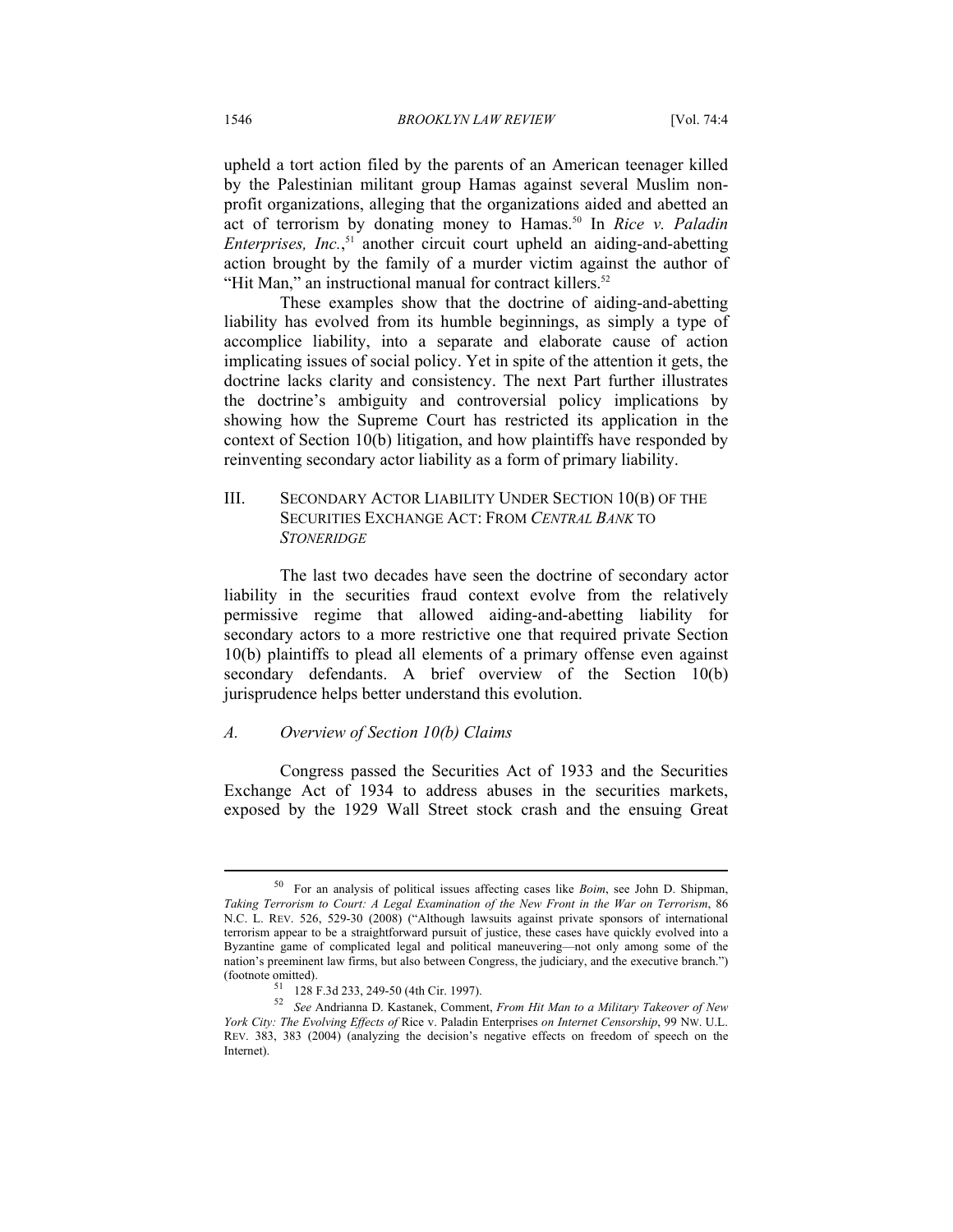Depression.<sup>53</sup> The 1933 Act regulates initial public offerings of securities and the 1934 Act concerns secondary market trading.<sup>54</sup> The Acts contain several express rights of action.<sup>55</sup> In addition, courts have found implied rights of action in the terms of sections  $10(b)$  and  $14(a)$  of the 1934 Act.<sup>56</sup> Section 10(b) of the 1934 Act provides that:

It shall be unlawful for any person, directly or indirectly, [t]o use or employ, in connection with the purchase or sale of any security . . . , any manipulative or deceptive device or contrivance in contravention of such rules and regulations as the [SEC] may prescribe.<sup>57</sup>

The Act also authorizes the Securities and Exchange Commission (SEC) to adopt rules implementing the provisions of Section 10(b).<sup>58</sup> Under this mandate, the SEC promulgated Rule 10b-5, which makes it unlawful for any person, "in connection with the purchase or sale of any security" to:

(a) . . . employ any device, scheme, or artifice to defraud, (b). . . make any untrue statement [or omission] of a material fact . . . or (c). . . engage in any act, practice, or course of business which operates or would operate as a fraud or deceit upon any person.<sup>59</sup>

Together, Section 10(b) and Rule 10b-5 have given rise to two basic theories of liability for securities fraud. Under one theory, based on the language in subsection (b) of Rule 10b-5 and often referred to as the "misstatement" theory, shareholders can sue a person or entity that has made a material misstatement (or, in some circumstances, an omission) to the investing public. Typical defendants under this theory include corporate officers and directors, who sign false or misleading financial reports filed with the SEC or make untrue statements to the press, the corporation itself, which is vicariously liable for the conduct of its officers and directors, and the accounting firms that issue audit opinions falsely certifying the accuracy of the company's statements.<sup>60</sup>

Under the second theory, grounded in Rule 10b-5's subsections (a) and (c) and known as the "scheme to defraud" theory, a plaintiff can  $\overline{\phantom{a}}$ 

<sup>53</sup> Cent. Bank of Denver, N.A. v. First Interstate Bank of Denver, N.A., 511 U.S. 164,

<sup>170-71 (1994). 54</sup> *See* Securities Act of 1933, ch. 38, 48 Stat. 74 (1933) (codified as amended at 15 U.S.C. §§ 77a-77bbbb (2006)); Securities Exchange Act of 1934, ch. 404, 48 Stat. 881 (1934) (codified as amended at 15 U.S.C. §§ 78a-78nn (2006)).<br>
55 See, e.g., 15 U.S.C. § 77k (imposing liability on filers of false registration statements).<br>
56 Cent. Bank of Denver, 511 U.S. at 171.<br>
57 15 U.S.C. § 78j.<br>
58 LA

<sup>58</sup> *Id.* 59 17 C.F.R. § 240.10b-5 (2008). Rule 10b-5, however, only reaches conduct already proscribed by Section 10(b). Stoneridge Inv. Partners, LLC v. Scientific-Atlanta, Inc., 128 S. Ct. 761, 768 (2008). 60 Andrew M. Edison, Stoneridge v. Scientific-Atlanta*: "Scheme Liability" in the High* 

*Court*, LEGAL BACKGROUNDER (Wash. Legal Found., Wash., D.C.), Oct. 5, 2007, at 2, *available at* http://www.wlf.org/upload/10-05-07edison.pdf (describing a typical Section 10(b) claim against a primary actor).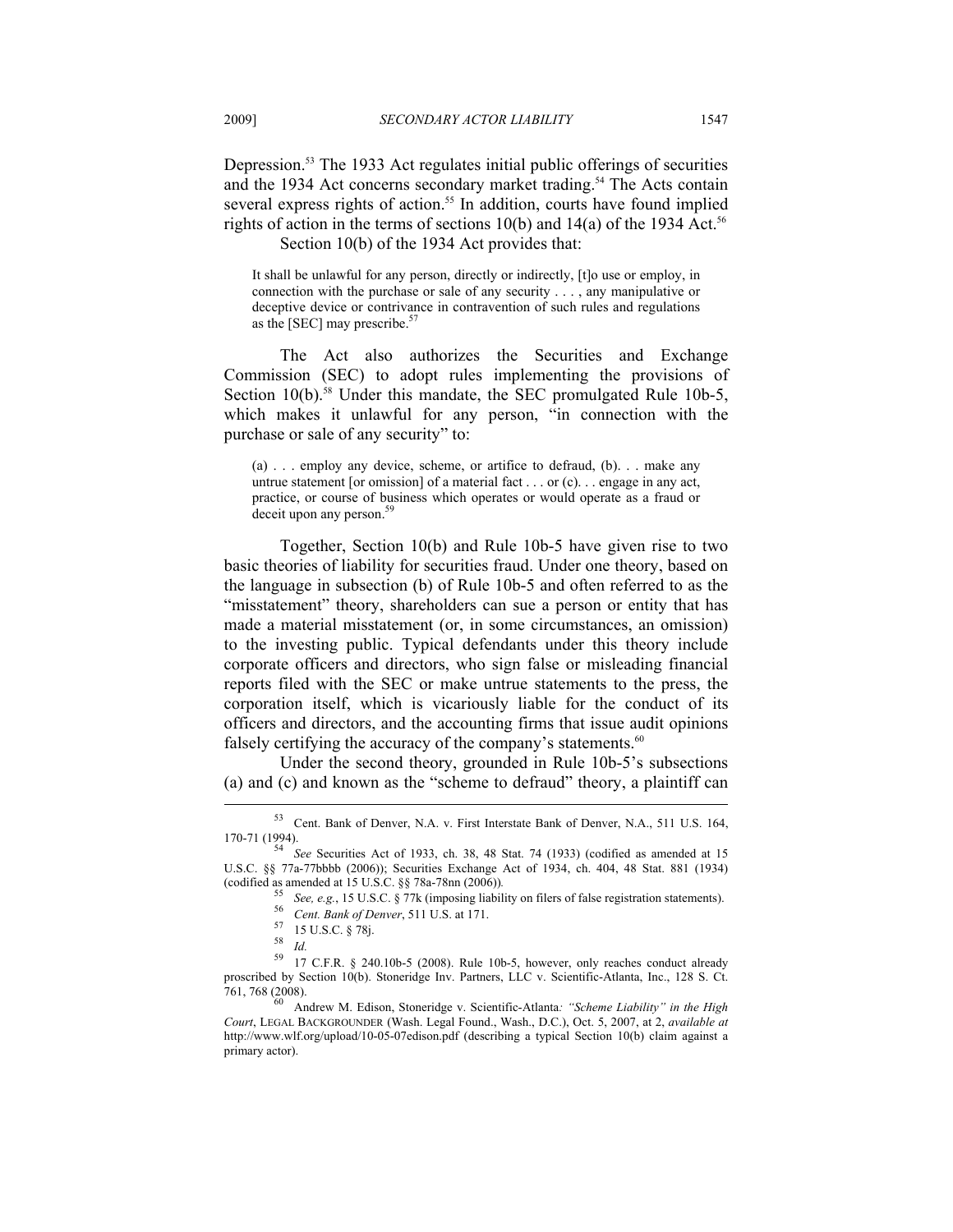pursue a cause of action against a defendant who engages in any deceptive conduct, including a manipulative act or a fraudulent scheme.<sup> $61$ </sup> This type of claim is frequently asserted against secondary actors, such as the corporation's business partners, underwriters, and outside auditors who, although they do not make public statements to the market in connection with the corporation's securities, enter into fraudulent arrangements with the corporation as part of the overall deceptive scheme.<sup>62</sup>

In addition to proving the actus reus element of the fraud, which can be either in the form of a misstatement or a deceptive act as part of a scheme to defraud, the plaintiff must prove that the defendant acted with scienter,<sup>63</sup> and that the plaintiff's loss had a proximate relation to the substantive conduct or statement. This relation, in turn, must be proven by showing that (1) the plaintiff relied on the fraudulent statement or deceptive conduct in purchasing the corporation's shares, and (2) the statement or conduct directly caused the plaintiff's economic loss.

In sum, whether the plaintiff is predicating her claim on the "misstatement," or on the "scheme to defraud" theory, the plaintiff must prove (1) the actus reus, (2) scienter, (3) reliance, and (4) causation. A plaintiff who adequately pleads all of the above elements<sup>64</sup> will state a claim for primary liability under Section 10(b), whether the defendant is a primary or a secondary actor.<sup>65</sup>

# *B.* Central Bank *and the Rejection of Aiding-and-Abetting Liability Under Section 10(b)*

Plaintiffs rarely invoked the "scheme to defraud" theory in their suits until 1994.<sup>66</sup> Prior to 1994, it was not necessary to plead every element of Section 10(b) as to each defendant in order to reach a

<sup>61</sup> *In re* Global Crossing, Ltd. Sec. Litig., 322 F. Supp. 2d 319, 328-29 (S.D.N.Y. 2004). 62 *See, e.g.*, Regents of Univ. of Cal. v. Credit Suisse First Boston (USA), Inc., 482 F.3d 372 (5th Cir. 2007); *In re Global Crossing*, 322 F. Supp. 2d at 324-25. 63 Scienter, in the securities fraud context, refers to a state of mind "embracing intent to

deceive, manipulate, or defraud." Ernst & Ernst v. Hochfelder, 425 U.S. 185, 193 (1976). It has also been interpreted to encompass extreme recklessness. Kurtis A. Kemper, Annotation, *What Constitutes Recklessness Sufficient to Show Necessary Element of Scienter in Civil Action for Damages Under § 10(b) of Securities Exchange Act of 1934 (15 U.S.C.A. § 78j(b)) and Rule 10b-5* 

Allegations sounding in fraud must be pled with particularity. FED. R. CIV. P. 9(b). Because a securities fraud case that meets the heightened pleading standard will most likely settle before trial, most cases focus on the plaintiff's burden of stating a viable claim, rather than proving the allegations.<br><sup>65</sup> Stoneridge Inv. Partners, LLC v. Scientific-Atlanta, Inc., 128 S. Ct. 761, 773-74, 764

<sup>(2008) (&</sup>quot;[T]he implied right of action in § 10(b) continues to cover secondary actors who commit primary violations" but "the conduct of a secondary actor must . . . satisfy each of the elements or preconditions for § 10(b) liability" to assert a primary violation.).<br><sup>66</sup> Matthew L. Mustokoff, "*Scheme" Liability for Financial Institutions Under Rule 10-5*,

INSIGHTS: THE CORPORATE & SECURITIES LAW ADVISOR Nov. 2005 http://www.weil.com/wgm/cwgmhomep.nsf/Files/MustokoffArticle1/\$file/MustokoffArticle1.pdf.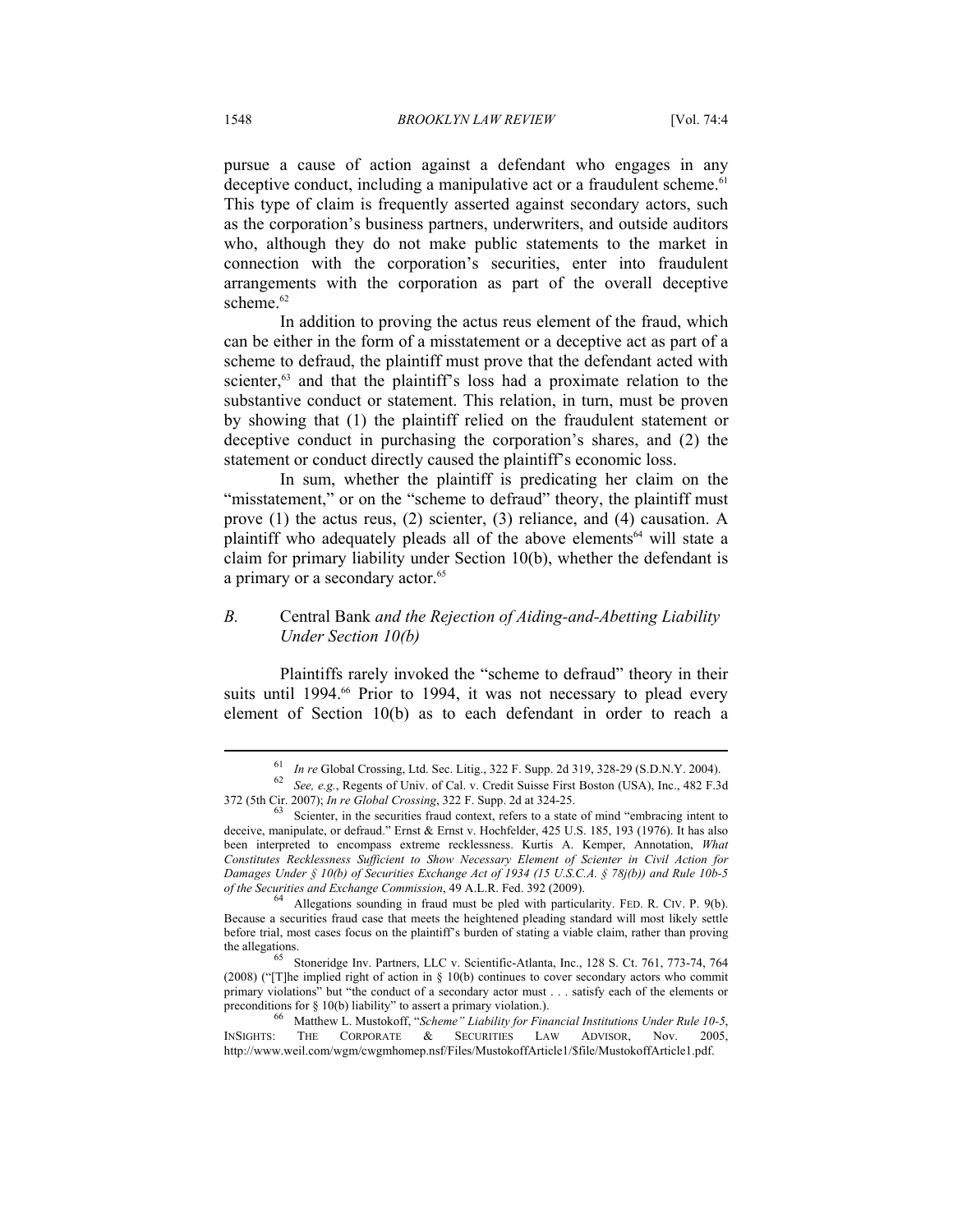secondary actor. Instead, plaintiffs followed the "path of least resistance" by alleging that a primary actor, e.g., the corporation, made a material misstatement or omission to the public regarding the corporation's financial health, and a secondary actor, e.g., the corporation's underwriter, aided and abetted the making of that misstatement or omission.67 Thus, as to the secondary actor, plaintiffs did not have to plead scienter, reliance, and causation. Rather, it was enough to satisfy the applicable aiding-and-abetting standard, such as substantial assistance with knowledge of the fraud.

This situation changed in 1994 when the Supreme Court handed down its decision in *Central Bank of Denver, N.A. v. First Interstate Bank of Denver, N.A.*68 The decision, which surprised many in the legal community, $69$  held that the implied cause of action under Section 10(b) did not reach aiders and abettors.<sup>70</sup>

In *Central Bank,* the plaintiff bought \$2.1 million worth of bonds issued by a Colorado Springs public authority.<sup>71</sup> The bonds were secured by landowner assessment liens on property owned by the authority and tied to the property's value. Defendant Central Bank acted as indenture trustee for the bond issue.72 During the closing of the bond sale, Central Bank learned that due to declines in land values in Colorado Springs, the assessment lien valuation completed earlier that year may have no longer reflected the current value of the land.73 Despite this knowledge, Central Bank failed to order a new valuation, and the authority went ahead with the bond sale.<sup>74</sup> Within months of the closing, the authority defaulted on the bonds.<sup>75</sup> Plaintiff brought a Section  $10(b)$  suit naming the authority as a primary defendant and Central Bank as a secondary defendant.<sup>76</sup> Plaintiff alleged that Central Bank aided and abetted the wrongful bond sale by recklessly failing to order a new valuation of the lien, when it had reason to believe that the old valuation was inadequate.<sup>77</sup>

The Supreme Court disagreed, affirming summary judgment for Central Bank on the grounds that private civil liability under Section 10(b) did not extend to those who merely aided or abetted a practice

<sup>67</sup> *In re* Parmalat Sec. Litig., 376 F. Supp. 2d 472, 497 (S.D.N.Y. 2005). 68 511 U.S. 164 (1994).

<sup>69</sup> *See, e.g.*, Linda Greenhouse, *High Court Ruling Sharply Curbs Suits on Securities Fraud*, N.Y. TIMES, Apr. 20, 1994, at D8 (reporting that "[t]he Supreme Court, sweeping aside years of lower court precedents as well as a longstanding policy of the Securities and Exchange Commission, . . . sharply limited lawsuits that charge accountants and other outside professionals with taking part indirectly in a securities fraud").<br>  $\frac{70}{70}$  Cent. Bank of Denver, 511 U.S. at 191.<br>  $\frac{71}{71}$  Id. at 167-68.<br>  $\frac{72}{14}$  Id. at 167.<br>  $\frac{73}{14}$  Id. at 167-68.<br>  $\frac{74}{14}$  Id.<br>  $\frac{75}{14}$  Id. a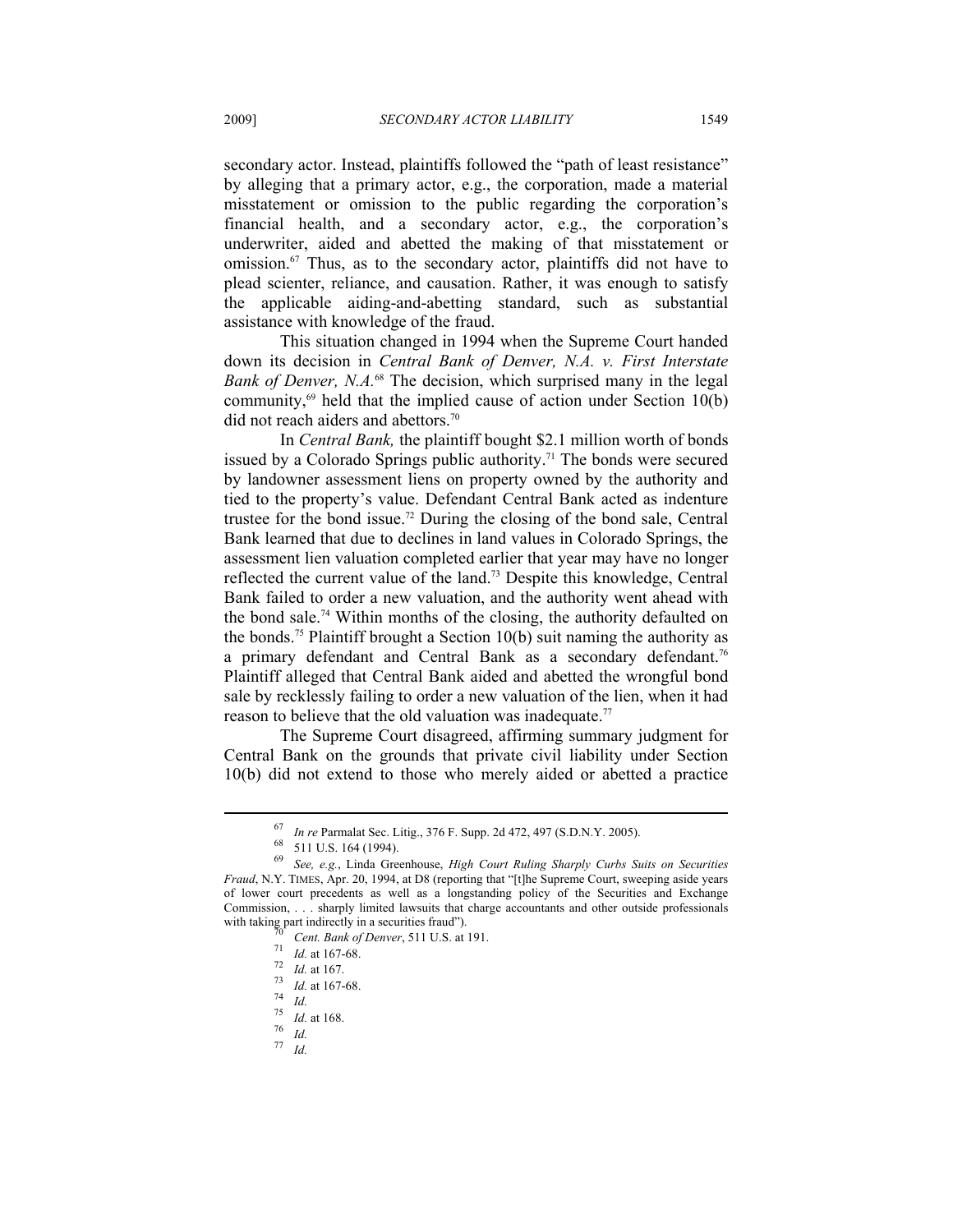prohibited by the statute.78 The Court determined that "when Congress enacts a statute under which a person may sue and recover damages from a private defendant for the defendant's violation of some statutory norm, there is no general presumption that the plaintiff may also sue aiders and abettors."79 Instead, the text of the statute determined the scope of liability, and the absence of any reference to aiding and abetting in Section 10(b) was controlling.<sup>80</sup> The Court contrasted Congress's silence regarding aiding and abetting in the Securities Exchange Act to its express provision for such remedy in other contexts.<sup>81</sup>

Further, the Court stated that even if it were to look beyond the statutory language, it would find that Congress in 1934 did not intend for Section 10(b) to reach aiders and abettors. $82$  First, the Court reasoned that since none of the Act's express causes of action mentioned aiding-andabetting liability, Congress likely did not intend to provide for such liability in Section  $10(b)$ 's implied cause of action either.<sup>83</sup> Second, the Court rejected the plaintiff's proposition that aiding-and-abetting liability was implied in every statutorily created private right of action because the doctrine "was 'well established in both civil and criminal actions by 1934'" and Congress "legislated with an understanding of general principles of tort law."84 The Court disagreed with the plaintiffs' reasoning, instead finding that the doctrine of civil aiding and abetting was "at best uncertain in application" and not very well developed.<sup>85</sup> Moreover, the fact that Congress never enacted a "general civil aiding and abetting statute" also weighed against accepting the broad presumption in favor of implying aiding-and-abetting liability in every action.<sup>86</sup>

Finally, the Court found that there were policy considerations for restricting the scope of Section 10(b) to primary violations. $87$  These included the uncertainty of the standard regarding aiding-and-abetting liability, the highly fact-sensitive nature of any inquiry into such liability, and the resultant potential for excessive litigation.<sup>88</sup> Although conceding

<sup>&</sup>lt;sup>78</sup> *Id.* at 191-92<br><sup>79</sup> *Id.* at 182.<br><sup>80</sup> *Id.* at 173.<br><sup>81</sup> *Id.* at 176 ("Congress knew how to impose aiding and abetting liability when it chose to do so." (citing 18 U.S.C. § 2 and 7 U.S.C. § 192(g) as examples of statutes that expressly provided for aiding and abetting)).<br>  $V/dt$  at 178.

*Ra Id.* at 179. *Id.* at 179. 83 *Id.* at 181 (quoting Brief for the Securities and Exchange Commission as Amicus 84 *Id.* at 181 (quoting Brief for the Securities and Exchange Commission as Amicus Curiae in Support of Respondents at 10, Cent. Bank of Denver v. First Interstate Bank of Denver, 511 U.S. 164 (1994)).

 $\frac{85}{1}$  *Id.* at 181-82 (noting that, until the proliferation of securities suits, aiding and abetting was "'largely confined to isolated acts of adolescents in rural society'" (quoting Halberstam v. Welch, 705 F.2d 472, 489 (D.C. Cir. 1983))). 86 *Id.* at 182. 87 *See id.* at 188-90. 88 *Id.* at 188-89.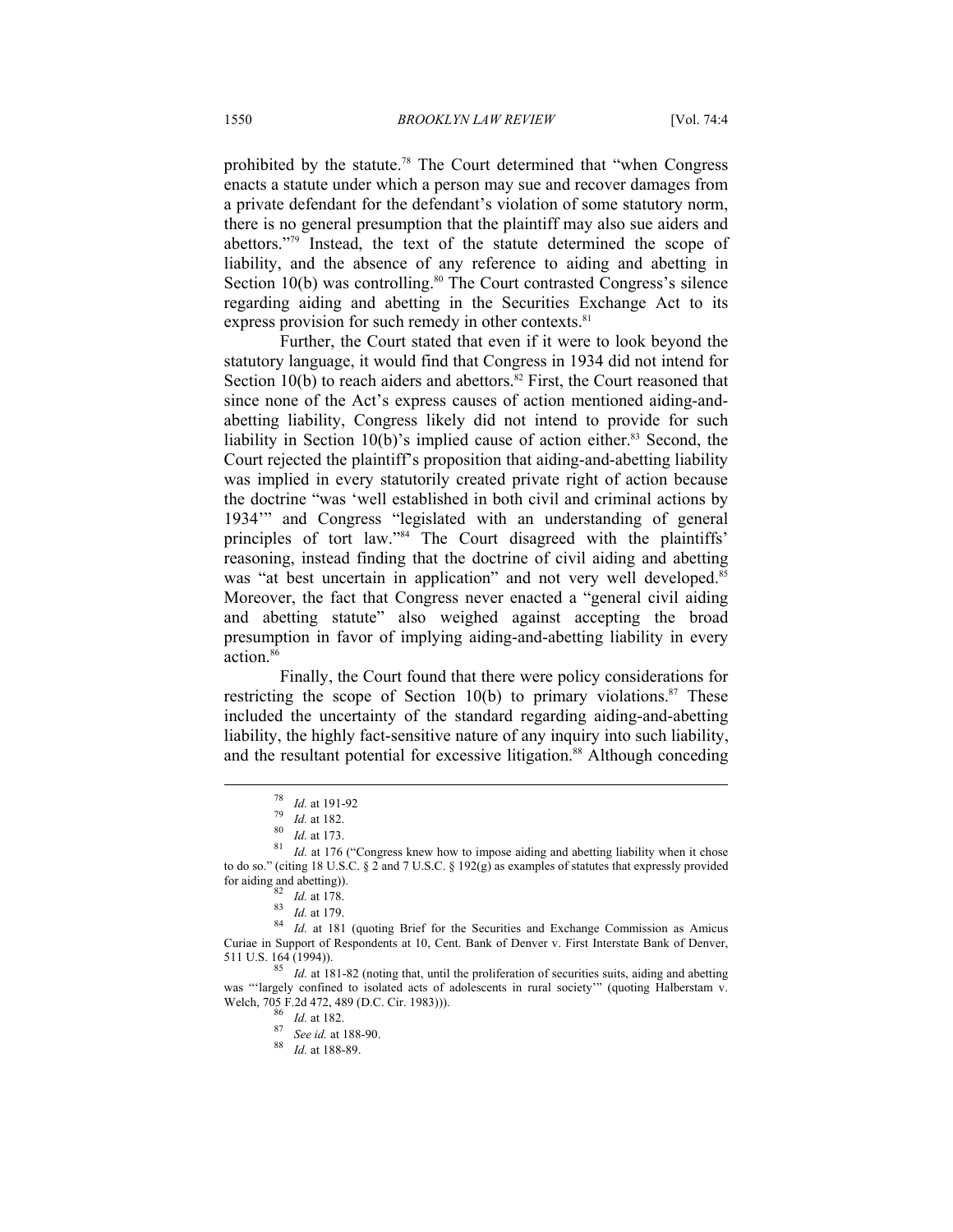that "competing policy arguments in favor of aiding-and-abetting liability can also be advanced," the Court found that these arguments were not sufficient to override the text of the statute.<sup>89</sup>

### *C. Testing the Limits of Primary Liability for Secondary Actors After* Central Bank

While expressly striking down aiding-and-abetting liability as a cause of action under Section 10(b), the Supreme Court in *Central Bank*, nevertheless stated that "[t]he absence of  $\S$  10(b) aiding-and-abetting liability does not mean that secondary actors in the securities markets are always free from liability under the securities Acts."90 Secondary actors could still be liable as primary violators in securities fraud, as long as the plaintiff adequately pleaded all elements of a Section 10(b) claim as to the secondary actor.<sup>91</sup> Thus, although plaintiffs could no longer follow the "path of least resistance" by invoking aiding and abetting, they could still reach secondary actors by alleging that a secondary actor (1) engaged in some type of deceptive conduct, which was part of the primary actor's overall scheme to defraud the investing public; (2) the secondary actor acted with scienter; (3) the plaintiff bought shares in reliance on the fraudulent information; and (4) the plaintiff suffered an economic loss as a direct result of this reliance.<sup>92</sup>

Acknowledging the difficulty of proving individual reliance by each plaintiff on a false public statement, the Supreme Court had in prior opinions adopted two presumptions of reliance. First, under the duty-todisclose presumption, stemming from the Supreme Court's decision in *Affiliated Ute Citizens of Utah v. United States*, 93 where a defendant owes a plaintiff a duty of full disclosure but omits material information, plaintiff's reliance on the wrongful omission is presumed.<sup>94</sup> Second, under the fraud-on-the-market presumption, first articulated in *Basic Inc. v. Levinson*, 95 a plaintiff is presumed to rely on information disseminated in an efficient securities market.<sup>96</sup>

In the years following *Central Bank*, plaintiffs were able to invoke one of these presumptions to satisfy the reliance requirement as to Ï

<sup>89</sup> *Id.* at 189-90.<br>
90 *Id.* at 191.<br>
92 *Id.* 92 *See* Simpson v. AOL Time Warner, Inc., 452 F.3d 1040, 1047 (9th Cir. 2006) (discussing the elements of Section 10(b) liability), *judgment vacated*, 128 S. Ct. 1119 (2008), *opinion vacated*, 519 F.3d 1041 (9th Cir. 2008).<br><sup>93</sup> 406 U.S. 128 (1972).<br><sup>94</sup> *Id.* at 152-53.

<sup>&</sup>lt;sup>95</sup> 485 U.S. 224 (1988).

<sup>&</sup>lt;sup>96</sup> *Id.* at 241-47. This presumption is based on the premise that in mature securities markets, like the public exchanges in the U.S., the price of a security "reflects all publicly available information, and, hence, any material misrepresentations." *Id.* at 246. "'Misleading statements will therefore defraud purchasers of stock even if the purchasers do not directly rely on the misstatements.'" *Id.* at 241-42 (quoting Peil v. Speiser, 806 F.2d 1154, 1160 (3d Cir. 1986)).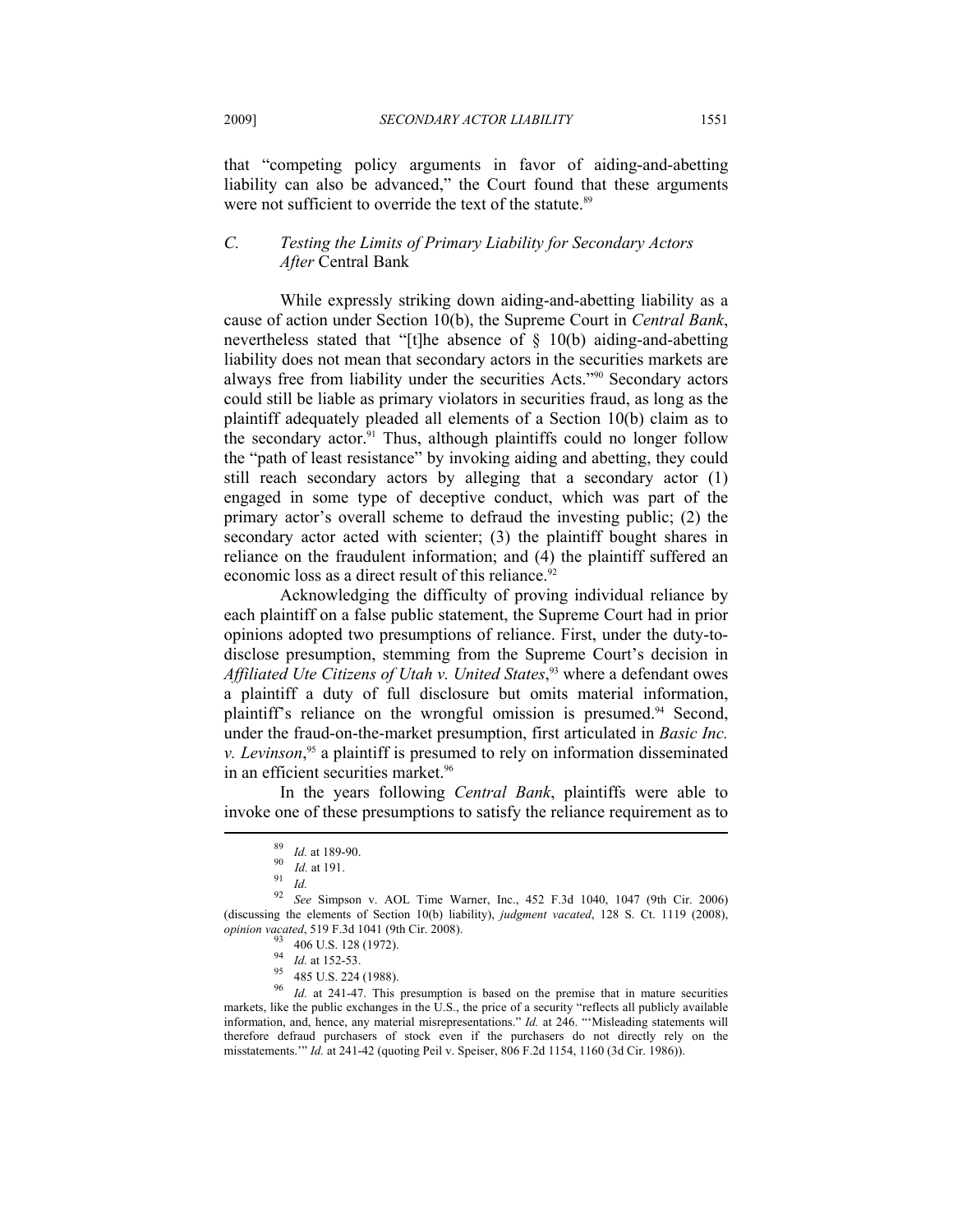both primary and secondary defendants. The reasoning was that plaintiffs' reliance on the primary actor's false statements could be imputed to the secondary actors because the secondary actors' conduct was part of the same fraudulent scheme that created the false statements in the first place.<sup>97</sup> Thus, to plead secondary actor liability, all plaintiffs had to do was show that they had constructively relied on the primary defendant's misstatements, suffering an economic loss as a result, and that the secondary defendant, through its misconduct, had helped bring about the misstatements.98

## *D. Further Tightening of the Standard Under* Stoneridge

In 2008, the Supreme Court's decision in *Stoneridge Investment*  Partners, LLC v. Scientific-Atlanta, Inc.<sup>99</sup> once again altered the landscape of secondary actor liability in securities fraud litigation. This time, the Court turned its attention to the issue of proving reliance and causation with regard to secondary actors. In *Stoneridge*, the plaintiffs alleged that Charter, a telecommunications company, engaged in a variety of fraudulent accounting practices to artificially inflate its stock price.100 One such practice, known as round-tripping, consisted of improperly recording revenue from certain barter transactions with thirdparty suppliers.<sup>101</sup> Scientific-Atlanta and Motorola provided Charter with digital cable converter (set-top) boxes.<sup>102</sup> Charter agreed to overpay the suppliers \$20 for each set-top box with the understanding that they would pay Charter back by purchasing unnecessary advertising from it.<sup>103</sup> This arrangement enabled Charter to inflate its revenue and operating cash flow by approximately \$17 million.<sup>104</sup> To conceal the fraud from its auditors, Charter convinced the suppliers to prepare forged

<sup>97</sup> *See Simpson*, 452 F.3d at 1051 ("The requirement of reliance is satisfied [as to the secondary actor] if the introduction of misleading statements into the securities market was the intended end result of a scheme to misrepresent revenue.") (dismissing plaintiffs' claim against the secondary defendant on other grounds); *see also* Joanna B. Apolinsky, *Is There Any Viability to Scheme Liability for Secondary Actors After* Stoneridge Investment Partners, LLC v. Scientific-Atlanta, Inc.*?* (2008) (unpublished paper at 12), *available at* http://works.bepress.com/joanna\_apolinsky/1 ("[A]lthough reliance [was] still a required element in the plaintiff's case, the proof requirement thereof [was] significantly relaxed in these contexts."). 98 Of course, plaintiffs still had to show that the secondary defendant acted with scienter.

Since secondary actors were now only liable for primary violations, they had to have acted with the same state of mind as the primary actors to be held accountable under Section 10(b). Pleading scienter, therefore, became the biggest hurdle for plaintiffs in stating a claim against secondary actors. The scienter requirement also served as a safeguard against meritless suits or overexpansion of the universe of potential defendants. *See, e.g.*, *Simpson*, 452 F.3d at 1049 (explaining that focusing on the inquiry into "the deceptive nature of the [secondary] defendant's own conduct ensure[d] that only primary violators . . . [were] held liable under the Act").

ensure 128 S. Ct. 761 (2008).<br>
<sup>100</sup> *Id.* at 766.<br>
<sup>102</sup> *Id.*<br>
<sup>103</sup> *Id. Id. Id. Id. Id.* at 767.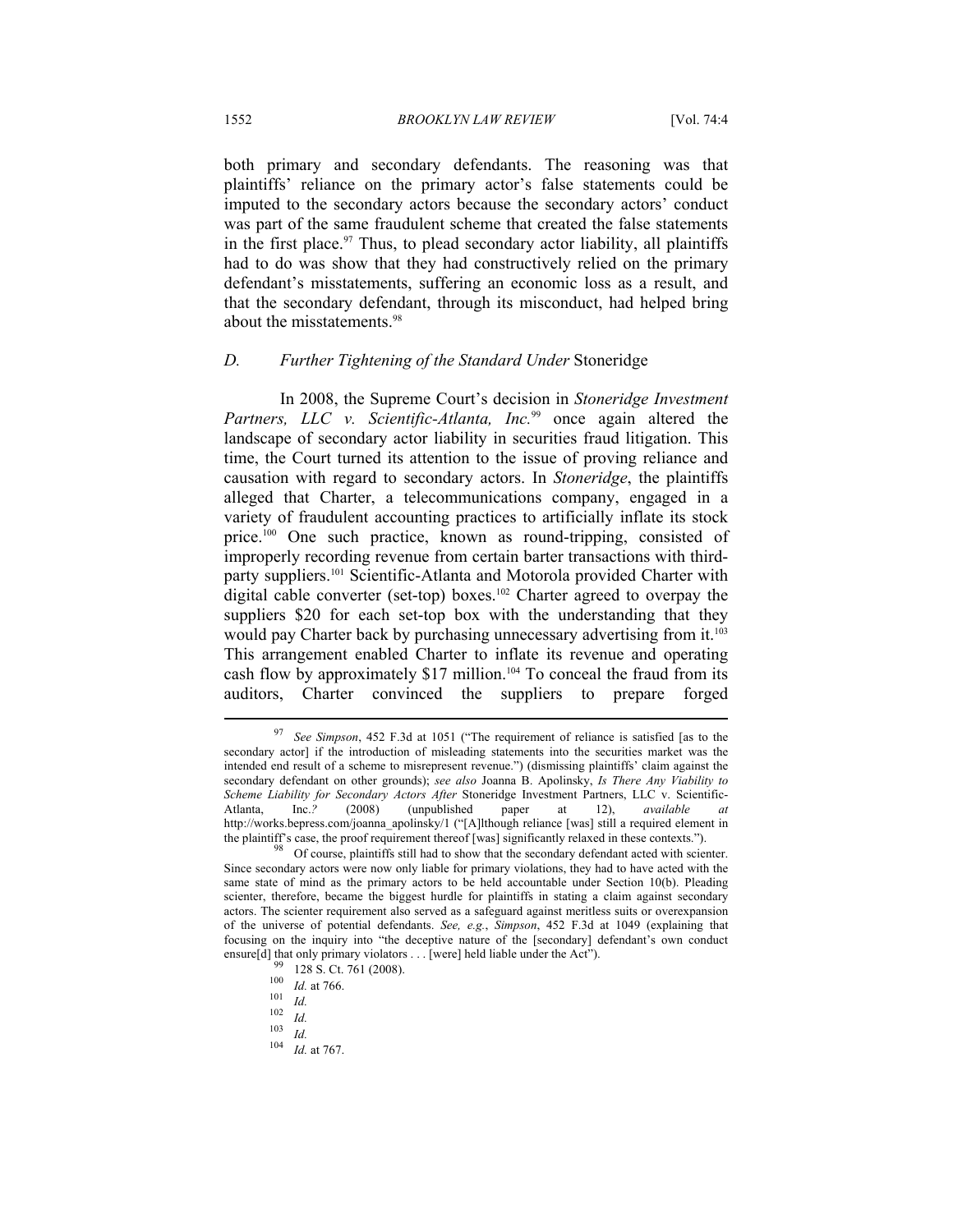documentation for the transactions, including letters to Charter falsely justifying the \$20 increase in set-top box price by rising production costs.105 The suppliers also backdated the advertisement agreements to make it appear as though the barter transactions were independent of each other.<sup>106</sup>

When the truth about Charter's accounting fraud emerged and Charter's stock price plummeted, investors brought a Section 10(b) suit against both Charter and the suppliers.<sup>107</sup> The plaintiffs alleged that Charter made false and misleading statements to the public through its SEC filings, which contained the inflated earnings numbers.<sup>108</sup> As for the suppliers, the plaintiffs averred that they engaged in fraudulent transactions with Charter, while knowingly or recklessly disregarding "Charter's intention to use the transactions to inflate its revenues and [knowing] the resulting financial statements issued by Charter would be relied upon by . . . investors."109

The Supreme Court affirmed the dismissal of the complaint against the suppliers for failure to state a claim, holding that Section 10(b) does not provide for a private cause of action against a party who participated in another's fraudulent scheme, but on whose conduct investors did not rely.110 Citing its decision in *Central Bank*, the Court reiterated the premise that only primary violations of Section 10(b) are subject to private suits and a plaintiff seeking to recover against a secondary actor in a securities fraud action must prove every element of the primary violation, including reliance.<sup>111</sup> According to the Court, "[r]eliance by the plaintiff upon the defendant's deceptive acts is an essential element of the § 10(b) private cause of action" and a "predicate for liability" because it provides the "'requisite causal connection between a defendant's [acts] and a plaintiff's injury.'"112 Since the suppliers in this case neither made a public statement, nor violated a duty to disclose to the Charter investors, the Court reasoned that plaintiffs could not have relied on the suppliers' actions in making their investment decisions.113 In other words, the suppliers' fraudulent conduct could not be said to have caused the investors' injury.

Significantly, the Court expressly rejected the proposition that a secondary actor's participation in the overall fraudulent scheme provided the necessary causal link between the actor's conduct and the investors'

<sup>&</sup>lt;sup>105</sup> *Id.*<br>
<sup>107</sup> *Id.* at 766.<br>
<sup>107</sup> *Id.* at 767.<br>
<sup>109</sup> *Id.* at 767.<br>
<sup>110</sup> *Id.* at 767-69.<br>
<sup>111</sup> *Id.* at 768.<br>
<sup>112</sup> *Id.* at 768.<br>
<sup>112</sup> *Id.* at 769 (quoting Basic v. Levinson, 485 U.S. 224, 243 (1988)).<br>
<sup>113</sup>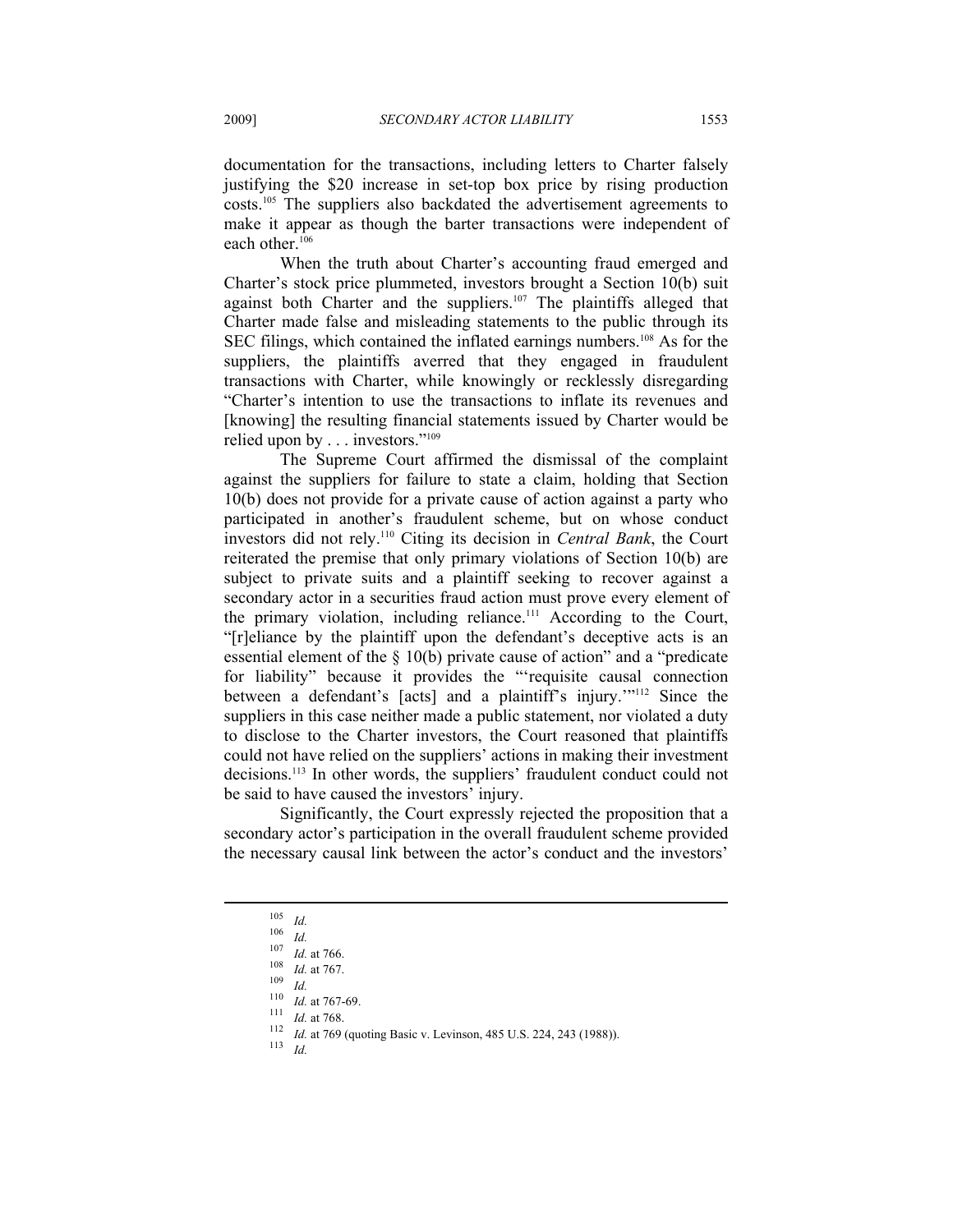injury.114 According to the plaintiffs, the suppliers' intentional or reckless participation in Charter's fraudulent scheme warranted a presumption of reliance because Charter's public financial statements were "a natural and expected consequence" of the suppliers' deceptive conduct.<sup>115</sup> The Court read the plaintiffs' argument as proposing a general rule that "in an efficient market investors rely not only upon the public statements relating to a security but also upon the transactions those statements reflect."116

The majority declined to adopt this rule and instead embarked on an inquiry as to "whether [the suppliers'] acts were immediate or remote to the injury."117 The Court concluded that the suppliers' acts of deception were "too remote to satisfy the requirement of reliance" because it was Charter who reported fraudulent earnings in its financial statements, and "nothing [the suppliers] did made it necessary or inevitable for Charter to record the transactions as it did."118 This part of the majority's opinion led the dissent to criticize the Court for having in effect adopted a new "super-causation" requirement for proving reliance,119 and for failing, at the least, to remand the case to the lower court to determine whether the plaintiffs alleged enough facts to plead reliance.<sup>120</sup> In the dissent's view, the majority "ha[d] it backwards" when it interpreted the *Basic* fraud-on-the-market presumption to control the kind of conduct that can "cause" investor loss.<sup>121</sup> According to the dissent, the purpose of the *Basic* presumption was to help plaintiffs who cannot show individual reliance on the fraudulent information.<sup>122</sup> The presumption did not dictate what kind of conduct by the defendant could cause the plaintiff injury.123 Thus, following the dissent's logic, it would be enough for investors to prove reliance by (1) demonstrating that a secondary defendant's conduct had proximately caused false information to reach the market, and (2) invoking the fraud-on-the-market presumption to show that the false information was the basis for the plaintiffs' investment decision.

The majority also refused to expand the scope of liability under Section 10(b) to reach any secondary actors who committed a deceptive act in the process of facilitating the primary defendant's fraudulent

<sup>114</sup> *Id.* at 770. <sup>115</sup> *Id.* The Court summarized plaintiffs' logic as follows: "[H]ad respondents not assisted Charter, Charter's auditor would not have been fooled, and the financial statement[s] would have been a more accurate reflection of Charter's financial condition." Id.<br>
116 Id.<br>
117 Id.<br>
118 Id.<br>
118 Id.<br>
119 Id. at 774 (Stevens, J., dissenting).<br>
120 Id. at 775-76.<br>
121 Id. at 776.<br>
122 Id. at 776.<br>
122 Id.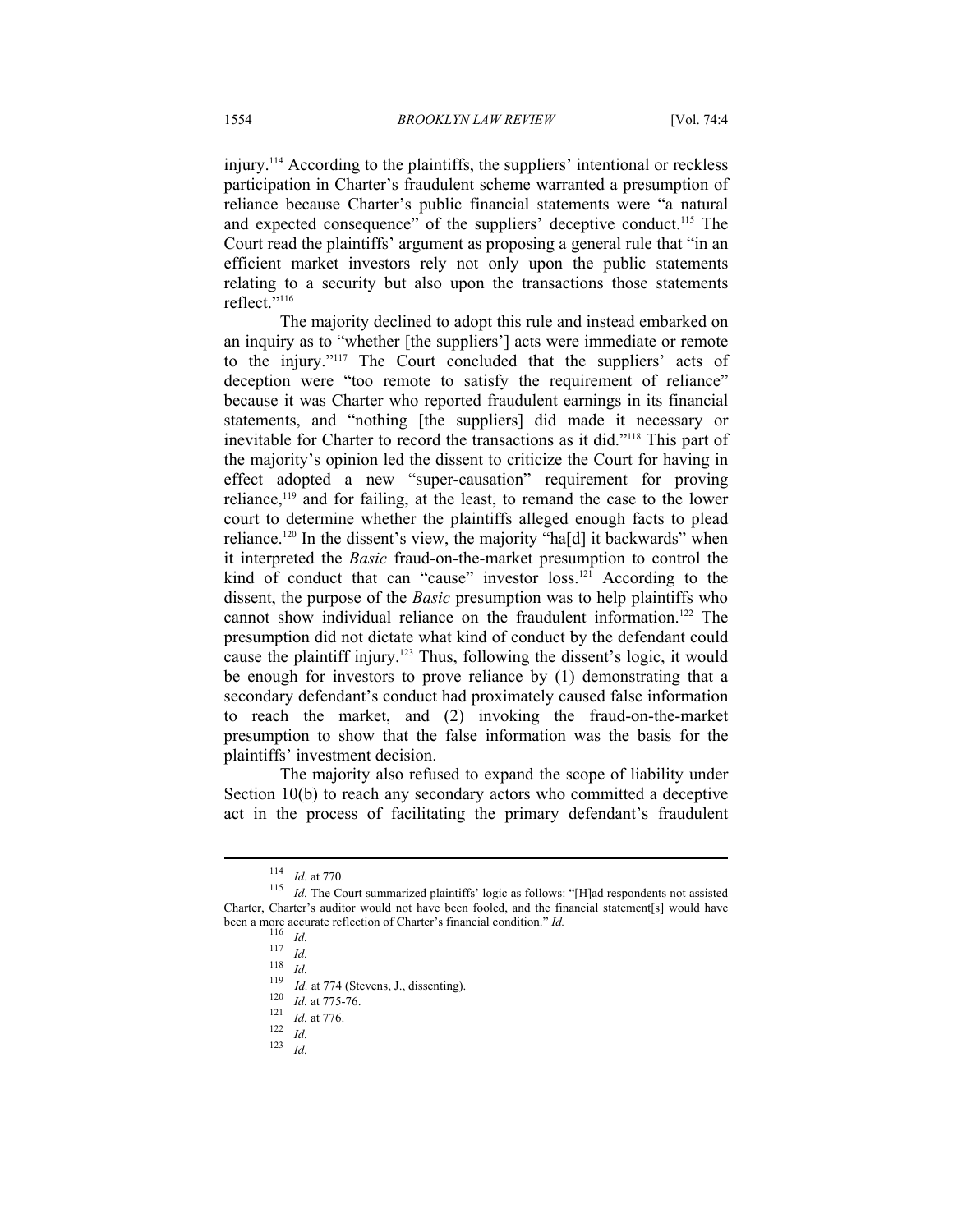scheme.<sup>124</sup> While recognizing that the suppliers' conduct may be culpable under state common law fraud rules, the Court reiterated that Section 10(b) "does not reach all commercial transactions that are fraudulent and affect the price of a security in some attenuated way."125 Such an expansion, in the Court's opinion, would effectively revive aiding-andabetting liability under Section 10(b), something it decisively struck down in *Central Bank*. 126 In addition, the practical implication of such an expansion would be to "rais[e] the costs of doing business" in the U.S. because every market participant, whether it trades public securities or not, could become subject to frivolous and extortionary law suits.127

*Stoneridge*, thus, completed the process of narrowing the scope of secondary actor liability under Section 10(b) of the Securities Exchange Act, begun by *Central Bank*. Until 1994, shareholders could sue their issuers for fraudulently failing to disclose truthful information about the issuer's financial health, and could simultaneously assert Section 10(b) claims against third parties that assisted, or aided and abetted, the failure. After *Central Bank*, plaintiffs could no longer plead aiding-and-abetting liability under Section 10(b), but they could still successfully sue certain secondary actors for conduct that contributed to the overall deception of the shareholders. *Stoneridge* further limited the scope of secondary actor liability by requiring plaintiffs to show a direct connection between the secondary actor's wrongful conduct and the deception, so that plaintiffs can be said to have relied on the secondary actor's conduct in making their investment decisions. The following Part shows how the recent South African apartheid litigation foreshadows a similar trend towards the narrowing of the secondary actor liability in the context of ATCA claims.

# IV. *KHULUMANI V. BARCLAY* AND AIDING-AND-ABETTING LIABILITY UNDER ATCA

In contrast to the securities context, the Supreme Court has not addressed the issue of aiding-and-abetting liability under ATCA. To date, most lower courts to consider the issue have assumed that ATCA reaches aiders and abettors,<sup>128</sup> much like how courts had assumed the existence of aiding-and-abetting liability under Section 10(b) prior to *Central Bank*. However, the recent dismissal by a district court of an aiding-and-abetting claim in a complaint filed by victims of the South

<sup>124</sup> *Id.* at 770-71 (majority opinion).<br>
125 *Id.* at 771.<br>
126 *Id.* 127 *Id.* at 772.<br>
128 BETH STEPHENS ET AL, INTERNATIONAL HUMAN RIGHTS LITIGATION IN U.S. COURTS 268-70 (2d ed. 2008); *see, e.g.*, Sarei v. Rio Tinto, PLC, 487 F.3d 1193, 1202-03 (9th Cir. 2007); Cabello v. Fernández-Larios, 402 F.3d 1148, 1158 (11th Cir. 2005); Doe v. Rafael Saravia, 348 F. Supp. 2d 1112, 1148-49 (E.D. Cal. 2004).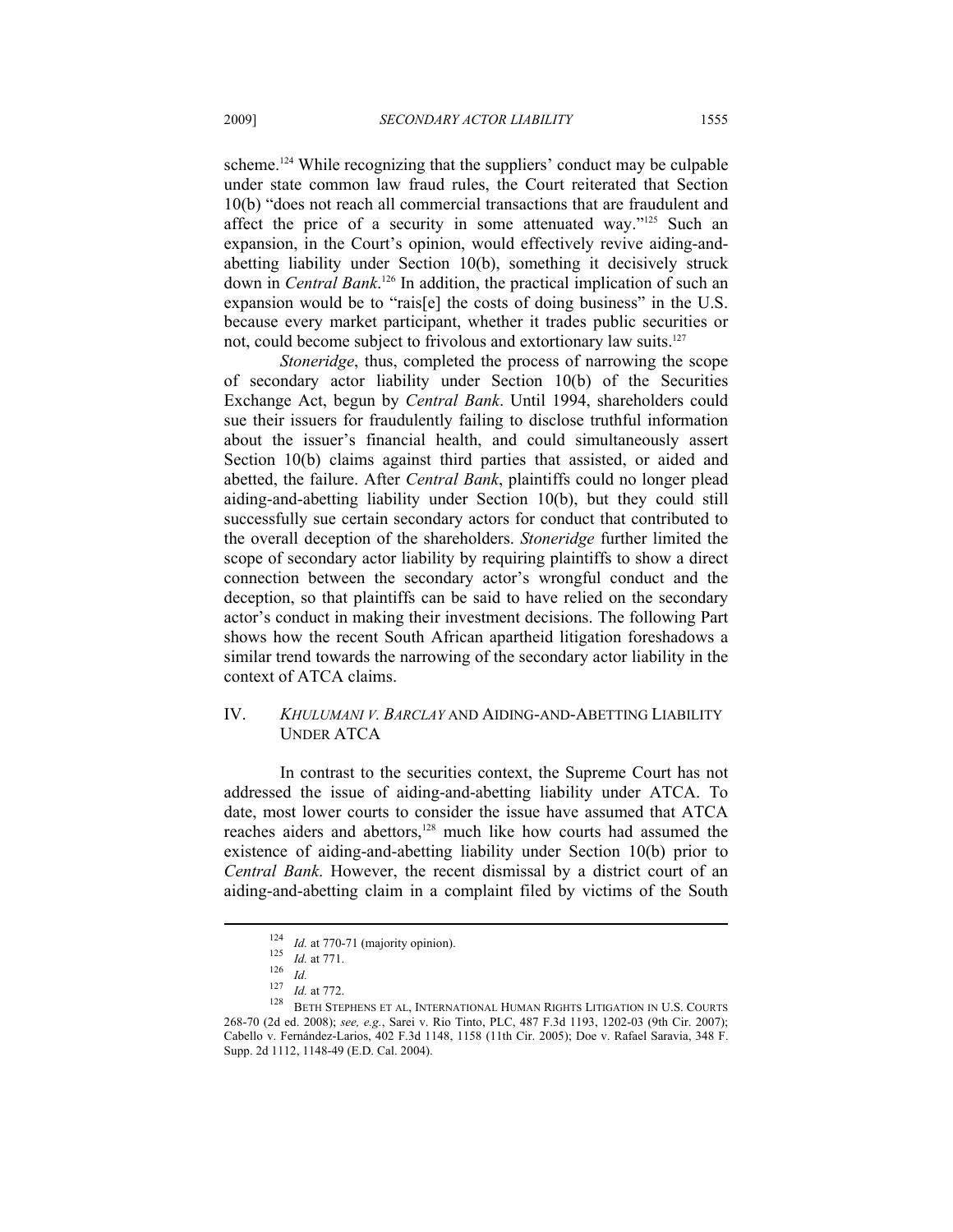African apartheid<sup>129</sup> suggested a new trend. Moreover, the Second Circuit's split decision in *Khulumani v. Barclay National Bank Ltd.*, although reinstating the complaint, demonstrates that the days of aidingand-abetting liability under ATCA may be numbered.

#### *A. History and Overview of ATCA*

ATCA provides in full that "[t]he district courts shall have original jurisdiction of any civil action by an alien for a tort only, committed in violation of the law of nations or a treaty of the United States."<sup>130</sup> Adopted by the First Congress in 1789, the Act was rarely invoked until the 1980s when it gained prominence as a means for victims of international human rights abuses to claim redress in U.S. courts.131 In *Filartiga v. Pena-Irala*, 132 the first modern-era decision to uphold an action under ATCA, the Second Circuit held that a district court could exercise jurisdiction over a wrongful death claim brought by a citizen of Paraguay against a Paraguayan police officer who tortured and killed the plaintiff's teenage son.<sup>133</sup> After examining several sources of international law, the court concluded that government-sponsored torture constituted a violation of "the law of nations" within the meaning of ATCA, thus setting the precedent for later suits brought under the Act.<sup>134</sup> Importantly, the court interpreted the term "law of nations" to include not just international law norms that existed in 1789, but also modern international law.135

Over the next two decades, however, courts struggled to resolve "complex and controversial questions regarding the meaning and scope of ATCA."136 The Supreme Court addressed some of these issues in 2004 in *Sosa v. Alvarez-Machain*. 137 In *Sosa*, the plaintiff was a Mexican citizen who was abducted and forcibly brought to the U.S. to stand trial in a criminal case.138 The abduction was carried out by a group of Mexican operatives acting on orders of the U.S. Drug Enforcement Administration.<sup>139</sup> The plaintiff subsequently sued one of the Mexican

<sup>129</sup> *See In re* South African Apartheid Litig., 346 F. Supp. 2d 538, 549-50 (S.D.N.Y. 2004), *aff'd in part, vacated in part and remanded by* Khulumani v. Barclay Nat. Bank Ltd., 504 F.3d 254 (2d Cir. 2007), *aff'd*, American Isuzu Motors, Inc. v. Ntsebeza, 128 S. Ct. 2424 (2008).<br><sup>130</sup> 28 U.S.C. § 1350 (2006).<br><sup>131</sup> Richard L. Herz, *The Liberalizing Effects of Tort: How Corporate Complicity Liability* 

*Under the Alien Tort Statute Advances Constructive Engagement*, 21 HARV. HUM. RTS. J. 207, 211

<sup>(2008). 132 630</sup> F.2d 876 (1980). 133 *Id.* at 878. 134 *Id.* at 884. 135 *See* Daniel Diskin, Note, *The Historical and Modern Foundations for Aiding and*  Abetting Liability Under the Alien Tort Statute, 47 ARIZ. L. REV. 805, 806 (2005).<br>
<sup>136</sup> Flores v. So. Peru Copper Corp., 414 F.3d 233, 247 (2d Cir. 2003).<br>
<sup>137</sup> 542 U.S. 692 (2004).<br>
<sup>138</sup> *Id.* at 697-98.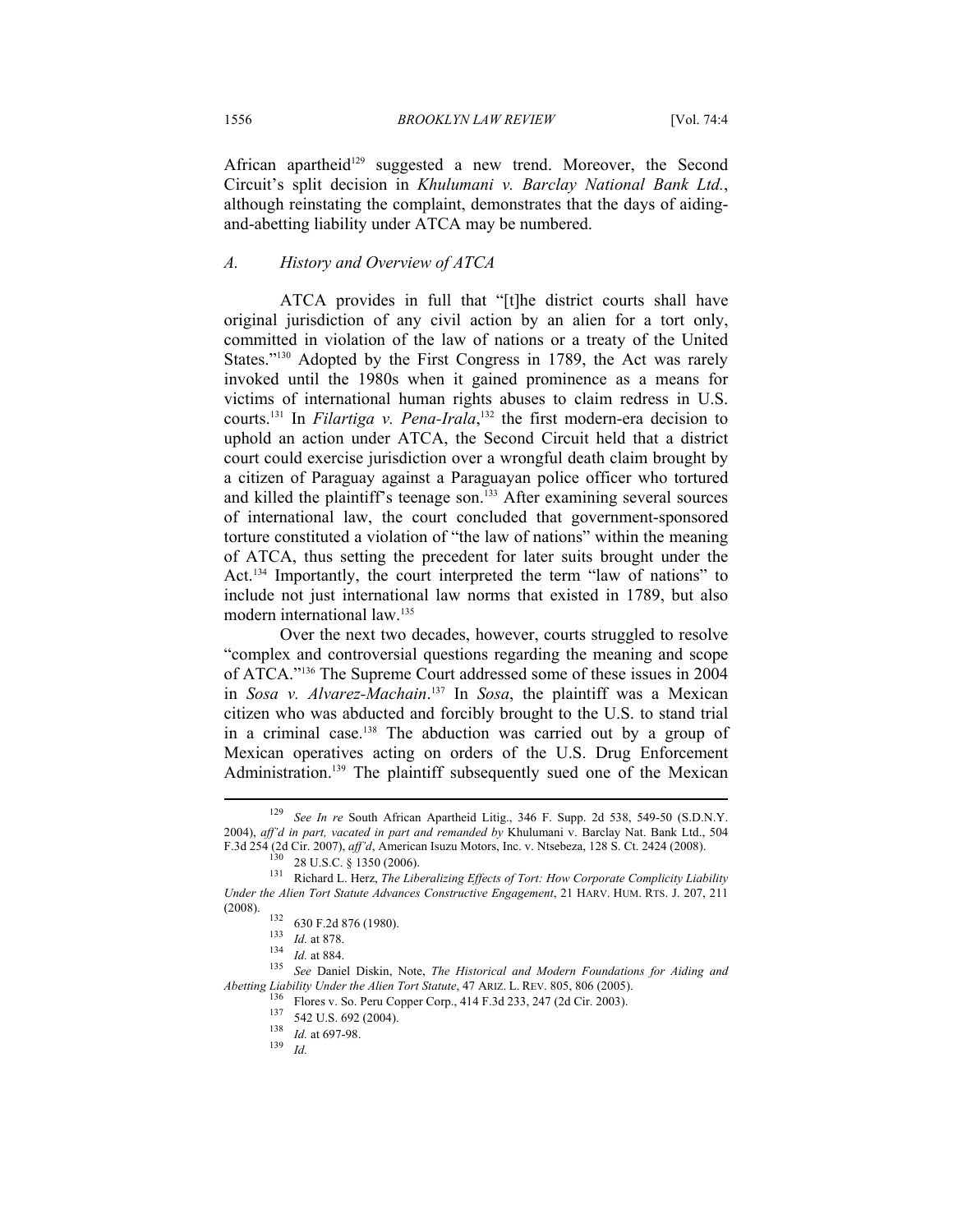operatives under ATCA, alleging arbitrary arrest and forced detention in violation of international law.140 Although recognizing that ATCA authorized district courts to hear tort claims arising from certain violations of contemporary international law,<sup>141</sup> the Supreme Court nevertheless dismissed the plaintiff's complaint finding that it fell outside ATCA's scope.142 In an effort to delineate the scope, the Court held that "the law of nations" in the modern sense is comprised only of international norms that are "accepted by the civilized world and defined with a specificity" comparable to the acceptance and specificity that defined "the historical paradigms familiar when [ATCA] was enacted."143 Applying this stringent standard to the plaintiff's claim, the *Sosa* Court concluded that the claim was not actionable under ATCA because a onetime illegal detention for a single day did not violate any norm that rose to the status of the law of nations.<sup>144</sup>

*B.* Khulumani v. Barclay

#### 1. Factual and Procedural Background

The Second Circuit's decision in *Khulumani v. Barclay National Bank Ltd.* arose from a series of actions consolidated at the district court level as *In re South African Apartheid Litigation*. 145 The actions were filed by several groups of plaintiffs on behalf of millions of victims of the apartheid regime, a system that existed in South Africa between 1948 and at least 1991, whereby the country's white minority dominated, oppressed, and exploited the majority black population.146 Under the system, the South African government restricted blacks to certain areas of the country, where they remained "in a state of near-enslavement."147 To keep the black population in obedience, the government authorities frequently cracked down on popular uprisings and used terror tactics,

<sup>&</sup>lt;sup>140</sup> *Id.* at 698-99.<br>
<sup>141</sup> *Id.* at 720, 724.<br>
<sup>142</sup> *Id.* at 725.<br>
<sup>143</sup> *Id.* at 724-25, 732 (offering as examples of such paradigms familiar in the late 18th century: "violation[s] of safe conducts, infringement of the rights of ambassadors, and piracy"). In elaborating the standard, the Court repeatedly emphasized ATCA's limited reach. *Id.* at 720 ("Congress intended [ATCA] to furnish jurisdiction for a relatively modest set of actions . . . ."). "[ATCA] was meant to underwrite litigation of a narrow set of common law actions . . . ." *Id.* at 721. "Actionable violations of international law must be of a norm that is specific, universal, and obligatory." *Id.* at 732 (quoting *In re* Estate of Marcos Human Rights Litig., 25 F.3d 1467, 1475 (9th

<sup>&</sup>lt;sup>144</sup> *Id.* at 738. *In re* South African Apartheid Litig., 346 F. Supp. 2d 538 (S.D.N.Y. 2004), *aff'd in part, vacated in part and remanded by* Khulumani v. Barclay Nat. Bank Ltd., 504 F.3d 254 (2d Cir. 2007), *aff'd*, American Isuzu Motors, Inc. v. Ntsebeza, 128 S. Ct. 2424 (2008).

*a*<sup>146</sup> *See id.* at 543 & n.7.<br><sup>147</sup> *Id.* at 543-44.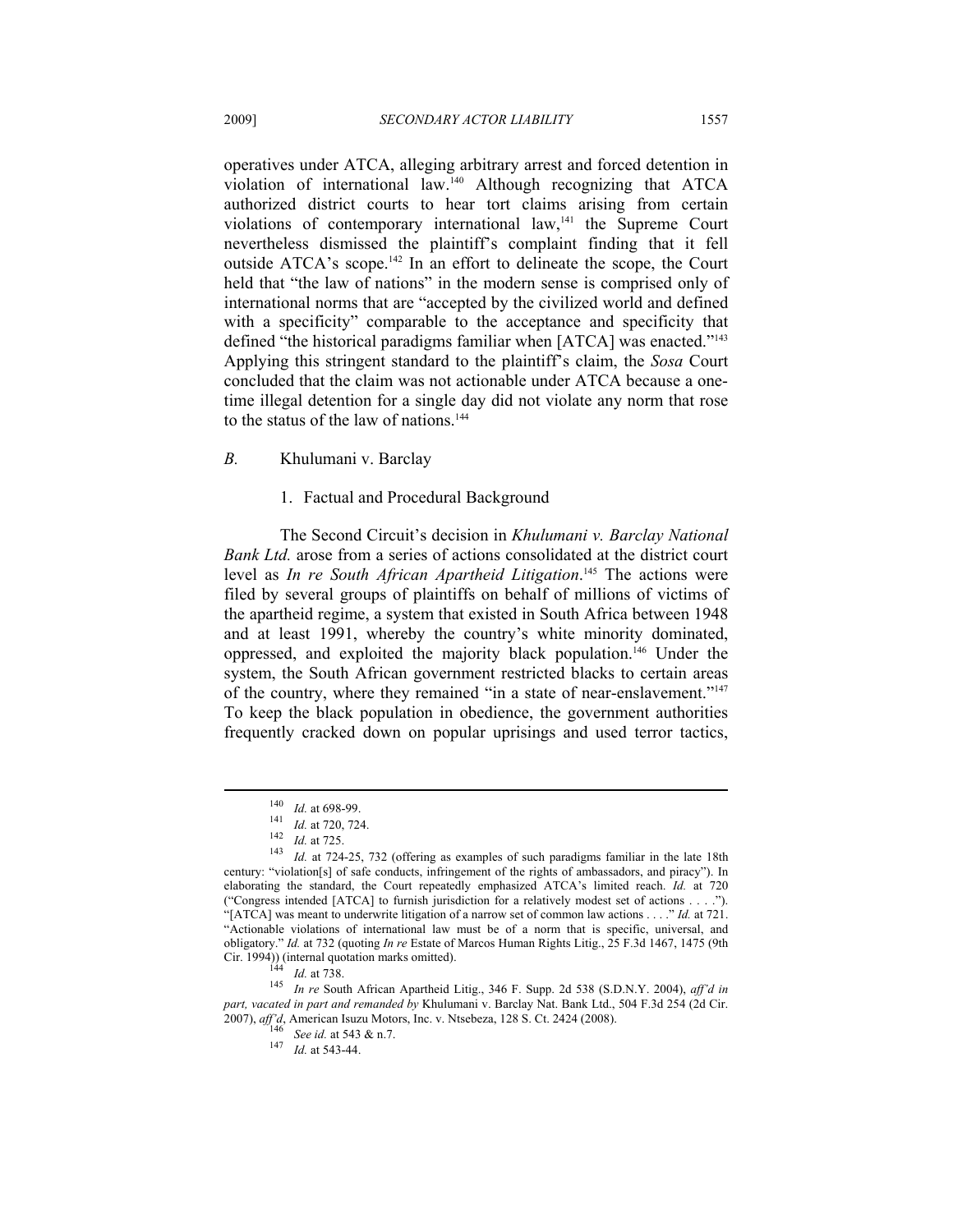including summary executions and imprisonment, violence against children, sexual abuse, and torture.<sup>148</sup>

The suits named as defendants approximately fifty U.S. and foreign corporations.149 The plaintiffs alleged, inter alia, that the corporations, all of whom did business in South Africa during the apartheid years, aided and abetted the regime's atrocities by supplying resources, such as oil, technology and capital, to the South African government, which used the resources in part "to further its policies of oppression and persecution of the African majority."150

The District Court dismissed the plaintiffs' claim finding that, even assuming the South African government's alleged conduct constituted a violation of the law of nations within the meaning of ATCA, aiding and abetting such conduct is not actionable under ATCA. The Court reached this conclusion by determining that aiding and abetting is not itself a violation of a sufficiently definite and universally accepted norm of international customary law and thus did not fit *Sosa*'s definition of the law of nations.151 In particular, the District Court refused to recognize as customary international law the rulings by the International Criminal Tribunals for the Former Yugoslavia and Rwanda (ICTY and ICTR, respectively), and the Apartheid Convention, all of which recognized aiding-and-abetting liability for crimes against humanity.<sup>152</sup> The District Court reasoned that, in contrast to the instant apartheid suits, the ICTY and ICTR dealt with criminal rather than civil matters.<sup>153</sup> As for the Apartheid Convention, it was not a universally accepted source of international law because it was not ratified by several major world powers, including the United States.<sup>154</sup>

The District Court further declined to find that ATCA itself recognized aiding-and-abetting liability, reasoning that under the Supreme Court's decision in *Central Bank*, a civil statute should not be interpreted to authorize a cause of action against aiders and abettors unless Congress expressly provided for such liability.155 The District Court found the rule of *Central Bank* and the policies behind it particularly relevant to the present case because ATCA, like Section

<sup>148</sup> *Id.* at 544. 149 *Id.* at 542-43. The list of defendants included such household names as Barclays, Bristol-Myers, Citigroup, Coca-Cola, DaimlerChrysler, Ford, General Electric, General Motors, IBM, Nestle, Shell Oil, Xerox, and others. *Id.*<br><sup>150</sup> *Id.* at 544-45. Specific examples of defendants' products which the government used

to commit its atrocities included cars outfitted with Daimler-Benz engines used in police raids, IBM computers used to monitor the black population, and electrical fences, watchtowers and armed personnel used to protect industrial facilities against civil unrest. *Id.* at 545.<br><sup>151</sup> *Id.* at 543, 549.<br><sup>152</sup> *Id.* at 550.<br><sup>153</sup> *Id.*<br><sup>153</sup> *Id.*<br><sup>154</sup> *Id.*<br><sup>155</sup> *Id.* (citing Cent. Bank of Denver v. First Interst

<sup>82 (1994)).</sup>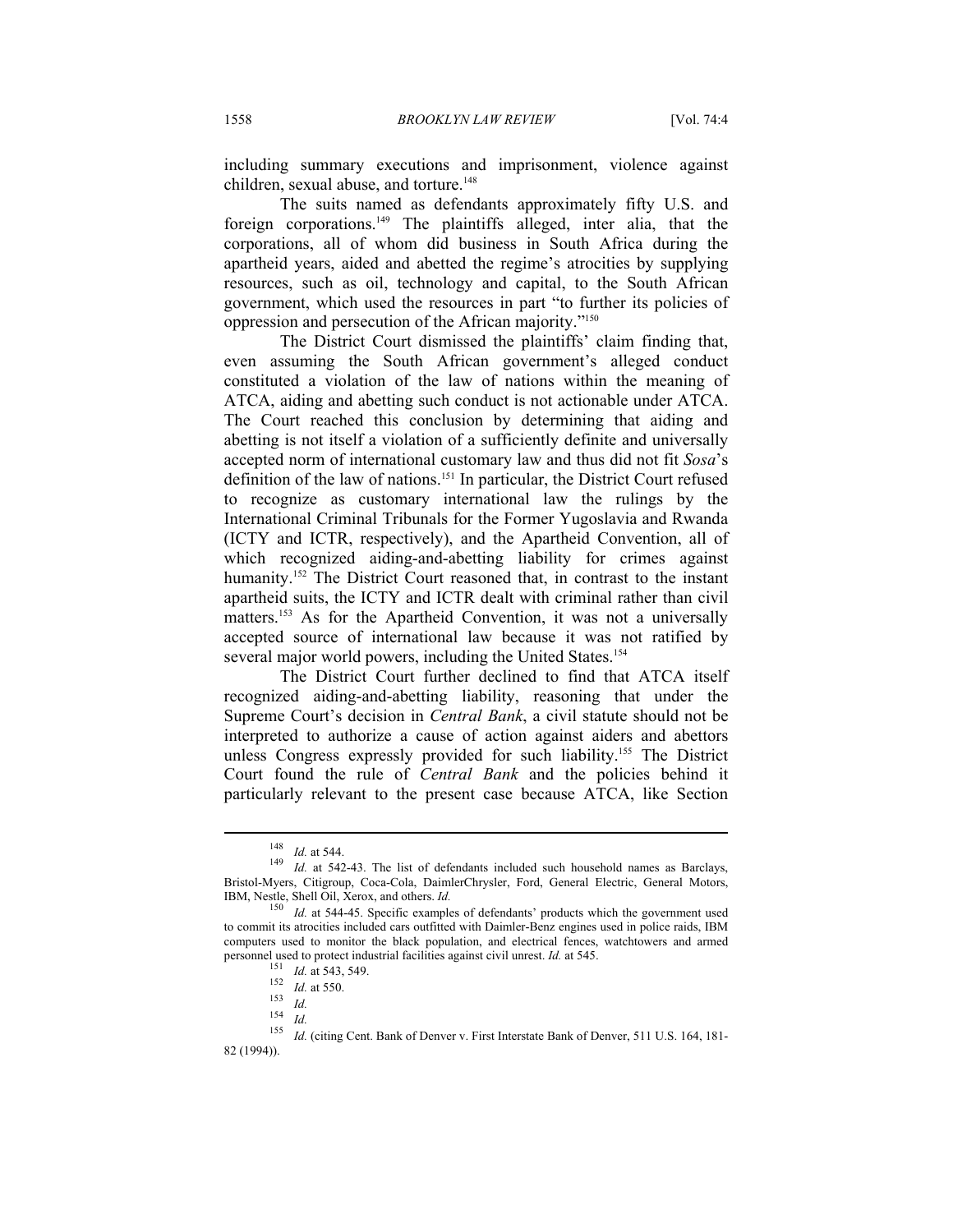10(b) of the Securities Exchange Act, governs an area that is "ripe for non-meritorious and blunderbuss suits." Additionally, it is the "Court's duty to engage in 'vigilant doorkeeping,'" by not allowing "innovative interpretations" of ATCA.156 Having found that there is no private cause of action for aiding and abetting under the ATCA, the District Court dismissed the plaintiffs' claims for lack of jurisdiction.<sup>157</sup>

#### 2. The Second Circuit's Split Decision

Plaintiffs in *In re South African Apartheid Litigation* appealed the District Court's dismissal of their complaints. On appeal, in *Khulumani v. Barclay National Bank Ltd.*, 158 the Second Circuit vacated the dismissal to the extent it related to the plaintiffs' aiding-and-abetting claims.159 In a 2-to-1 decision, the majority—Judges Hall and Katzmann—held that the District Court erred in concluding that ATCA did not provide for federal jurisdiction over claims alleging aiding and abetting violations of customary international law.<sup>160</sup>

Significantly, though, while agreeing that ATCA permitted aiding and abetting claims, the majority disagreed over the standard for stating such claims. Judge Hall concluded that the standard should be found in domestic federal common law.161 Contrarily, Judge Katzmann opined that the standard was governed by international customary law.162 The third member of the panel, U.S. District Court Judge Korman, sitting by designation, dissented in the judgment, citing among many other grounds for dismissing the case his position that ATCA did not provide for aiding-and-abetting liability.163 However, he concurred in part with Judge Katzmann's opinion, finding that the latter's choice of international customary law represented "an emerging consensus" for determining the standard for aiding-and-abetting liability, which the plaintiffs in any case could not meet as a matter of law.164 These disagreements among the Judges highlight the current lack of a clear standard defining secondary actor liability under ATCA, and forecast the uncertain future of such claims.

<sup>&</sup>lt;sup>156</sup> *Id.* at 550-51 (quoting Sosa v. Alvarez-Machain, 542 U.S. 692, 729 (2004)).<br><sup>157</sup> *Id.* at 543. <br><sup>158</sup> Khulumani v. Barclay Nat'l Bank Ltd., 504 F.3d 254 (2d Cir. 2007) (per curiam), *aff'd*, American Isuzu Motors, Inc. v. Ntsebeza, 128 S. Ct. 2424 (2008).<br>
<sup>159</sup> *Id.* at 264.<br>
<sup>160</sup> *Id.* at 260.<br>
<sup>161</sup> *Id.* at 287-88 (Hall, J., concurring).<br>
<sup>162</sup> *Id.* at 268 (Katzmann, J., concurring).<br>
<sup>163</sup> *Id*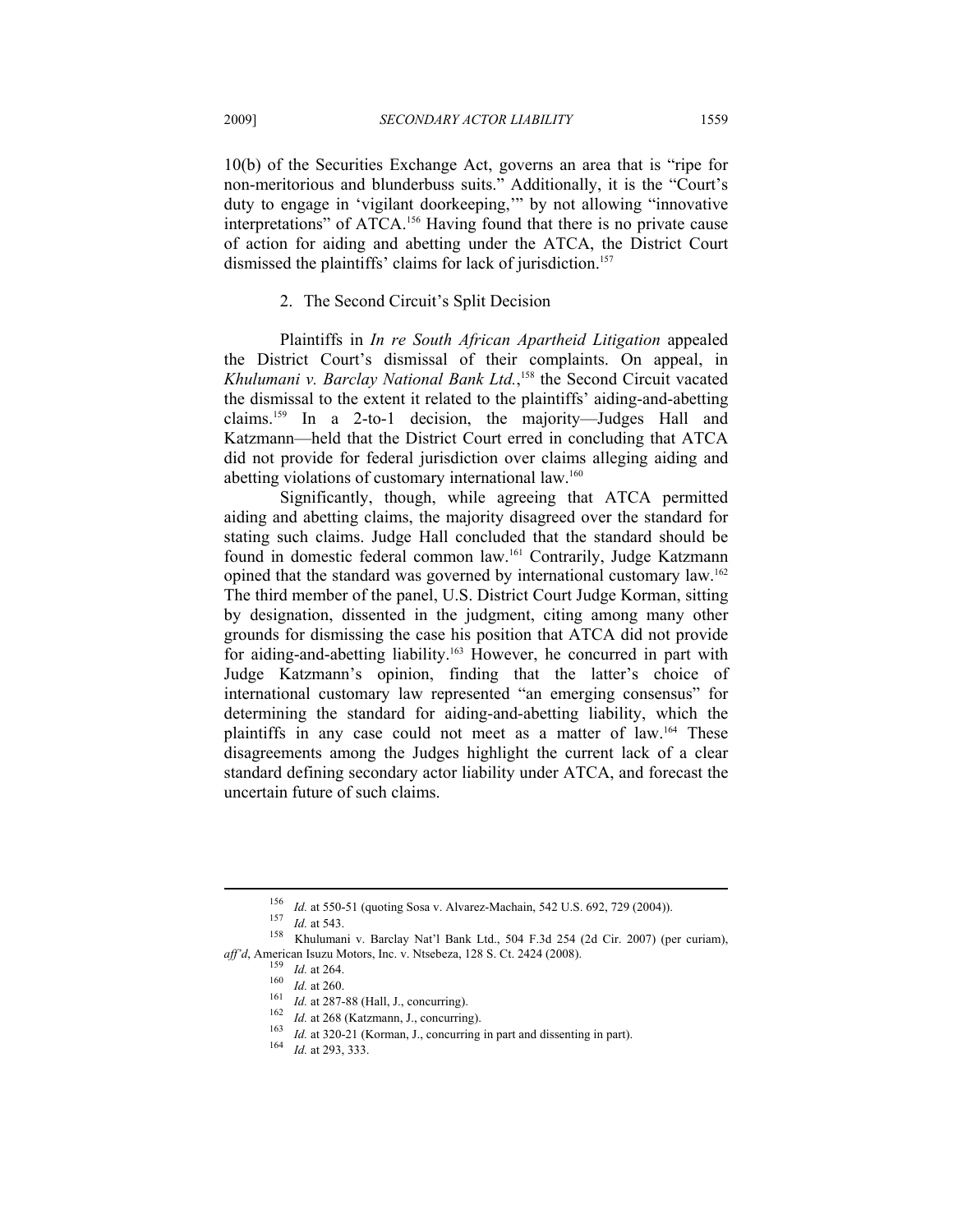#### *a. Judge Hall's Opinion*

While recognizing that customary international law governed primary liability under ATCA,<sup>165</sup> Judge Hall concluded that a federal court should derive a standard for secondary liability from domestic federal common law.166 Judge Hall reasoned that while international customary law could be relied on to provide a set of substantive principles, it was "unnecessary and implausible" to expect a consensus among different legal systems with regard to specific causes of action recognized by their respective courts.167 Therefore, it was up to the federal common law to fill the "interstice" created by the lack of conformity among international legal norms on various ancillary issues, such as secondary liability.<sup>168</sup>

Having selected federal common law as the appropriate source for defining civil aiding-and-abetting liability, Judge Hall ruled that section 876 of the *Restatement (Second) of Torts*, which defines thirdparty liability, was the proper standard for aiding-and-abetting liability in the context of ATCA.169 Under Judge Hall's standard, then, a person aids and abets a violation of customary international law when that person provides another with substantial assistance with actual or constructive knowledge that the other will use the assistance to commit a violation of customary international law.170 In conclusion, Judge Hall suggested that the plaintiffs' allegations, although not particularly specific, were sufficient to state a claim under this standard.<sup>171</sup>

#### *b. Judge Katzmann's Opinion*

In contrast to Judge Hall, Judge Katzmann held in his opinion that courts must look at international law in determining whether a plaintiff can state a claim for aiding and abetting a violation of the law of nations.172 Judge Katzmann determined that the scope of liability under ATCA was intertwined with the scope of the courts' jurisdictional power under the Act.<sup>173</sup> According to Judge Katzmann, the limited scope of the jurisdictional power is best guarded against overextensions by "requiring that the specific conduct allegedly committed by the defendants sued

<sup>165</sup> For example, genocide is defined in the 1951 Convention on the Prevention and Punishment of the Crime of Genocide (the Genocide Convention), and crimes against humanity are described by the Charter of the International Military Tribunal (the Nuremberg Tribunal). *Id*. at 285- 86 & n.2, 3 (Hall, J., concurring).<br>
<sup>166</sup> *Id.* at 284-86.<br>
<sup>167</sup> *Id.* at 286.<br>
<sup>168</sup> *Id.* at 287.<br>
<sup>169</sup> *Id.* at 288.<br>
<sup>170</sup> *Id.* at 288-89.<br>
<sup>171</sup> *Id.* at 291.<br>
<sup>172</sup> *Id.* at 268 (Katzmann, J., concurring).<br>
<sup>173</sup>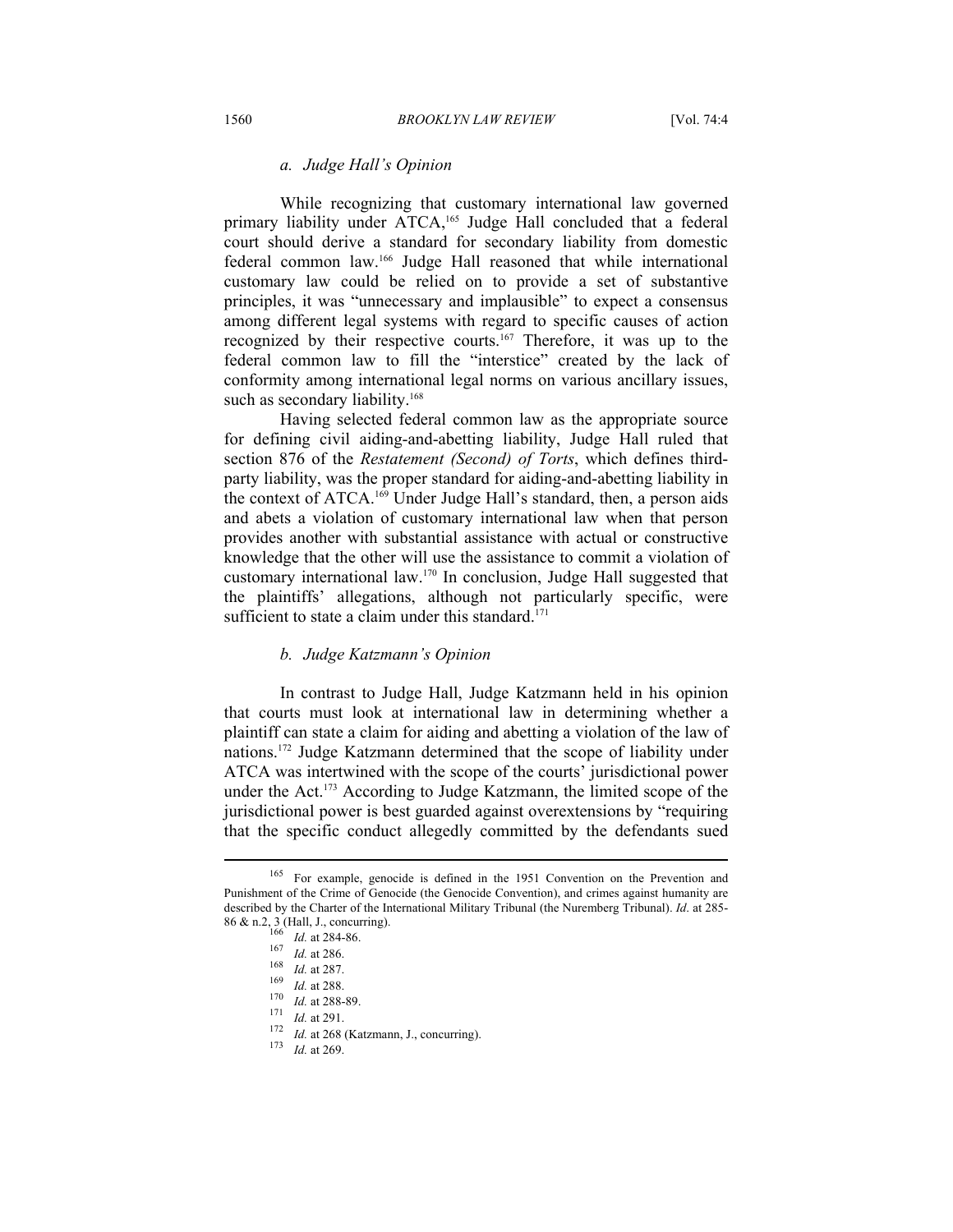represents a violation of international law."174 In support of this argument, Judge Katzmann relied on dictum from *Sosa*, which referred to the hypothetical question of "whether international law extends the scope of liability" for a violation of the law of nations to private (as opposed to state) actors.175 Judge Katzmann reasoned that the question of whether liability for a violation of a particular norm reaches aiders and abettors is analogous to the *Sosa* Court's hypothetical, and is therefore similarly governed by international law.<sup>176</sup>

Judge Katzmann also carefully distinguished between the roles of federal common law and international law in recognizing specific causes of action under ATCA.177 While federal common law controls the question of what remedies are available for violations of international norms, the law of nations defines the scope of a particular violation and determines whether a federal court has the power to hear the suit in the first place.<sup>178</sup>

Having determined that the question of aiding-and-abetting liability is governed by international common law, Judge Katzmann held that aiding and abetting is actionable under ATCA because States universally recognize, on a legal and moral level, "the individual responsibility of a defendant who aids and abets a violation of international law."179 After reviewing the history of international criminal law norms, Judge Katzmannn discerned a core definition of aiding-andabetting liability that is sufficiently well-defined and widely accepted to command "the same level of consensus as the 18th-century crimes identified . . . in *Sosa*," and thus should be recognized as the modern law of nations.180 Under this definition, a defendant aids and abets a violation of a norm of international common law, when the defendant "(1) provides practical assistance to the principal which has a substantial effect on the perpetration of the crime, and (2) does so with the purpose of facilitating the commission of that crime."181

<sup>174</sup> *Id.*<br>175 *Id.*<br>177 *Id.*<br>178 *Id.* at 269-70.<br><sup>179</sup> *Id.* at 270.<br><sup>180</sup> *Id.* at 276-77 & n.12. Judge Katzmann pointed out that individual responsibility of persons who aid and abet the perpetration of such crimes as genocide, slavery, torture and apartheid, has been recognized by numerous international treaties, and other international legal norms, in the second half of the twentieth century. *Id*. at 273-74. For example, aiding-and-abetting liability was expressly recognized by the statutes establishing the ICTY and the ICTR, which imposed liability on any person "who planned, instigated, ordered, committed, or otherwise aided and abetted the planning, preparation or execution" of a crime within the Tribunals' jurisdictions. *Id*. at 274 (citing Statute of the International Tribunal for the Former Yugoslavia, art. 7, S.C. Res. 827, U.N. Doc. S/RES/827 (May 25, 1993); Statute of the International Criminal Tribunal for Rwanda, art. 6, S.C. Res. 955, U.N. Doc. S/RES/955 (Nov. 8, 1994)) (internal quotation marks omitted). 181 *Id.* at 277 & n.12.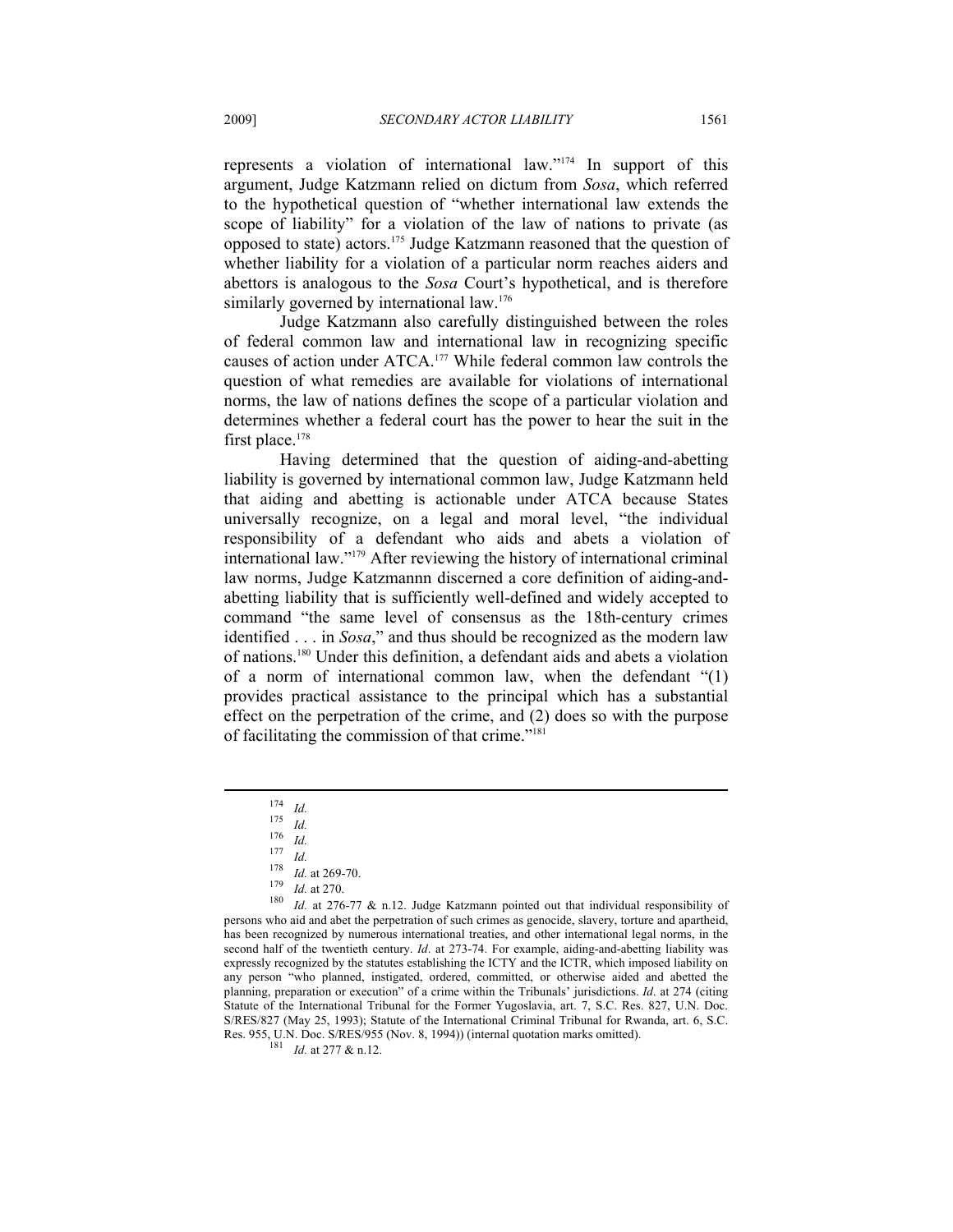#### 1562 *BROOKLYN LAW REVIEW* [Vol. 74:4

Judge Katzmann argued that this formulation of aiding-andabetting liability finds reflection in a long tradition of international criminal norms.182 For example, the London Charter, which established the International Military Tribunal at Nuremberg to address Nazi war crimes and which has been recognized by federal courts and legal scholars as an authoritative source of international law,<sup>183</sup> extended liability for certain war crimes to "accomplices participating in the formulation or execution of a common plan or conspiracy."184 More recently, liability for aiding and abetting violations of international law was codified in the Rome Statute of the International Criminal Court ("Rome Statute"), which provides, inter alia, that a defendant is guilty of a crime if the defendant, "[f]or the purpose of facilitating the commission of such a crime, aids, abets or otherwise assists in its commission."185

Judge Katzmann further rejected Judge Hall's contention that reliance on international criminal law norms is not justified when formulating a standard for aiding and abetting in a civil case.186 Judge Katzmann explained that, first, "international law does not maintain the kind of hermetic seal between criminal and civil law that the district court sought to impose" and, second, prior case law "has consistently relied on criminal law norms in establishing the content of customary international law for purposes of ATCA."187

#### *c. Judge Korman's Opinion*

In contrast to the majority, Judge Korman rejected the proposition that the scope of ATCA necessarily extended to aiding-andabetting liability.188 He would therefore affirm the District Court's dismissal of the plaintiffs' claims against the secondary defendants.<sup>189</sup> Nevertheless, similar to Judge Katzmann, Judge Korman opined that, should ATCA be read to allow aiding-and-abetting liability, the standard for pleading such liability must be defined by norms of international common law.190 However, unlike Judge Katzmann, Judge Korman concluded that it is not enough to simply show that international

<sup>182</sup> *Id.* at 271.<br><sup>183</sup> *Id.*<br><sup>184</sup> *Id.* at 272 (quoting Agreement for the Prosecution and Punishment of the Major War

Criminals of the European Axis art. 6, Aug. 8, 1945, E.A.S. 472) (internal quotation marks omitted). 185 *Id.* at 275 (quoting Rome Statute of the International Criminal Court art. 25(3)(c), July 17, 1998, 2187 U.N.T.S. 90). The Rome Statute also makes a defendant liable for contributing to the commission of a crime "by a group of persons acting with a common purpose." *Id.* (quoting Rome Statute of the International Criminal Court, *supra*, at art. 25(3)(d), 2187 U.N.T.S. 90). This type of liability, unlike aiding and abetting, does not require intent to facilitate the commission of the crime;<br>knowledge of the intent of the group is enough. *Id*.<br><sup>186</sup>

<sup>&</sup>lt;sup>186</sup> *Id.* at 270 n.5.<br>
<sup>187</sup> *Id.*<br>
<sup>188</sup> *Id.* at 320-21 (Korman, J., concurring in part and dissenting in part).<br>
<sup>189</sup> *Id.* at 337.<br> *190 Id.* at 331.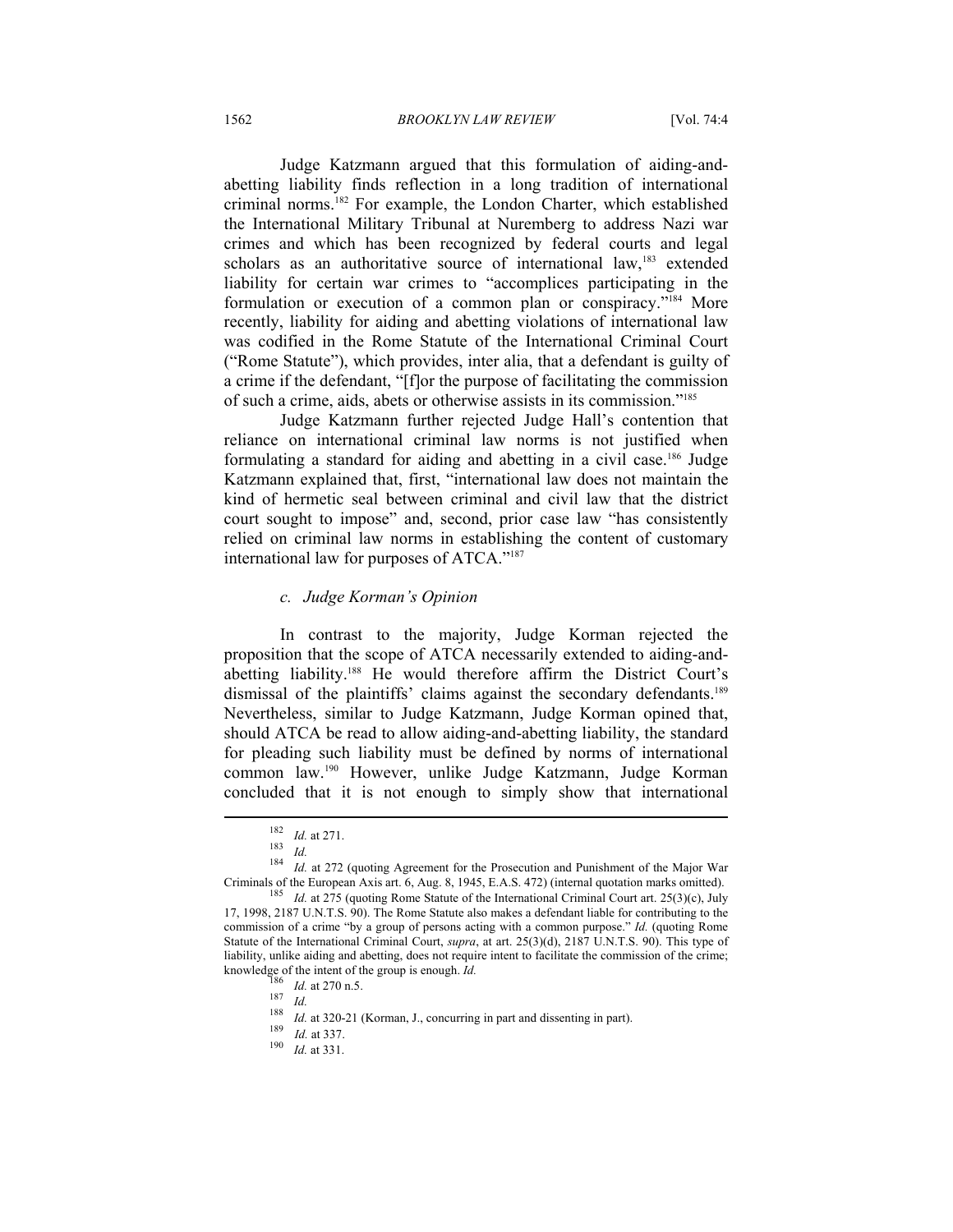common law recognizes aiding-and-abetting liability in general. Instead, a plaintiff states a claim for aiding and abetting an international crime under ATCA only by invoking a norm of international law that establishes such liability for the particular underlying crime.<sup>191</sup> In support of his proposition, Judge Korman relied on the language in *Sosa*, which "require[s] a norm-by-norm analysis to determine whether 'international law extends the scope of liability for a violation of a *given* norm'" by a secondary actor.<sup>192</sup>

Thus, while Judge Korman agreed with Judge Katzmann that the Rome Statute's definition of aiding and abetting certain crimes against humanity represented "an emerging consensus"<sup>193</sup> regarding the standard for pleading aiding-and-abetting liability, no such definition existed at the time of the apartheid, and therefore plaintiffs could not state a claim against the defendants.194 In reaching his conclusion that the recognition of aiding-and-abetting liability in the context of genocide postdated the collapse of the apartheid government, Judge Korman provided his own interpretation of the development of post-World War II international law, different from those of the other two panel members. Thus, Judge Korman cited a judgment rendered by the Nuremberg Tribunal, which acquitted a banker accused of having authorized loans to German businesses, in spite of the banker's knowledge that those businesses employed slave labor.<sup>195</sup> Further, Judge Korman questioned Judge Hall's conclusion that historical sources from the First Congress era indicated that "liability for aiding and abetting international law violations was contemplated under ATCA" by its drafters.<sup>196</sup>

<sup>191</sup> *Id.* <sup>192</sup> *Id.* (quoting Sosa v. Alvarez-Machain, 542 U.S. 692, 732 n.20 (2004)). 193 *Id.* at 293. In particular, Judge Korman noted that the Statute has been signed by the vast majority of democracies and is consistent with the U.S. domestic law. *Id.* at 333. Interestingly, the U.S. is one of few industrialized countries that have not signed the Rome Statute, but neither Judge Korman nor Judge Katzmann appeared to take issue with this. *See id.* at 276 n.9 (Katzmann, J., concurring) (contending that the United States' refusal to sign the Statute is "unrelated to any concern over the definition of aiding-and-abetting").

Id. at 333 (Korman, J., concurring in part and dissenting in part). Failure of the law of nations at the time of the apartheid to recognize liability for aiding and abetting the kinds of human rights abuses alleged by plaintiffs was only one of the grounds on which Judge Korman would affirm the District Court's dismissal of the complaint. The other two grounds were public policy reasons which, according to Judge Korman, should compel the District Court to defer to the positions of the United State and South African governments and decline to exercise jurisdiction, *id.* at 295-311, and failure of international law, as it existed at the time of the apartheid, to recognize corporate liability for violations of human rights, *id.* at 311, 321-26. 195 *Id.* at 292 (citing United States v. von Weizsaecker, 14 *Trials of War Criminals Before* 

*the Nuernberg Military Tribunals Under Control Council Law No. 10* 308, 622 (William S. Hein & Co., 1997) (1949)) (holding that knowingly providing financing for an enterprise that used slave labor is not a violation of international law).

<sup>&</sup>lt;sup>196</sup> Id. at 328-29 (finding a 1795 opinion by Attorney General William Bradford, which suggested that British subjects could seek redress in a U.S. court under ATCA against Americans who "voluntarily joined, conducted, aided, and abetted a French fleet in attacking [a British] settlement," ambiguous as to whether the defendants would be subject to primary or secondary liability) (quoting 1 Op. Att'y. Gen. 57 (1795)).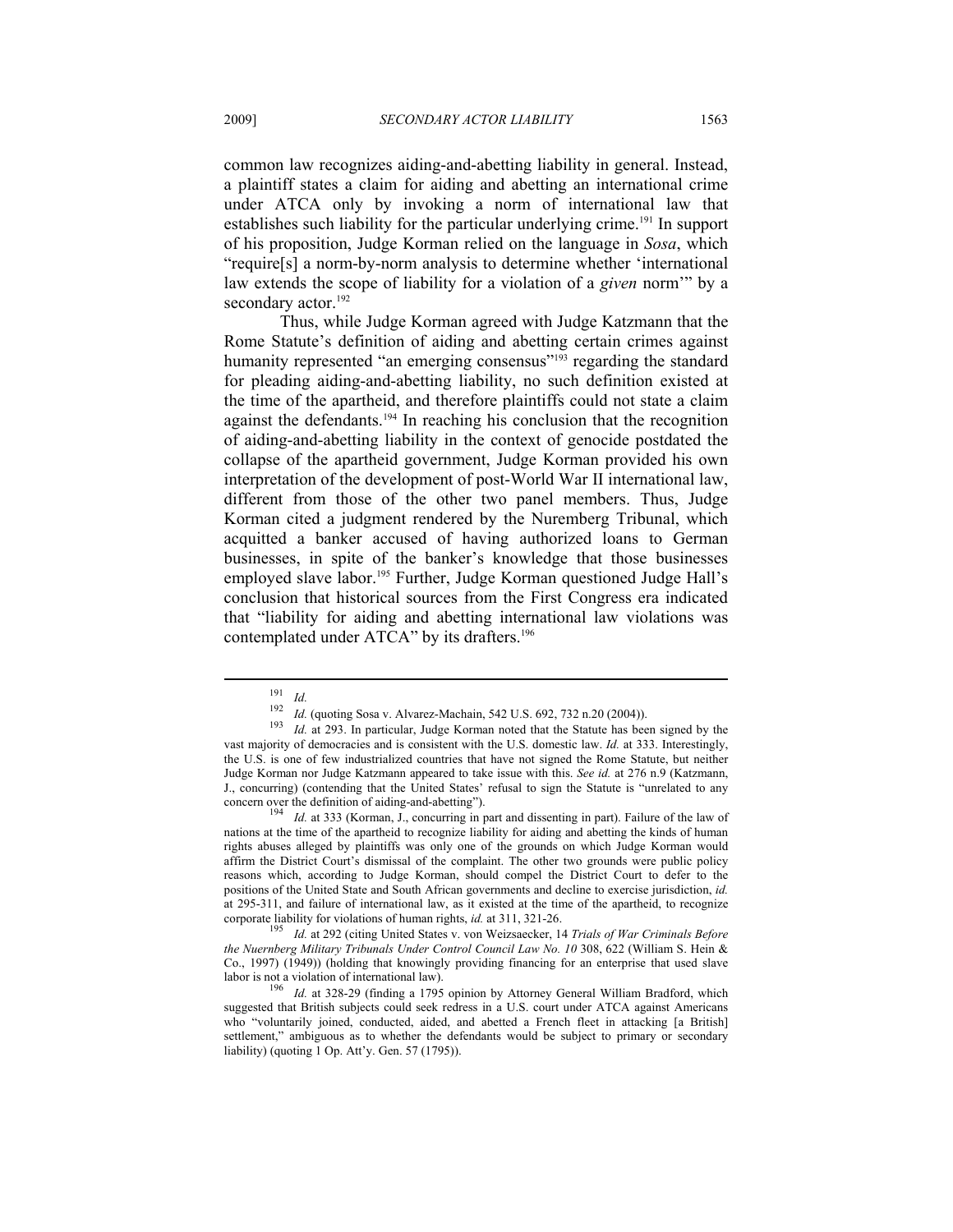Finally, Judge Korman rejected the contention that aiding-andabetting liability under ATCA can be presumed from the general availability and understanding of this cause of action in the late 18th century.197 He opined that such a contention is inconsistent with the Supreme Court's decision in *Central Bank*, which held that courts must not automatically infer aiding-and-abetting liability from a statutorily created cause of action that did not expressly provide for such liability.198 According to Judge Korman, the fact that "the same Congress that enacted ATCA, without reference to [aiding-and-abetting] liability, explicitly made it a crime to aid-and-abet acts of piracy"<sup>199</sup> demonstrated Congress's intent not to create aiding-and-abetting liability under ATCA.<sup>200</sup> Therefore, Judge Korman concluded that the complaint should be dismissed because liability for the civil wrongs alleged by the plaintiffs was neither contemplated by the framers of ATCA, nor grounded in an international law norm that was in existence during the apartheid regime.<sup>201</sup>

The Second Circuit's split decision in Khulumani, therefore, demonstrates the complexity of the issues underlying the problem of holding secondary actors accountable for human rights abuses under ATCA. The decision failed to elucidate a single standard for pleading aiding-and-abetting liability under the Act.<sup>202</sup> Moreover, Judge Korman's dissent suggested a new trend towards a narrower construction of ATCA's scope and away from allowing plaintiffs to recover from parties that did not themselves commit human rights abuses, but merely aided and abetted their commission. As discussed in the following Part, this trend echoes the evolution of secondary actor liability under Section 10(b) of the Securities Exchange Act.

## V. COMPARING SECONDARY ACTOR LIABILITY UNDER ATCA AND SECTION 10(B)

As demonstrated in Parts III and IV of this Note, suits filed under ATCA and Section 10(b) of the Securities Exchange Act often concern the common problem of extending liability beyond primary  $\overline{a}$ 

<sup>197</sup> *Id.* at 326.<br>198 *Id.* at 326-27 (citing Cent. Bank of Denver v. First Interstate Bank of Denver, 511 U.S.<br>164, 182 (1994)); see also supra Part III.B for a detailed discussion of *Central Bank*.

<sup>&</sup>lt;sup>199</sup> *Khulumani*, 504 F.3d at 327. Judge Hall's opinion cited this prohibition against aiding and abetting piracy—a quintessential violation of the law of nations—as evidence that Congress intended aiders and abettors to be liable under ATCA. *Id.* at 288 & n.5 (Hall, J., concurring).<br><sup>200</sup> *Id.* at 327 (Korman, J., concurring in part and dissenting in part) ("[T]he First

Congress 'knew how to impose aiding and abetting liability when it chose to do so  $\dots$ .") (quoting Cent. Bank of Denver v. First Interstate Bank of Denver, 511 U.S. 164, 174 (1994)). 201 *Id.* at 326. 202 *See In re* South African Apartheid Litig., Nos. 02 MDL 1499, 02 Civ. 4712, 02 Civ.

<sup>6218, 03</sup> Civ. 1024, 03 Civ. 4524, 2009 WL 960078, at \*11 (S.D.N.Y. Apr. 8, 2009) (stating that "the division of opinion between the [Judges] left [district courts] without a standard to apply or even a decision concerning the source of law from which . . . [to] derive a standard").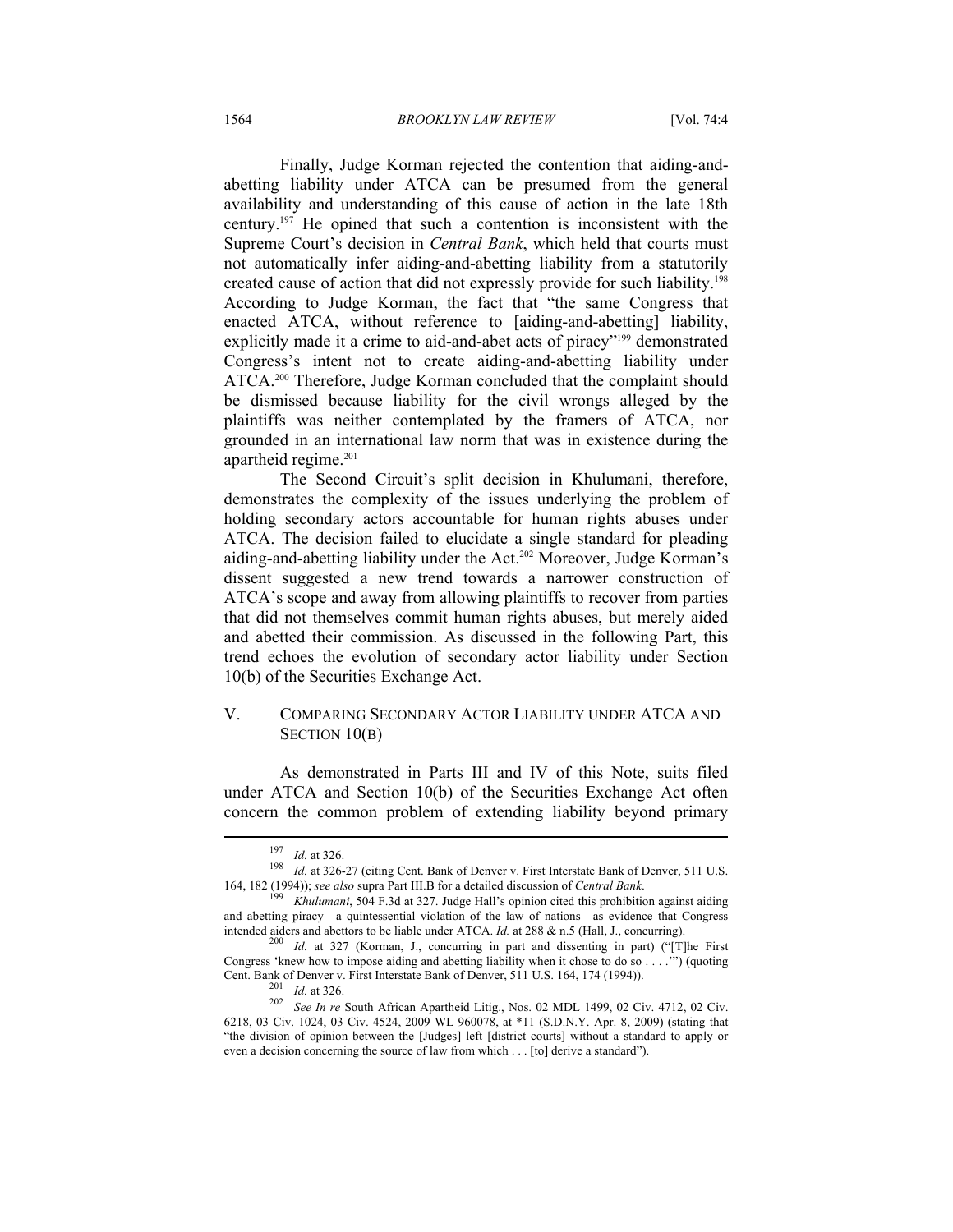wrongdoers to third parties whose conduct was instrumental in the perpetration of the wrong. In both cases, the resolution of the problem must turn on the interpretation of the scope of liability under the respective federal Act. Therefore, comparing the two Acts and analyzing the reasons for the Supreme Court's restrictive interpretation of Section 10(b)'s scope may shed light on the future of secondary actor liability under ATCA. This part will show that, although, given the history of Section 10(b) jurisprudence, the Supreme Court is likely to adopt a similarly narrow approach to defining the scope of ATCA, this will not entirely preclude plaintiffs from holding culpable secondary actors accountable for violations of international law.

### *A. In the Future, the Supreme Court Is Likely to Eliminate Aidingand-Abetting Liability Under ATCA*

After the Second Circuit in *Khulumani* upheld the possibility of an aiding-and-abetting claim under ATCA and reversed the district court's dismissal of the complaint, the defendants sought reversal by the Supreme Court. In May 2008, the Supreme Court denied the *Khulumani* defendants' certiorari petition because the Court failed to reach a quorum.203 As a result, the issue of aiding-and-abetting liability under ATCA remains unresolved by the nation's highest court.<sup>204</sup> However, should the opportunity present itself again in the future, the Supreme

<sup>203</sup> Am. Isuzu Motors, Inc. v. Ntsebeza, 128 S. Ct. 2424 (2008); *see also* Tony Mauro, *Supreme Court Recusals Hit Home in Controversial Apartheid Suit*, LEGAL TIMES, May 13, 2008, *available at* http://www.law.com/jsp/article.jsp?id=1202421335045.

<sup>&</sup>lt;sup>204</sup> The motions to dismiss by the various defendants have since been adjudicated by the district court on remand. On April 8, 2009, the district court granted in part and denied in part the motions. *In re* South African Apartheid Litig., Nos. 02 MDL 1499, 02 Civ. 4712, 02 Civ. 6218, 03 Civ. 1024, 03 Civ. 4524, 2009 WL 960078, at \*1 (S.D.N.Y. Apr. 8, 2009). Adopting a commonsense approach, district court Judge Shira Scheindlin looked at the "quality of the assistance provided to the primary violator." *Id.* at \*12. According to Judge Scheindlin, merely "doing business" with a perpetrator or funding its activities does not rise to the level of aiding and abetting. *Id.* However, providing goods "specifically designed" to enable the perpetrator to carry out its crimes may constitute aiding and abetting. *Id*. Applying these guidelines, Judge Scheindlin, first, dismissed aiding-and-abetting claims against Barclays and UBS, which allegedly provided loans to the South African government and bought army bonds, thus financing the apartheid regime. *Id.* at \*20. Second, Judge Scheindlin upheld claims against defendants Daimler, Ford, and GM, alleging that the auto-makers sold specialized military vehicles to the South African army and police forces, which were then used for suppressing uprisings, *id.* at \*16, and allowed its personnel to carry out the arrests and interrogations of dissidents on behalf of the South African government, *id.* at \*15. The judge, however, dismissed, with leave to amend, those claims that merely alleged that the automakers sold passenger cars and ordinary commercial trucks to the government, without evidence of "military customization or similar features that link [the vehicles] to an illegal use." *Id.* at \*18. Finally, the judge upheld claims against defendants IBM and Fujitsu alleging that the technology companies developed and sold to the South African government special software and hardware for processing and monitoring the country's black population, *id.* at \*16, \*19, but dismissed those claims that merely asserted that the technology companies sold ordinary computers to government agencies, including the Department of Prisons, while knowing that the prisons practiced illegal detentions and torture, *id.* at \*19.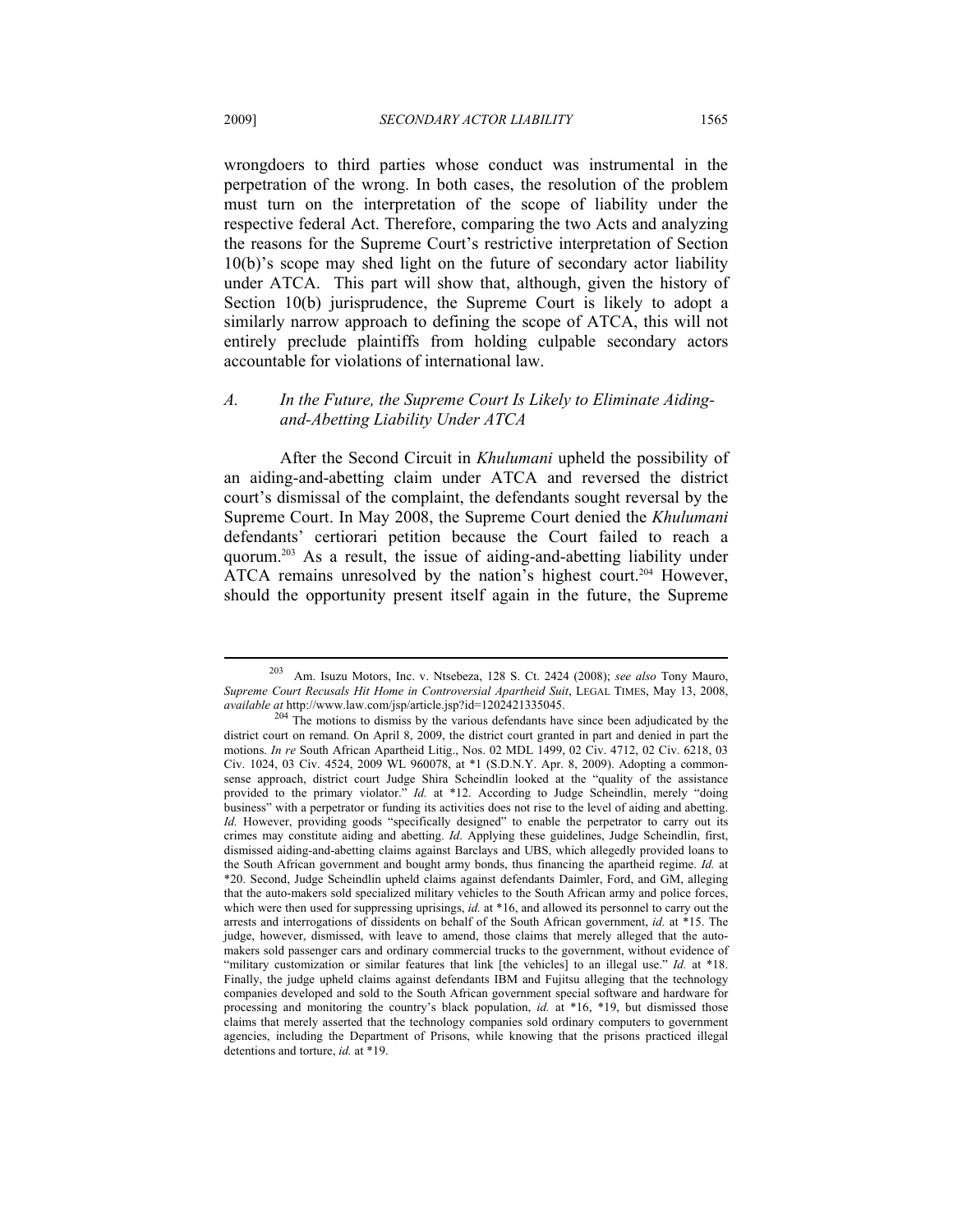Court is likely to rule that ATCA does not allow aiding-and-abetting liability.<sup>205</sup>

#### 1. The *Central Bank* Analytical Framework

In considering whether to adopt an interpretation of ATCA that allows for aiding-and-abetting liability, the Supreme Court will be bound by the analytical framework of statutory interpretation it set forth in *Central Bank*. The application of *Central Bank's* reasoning has not been limited to securities litigation and will be equally applicable in the context of an ATCA claim.<sup>206</sup> The applicability of the Central Bank statutory interpretation analysis to ATCA is not changed by the fact that *Central Bank* interpreted the availability of an implied private right of action in a statute, $2^{07}$  whereas ATCA is jurisdictional in nature and does not create a cause of action, express or implied.<sup>208</sup> The difference between a jurisdictional statute and one that creates a cause of action is that the latter gives a party substantive grounds for recovery in court, whereas the former merely allows a court to use its discretion in deciding whether to hear a case brought before it.<sup>209</sup> This says nothing, however, about how courts should construe the statute in exercising their discretionary powers. Because federal courts derive their jurisdiction from Congress in the first place, "Congress, and not the courts . . . possesses the power to define the scope of the court's jurisdiction."210 Therefore, there is no analytical difference between interpreting the scope of a congressionally-created cause of action and the scope of a

<sup>205</sup> In doing so, the Supreme Court will go against lower courts' precedent. But the Supreme Court did exactly that in *Central Bank*. *See* Cent. Bank of Denver, N.A. v. First Interstate Bank of Denver, N.A., 511 U.S. 164, 192 (1994) (Stevens, J., dissenting) (criticizing the majority for eliminating aiding and abetting under Section 10(b), even though "[i]n *hundreds* of judicial and administrative proceedings in every Circuit in the federal system, the courts and the SEC have concluded that aiders and abettors are subject to liability under § 10(b)"); Linda Greenhouse, *High Court Ruling Sharply Curbs Suits on Securities Fraud*, N.Y. TIMES, Apr. 20, 1994, at D8 (reporting that the Supreme Court in *Central Bank* "swe[pt] aside years of lower court precedents as well as a longstanding policy of the Securities and Exchange Commission"). 206 *See* Jackson v. Birmingham Bd. of Educ., 544 U.S. 167, 193 (2005) (Thomas, J.,

dissenting) (finding that "[t]he . . . reasons [set forth in *Central Bank*] militate equally against extending the implied cause of action [for gender discrimination] under Title IX to retaliation claims); *see also* Boim v. Holy Land Found. for Relief and Dev., 549 F.3d 685, 688 (7th Cir. 2008) (applying Central Bank's reasoning to determine the scope of a counterterrorism statute because "nothing in [the Court's] holding turns on particular features of [securities] laws"). 207 Cent. Bank of Denver, N.A. v. First Interstate Bank of Denver, N.A., 511 U.S. 164,

<sup>171 (1994). 208</sup> Sosa v. Alvarez-Machain, 542 U.S. 692, 713 (2004). 209 Howard M. Wasserman, *Jurisdiction and Merits*, 80 WASH. L. REV. 643, 676 (2005)

<sup>(&</sup>quot;Jurisdictional grants empower courts to hear and resolve cases brought before them by parties;

substantive causes of action grant parties permission to bring those cases before the court.").<br><sup>210</sup> Khulumani v. Barclay Nat'l Bank Ltd., 504 F.3d 254, 266 (2d Cir. 2007) (Katzmann, J., concurring), *aff'd*, American Isuzu Motors, Inc. v. Ntsebeza, 128 S. Ct. 2424 (2008).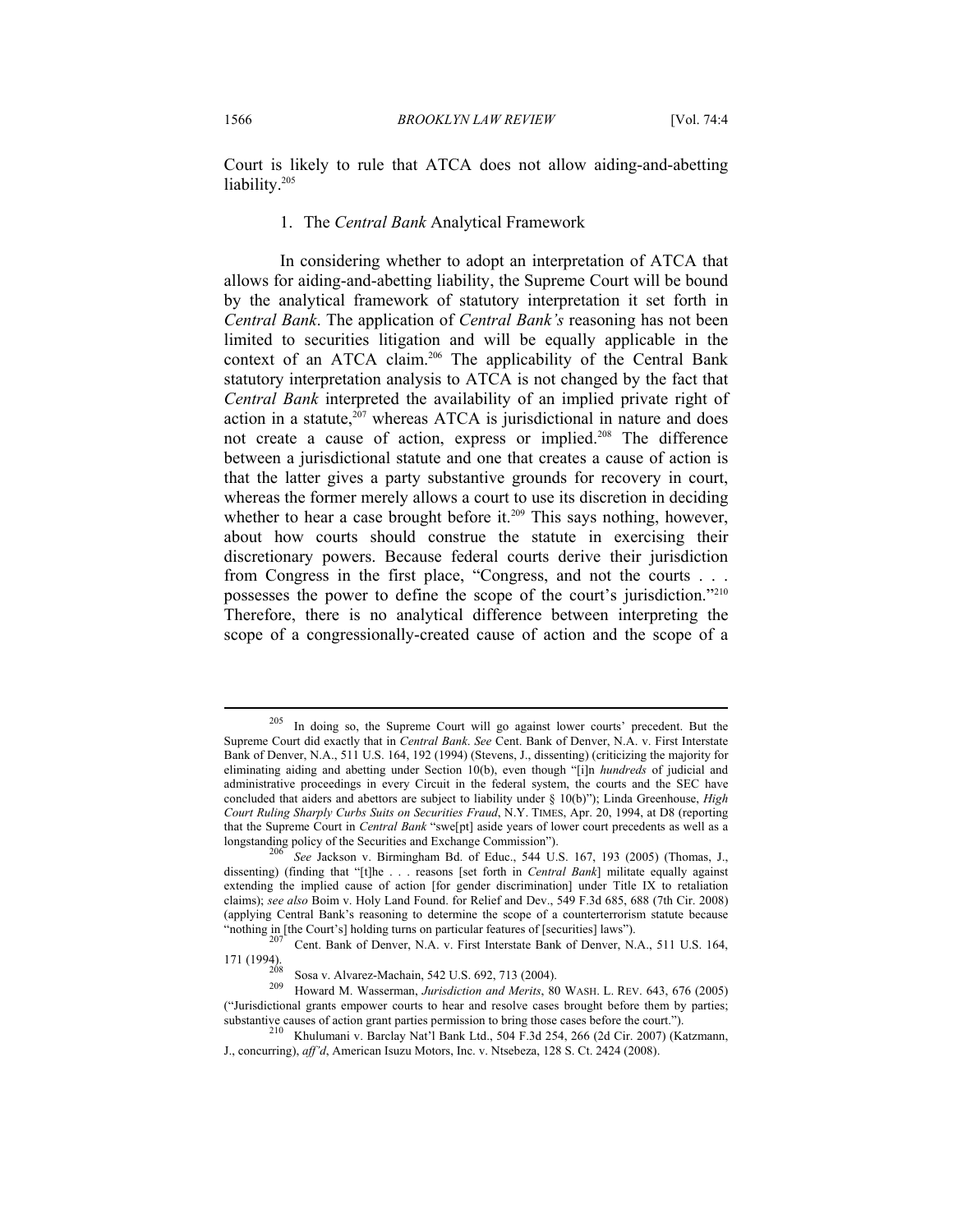jurisdictional statute.<sup>211</sup> Moreover, courts have previously rejected attempts to distinguish *Central Bank* on the basis of the particular cause of action it involved.212 Consequently, Central Bank will control the Supreme Court's interpretation of the scope of ATCA.

In deciding whether ATCA's scope includes aiding-and-abetting liability, the Court will follow a three-step approach employed in *Central Bank* for analyzing the scope of liability under Section 10(b). In *Central Bank*, the Court first examined the language of the statute to decide whether Section 10(b) could be said to prohibit aiding and abetting.<sup>213</sup> Second, the Court considered whether such prohibition could be implied from the congressional intent at the time of Section  $10(b)$ 's enactment.<sup>214</sup> Finally, the Court weighed policy reasons for and against expanding Section  $10(b)$ 's liability to reach aiders and abettors.<sup>215</sup>

#### 2. Statutory Language

Consistent with the *Central Bank* framework, in deciding whether ATCA reaches aiders and abettors, the Supreme Court will be compelled to first look at ATCA's language. Statutory language is controlling with respect to determining the scope of liability under an act of Congress.216 In *Central Bank*, the Supreme Court found the absence of any reference to aiding and abetting in the text of Section 10(b) of the Securities Exchange Act to be dispositive of the issue of whether the Section reached aiders and abettors.<sup>217</sup>

In the years since *Central Bank*, courts have followed the same rationale in refusing to expand the scope of liability under other federal statutes. For example, in *Freeman v. DirecTV, Inc.*, 218 the Ninth Circuit held that liability under the Electronic Communications Privacy Act (ECPA) did not extend to aiders and abettors.219 ECPA prohibits any "person or entity providing an electronic communication service to the public [from] knowingly divulg[ing] to any person or entity the contents  $\overline{\phantom{a}}$ 

See id. at 266 n.2 (suggesting that "because federal courts have only the jurisdiction granted to them by Congress, their exercise of common-law discretion is better viewed as creating a cause of action than jurisdiction") (internal citations and quotation marks omitted).

<sup>&</sup>lt;sup>212</sup> *See* Boim v. Holy Land Found. for Relief and Dev., 549 F.3d 685, 689 (7th Cir. 2008) (noting that Central Bank's reasoning is not limited to statutes that create an implied private right of action, because the holding in the case applied to suits by non-private parties as well).

<sup>&</sup>lt;sup>213</sup> Cent. Bank of Denver, N.A. v. First Interstate Bank of Denver, N.A., 511 U.S. 164,  $\frac{173}{1994}$ . *Id.* at 178, 180-81.

<sup>1</sup>*14.* at 176, 180-81.<br>
<sup>215</sup> *Id.* at 188.<br>
<sup>216</sup> *Id.* at 173. Statutory language is "[t]he starting point in every case involving construction of a statute." *Id.* (quoting Ernst & Ernst v. Hochfelder, 425 U.S. 185, 197) (alteration in original).

*Id.* at 175 (noting that "the language of Section 10(b) does not in terms mention aiding and abetting" (quoting Brief for Security and Exchange Commission as Amicus Curiae at 8, 511 U.S. 164 (1994) (No. 92-854)) (internal quotation marks omitted)).

 $\frac{218}{218}$  457 F.3d 1001 (9th Cir. 2006).<br><sup>219</sup> *Id.* at 1002.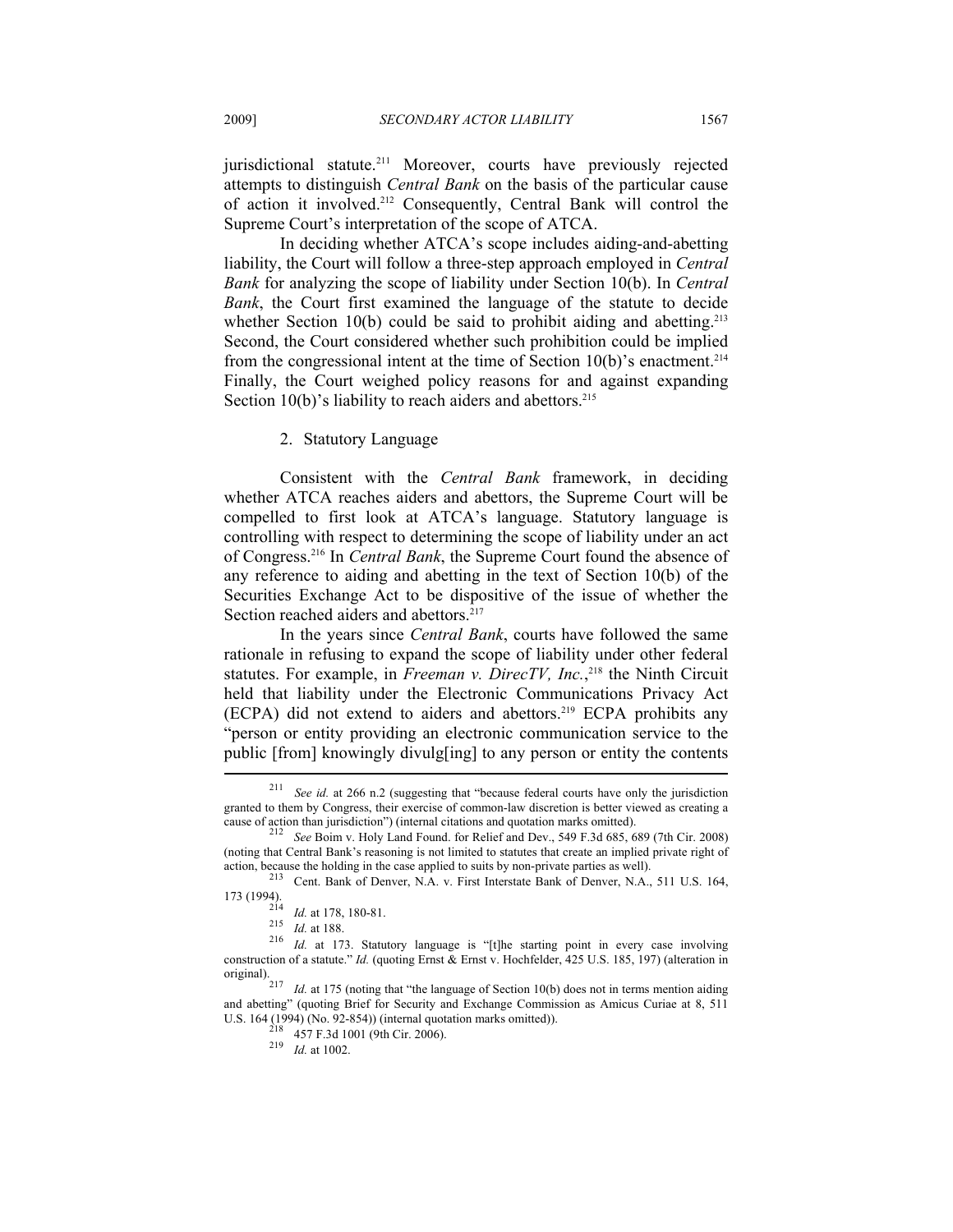of a communication while in electronic storage by that service."220 The statute further authorizes a private cause of action against anyone who intentionally or knowingly "engage[s]" in the prohibited conduct.<sup>221</sup>

The plaintiffs in *Freeman* were internet users who participated in online message boards dedicated to pirating satellite television signals.222 The content of the message boards became subject to a separate, unrelated dispute involving DirecTV, a provider of satellite television.<sup>223</sup> The *Freeman* plaintiffs alleged that DirecTV violated ECPA by aiding and abetting the internet provider in the unauthorized disclosure of the message board communications to third parties.224 In rejecting the plaintiffs' theory of liability, the court stated that it was bound by a statute's plain language unless it would lead to an unreasonable result.<sup>225</sup> The court reasoned that since the text of ECPA made no reference to aiding-and-abetting liability, such liability was beyond the statute's scope.<sup>226</sup> The plaintiffs argued that aiding-and-abetting liability was available within a reasonable construction of ECPA's plain language, because the statute expressly authorized suits against those who "engage[]" in the prohibited conduct.<sup>227</sup> The court disagreed, finding that, viewed in the textual context of the statute as a whole, the word "engage[]" could not be read so broadly as to include aiding and abetting.228

Similarly, in *Boim v. Holy Land Foundation for Relief and Development*, 229 the Seventh Circuit held that a federal statute that provides a private cause of action to any U.S. national who was "injured . . . by reason of an act of international terrorism"<sup>230</sup> did not authorize suits against aiders and abettors of terrorism.231 In *Boim*, parents of an American teenager killed in Israel by Hamas militants sued several U.S. Muslim non-profit organizations alleging that the non-profit organizations assisted international terrorism by providing financial

<sup>&</sup>lt;sup>220</sup> 18 U.S.C. § 2702(a)(1) (2006).<br>
<sup>221</sup> *Id.* § 2707(a).<br>
<sup>222</sup> *Id.* at 1002-03.<br>
<sup>224</sup> *Id.* at 1003. Plaintiffs could not sue DirecTV as a primary violator of the ECPA because the TV company was not a provider of the internet service that stored the message board communications. *Id.* at 1004. Thus, the court was limited to deciding whether DirecTV could be held

liable as a secondary actor. *Id.*<br><sup>225</sup> *Id.* at 1004-05 ("The starting point of [a statute's] interpretation . . . is always its language.").

<sup>&</sup>lt;sup>226</sup> *Id.* at 1005.<br>
<sup>227</sup> *Id.*; see 18 U.S.C. § 2707(a) (2006).<br>
<sup>228</sup> *Freeman*, 457. F.3d at 1005.<br>
<sup>229</sup> 549 F.3d 685 (7th Cir. 2008).<br>
18 U.S.C. § 2333(a). Section 2333(a) was originally enacted as part of the Anti Terrorism Act of 1990, and reenacted two years later as part of the Federal Courts Administration Act of 1992, under the title "Terrorism Civil Remedy." *See* Seth N. Stratton, Note, *Taking Terrorists to Court: A Practical Evaluation of Civil Suits Against Terrorists Under the Anti-Terrorism Act*, 9 SUFFOLK J. TRIAL & APP. ADVOC. 27, 30 n.19 (2004).<br><sup>231</sup> Boim v. Holy Land Found. for Relief and Dev., 549 F.3d 685, 688-90 (7th Cir. 2008).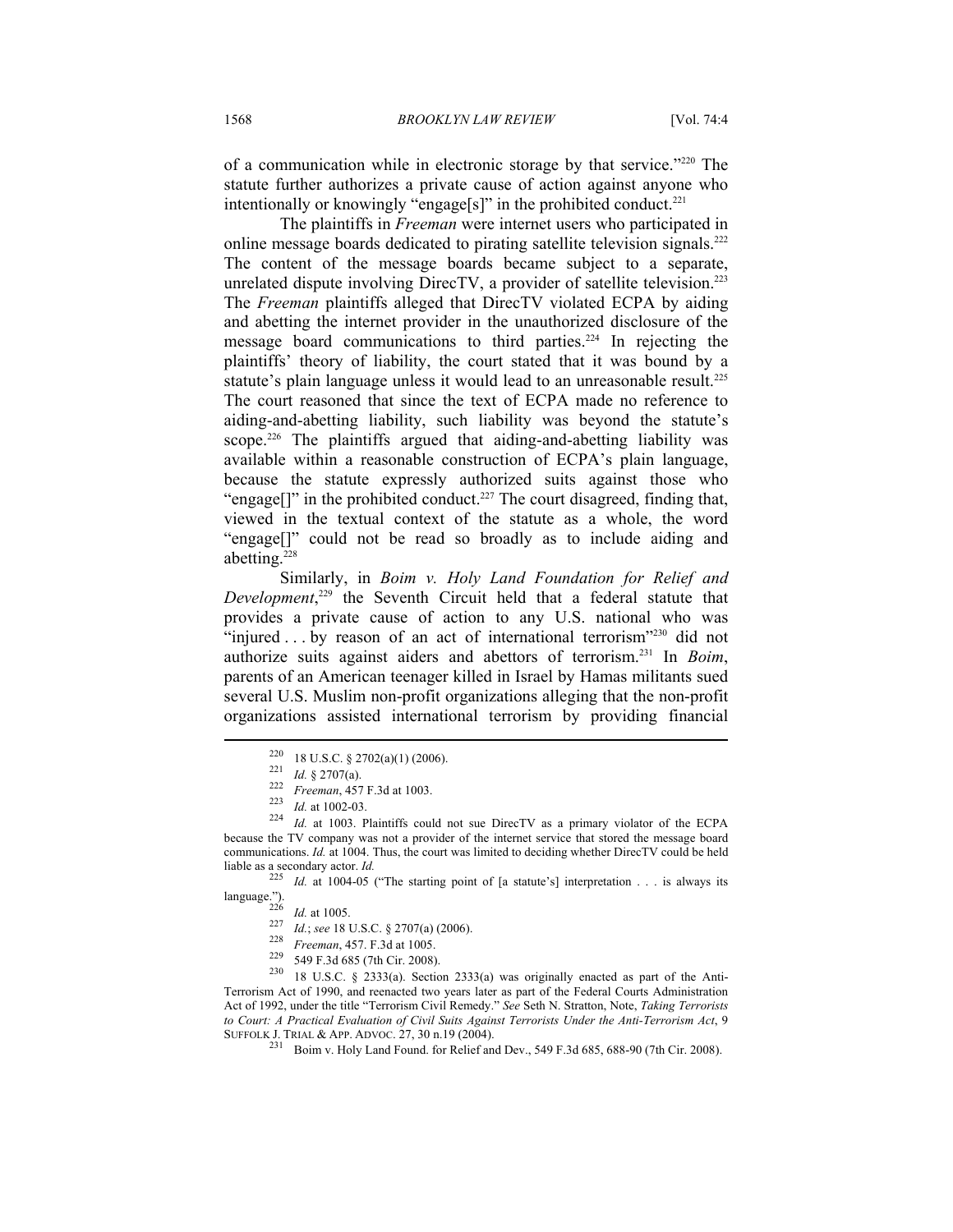support to Hamas.<sup>232</sup> In rejecting that part of the plaintiff's rationale, the court reasoned that, under *Central Bank*, the statute's failure to mention aiding and abetting or other types of secondary liability meant such liability does not exist.<sup>233</sup> Since ATCA, like ECPA and the counterterrorism provision in *Boim*, does not mention aiding and abetting, the Supreme Court will have to conclude that the Act's express language does not authorize aiding-and-abetting liability.<sup>234</sup>

#### 3. Congressional Intent to Create an Implied Right of Action

Having reached that conclusion, however, the Supreme Court will proceed to the second step of the *Central Bank* analysis to determine whether, given Congress's intent, a private right of action against aiders and abettors should be implied under ATCA.235 On the one hand, a legislature's failure to provide expressly for aiding-and-abetting liability under a statute is evidence that the legislature did not intend to incorporate such liability into the statute.<sup>236</sup> This is especially true when the legislature expressly authorizes aiding-and-abetting liability in other contexts.237 On the other hand, evidence that Congress was generally

<sup>232</sup> *Id.* at 688. Hamas, also known as Islamic Resistance Movement, is a Palestinian religious and political group that is designated as a Foreign Terrorist Organization by the U.S. Government. *See* Garry W. Jenkins, *Soft Power, Strategic Security, and International Philanthropy*, 85 N.C. L. REV. 773, 817 n.186 (2007); Council on Foreign Relations, Backgrounder: Hamas, http://www.cfr.org/publication/8968 (last visited on Apr. 15, 2009); U.S. Dep't of State, Office of the Coordinator for Counterterrorism, Fact Sheet: Foreign Terrorist Organizations (Apr. 8, 2008), http://www.state.gov/s/ct/rls/fs/08/103392.htm.

*Boim*, 549 F.3d at 689 ("[S]tatutory silence on the subject of secondary liability means there is none . . . ."). *Boim* was an *en banc* rehearing of a prior panel decision, *Boim v. Quranic Literacy Institute*, which had concluded that liability under Section 2333(a) did extend to aiders and abettors. *Id.* at 688; *see* Boim v. Quranic Literacy Inst. (*Boim I*), 291 F.3d 1000, 1021 (7th Cir. 2002). The panel in the original *Boim I* suit acknowledged the significance of the *Central Bank* rationale in interpreting the scope of liability under a federal statute. *Boim I*, 291 F.3d at 1017-19. However, the panel distinguished *Central Bank*, finding that extending liability under Section 2333(a) to aiders and abettors was justified given the legislative intent and the policies behind the counterterrorism laws. *Id.* at 1019. 234 *See* Khulumani v. Barclay Nat'l Bank Ltd., 504 F.3d 254, 326 (2d Cir. 2007)

<sup>(</sup>Korman, J., concurring in part and dissenting in part) (criticizing as erroneous and contrary to precedent, an "assumption that, even though ATCA does not by its terms encompass aiding-andabetting liability, it should be construed as if it contains such language"), *aff'd*, American Isuzu Motors, Inc. v. Ntsebeza, 128 S. Ct. 2424 (2008).<br>
235 Cent. Bank of Denver, N.A. v. First Interstate Bank of Denver, N.A., 511 U.S. 164,

<sup>178 (1994);</sup> *see also* Va. Bankshares, Inc. v. Sandberg, 501 U.S. 1083, 1103 (1991) ("[T]he central inquiry remains whether Congress intended to create, either expressly or by implication, a private

cause of action.") (citing Touche Ross & Co. v. Redington, 442 U.S. 560, 575-76 (1979)). 236 *Cent. Bank of Denver*, 511 U.S. at 177 ("If . . . Congress intended to impose aiding and abetting liability, we presume it would have used the words 'aid' and 'abet' in the statutory text. But it did not."); *see also* Freeman v. DirecTV, Inc., 457 F.3d 1001, 1006 (9th Cir. 2006) ("There is no explicit provision in §§ 2702 and 2707 or anywhere else in the ECPA, providing for secondary liability. Accordingly, it is reasonable to conclude that Congress knew what it was doing by not including such claims."). 237 *Cent. Bank of Denver*, 511 U.S. at 184 (Congress's special provision for liability of

<sup>&</sup>quot;controlling person[s]" under Section 20 of the Securities Exchange Act shows that "[w]hen Congress wished to create such [secondary] liability, it had little trouble doing so.") (citing Pinter v.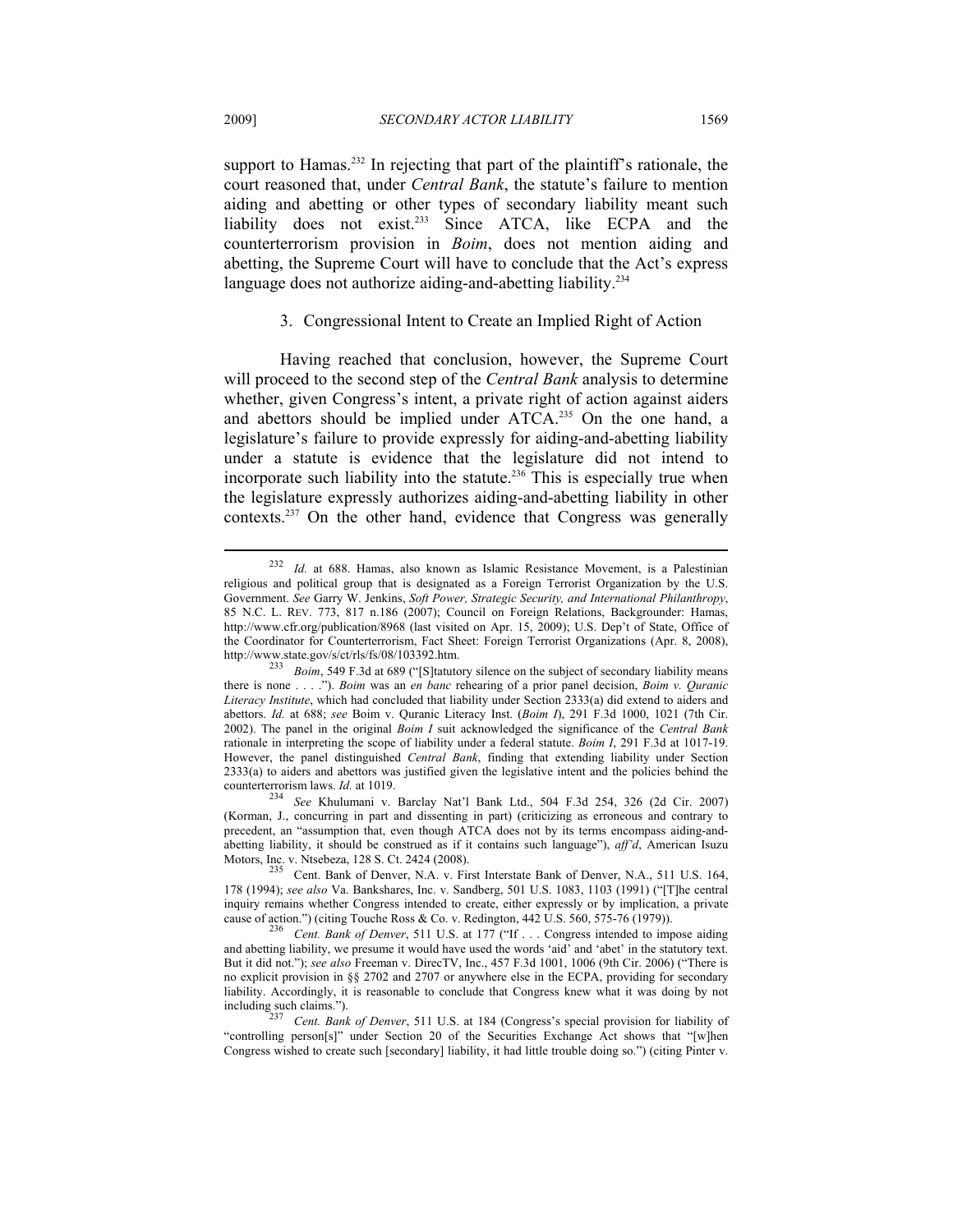aware of aiding-and-abetting liability and that the doctrine was wellestablished at the time of the statute's enactment, does not, in and of itself, warrant a presumption that Congress intended to implicitly incorporate aiding-and-abetting liability into every federal law.238

Further, courts both before and after *Central Bank*, have warned against interpreting legislative intent in a way that creates new causes of action.239 In *Central Bank*, the Court expressed a concern over reading aiding-and-abetting liability into Section 10(b)'s prohibition against fraudulent statements.<sup>240</sup> The Court's reason for the concern was that doing so would expose to liability those who do not, whether directly or indirectly, engage in conduct prohibited by the statute.<sup>241</sup> This, according to the Court, would allow a plaintiff to successfully sue a defendant under Section 10(b) without satisfying all elements of liability critical to recovery, e.g. reliance.<sup>242</sup> The Court refused to impute to the legislature an intention to create such an "anomalous" result.<sup>243</sup>

Four of the Supreme Court's nine Justices subscribed to the same rationale in interpreting the scope of liability under another federal statute in *Jackson v. Birmingham Board of Education*. 244 In *Jackson*, a school coach of a girls' basketball team sued his school under Title IX of the Education Amendments of 1972, which prohibit in-school discrimination on the basis sex.<sup>245</sup> The coach alleged that he was a victim of sex discrimination because, after he had complained to his supervisors about disparate treatment of the girls' team, the school retaliated against him by removing him from his coach position.<sup>246</sup> While the majority in *Jackson* upheld the plaintiff's claim, the dissenting Justices argued against expanding liability under Title IX to encompass retaliation. The dissent analogized the case with *Central Bank* and reasoned that similar to aiding and abetting claims under Section 10(b), claims based merely on retaliation would lack elements required for prevailing on a claim of discrimination, because retaliation can take place without  $\overline{a}$ 

Dahl, 486 U.S. 622, 650 (1988)) (alterations in original). "Congress knew how to impose aiding and abetting liability when it chose to do so." *Cent. Bank of Denver*, 511 U.S. at 176.<br><sup>238</sup> *Id.* at 180-81. The Supreme Court also questioned the extent to which civil aiding-and-

abetting liability was an established doctrine in the 1930s, or even is today, noting that "Congress has not enacted a general civil aiding and abetting statute" and that the doctrine's application in common law is infrequent and uncertain.  $Id$  at 181-82.

<sup>239</sup> See, e.g., *Va. Bankshares, Inc.*, 501 U.S. at 1102 ("[T]he breadth of the right once recognized should not, as a general matter, grow beyond the scope congressionally intended."); *Freeman*, 457 F.3d at 1006 ("When a statute is precise about who . . . can be liable courts should not implicitly read secondary liability into the statute.") (alteration in original) (internal quotation marks

<sup>&</sup>lt;sup>240</sup> *Cent. Bank of Denver*, 511 U.S. at 176. <sup>241</sup> *Id.* ("[A]iding and abetting liability reaches persons who do not engage in the proscribed activities at all, but who give a degree of aid to those who do.").<br>
<sup>242</sup> *Id.* at 180.<br>
<sup>243</sup> <sup>*Id.* 244 *S*. 44 U.S. 167 (2005).<br>
<sup>245</sup> *Id.* at 171.<br>
<sup>246</sup> *Id.* at 171-72.</sup>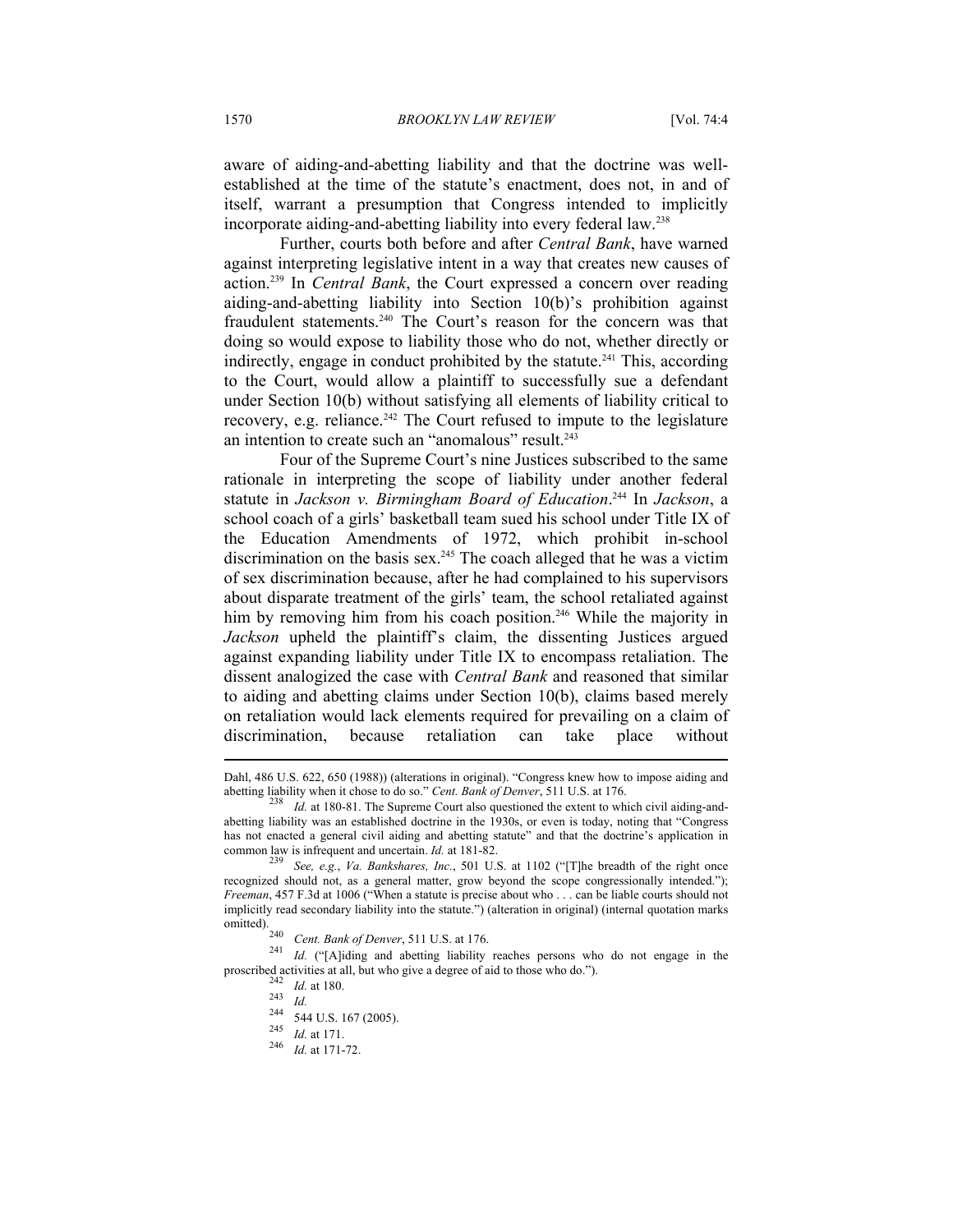discrimination.<sup>247</sup> Such interpretation of the statute, in the dissent's opinion, would ignore Congress's intent because it would effectively read a completely new cause of action into the statute.<sup>248</sup>

For the same reason, the Supreme Court will likely decline to read aiding and abetting into ATCA by implication. ATCA makes no mention of aiding-and-abetting liability or similar types of secondary liability. Yet just a year after enacting ATCA, Congress passed a law prohibiting piracy and other similar acts of hostility against the United States, and expressly made liable those who "knowingly and wittingly aid and assist, procure, command, counsel or advise" the commission of such acts.<sup>249</sup> Thus, the Supreme Court, consistent with its reasoning in *Central Bank*, will likely conclude that the 1st Congress "knew how to impose aiding-and-abetting liability when it chose to do so,"250 and that Congress's failure to provide for aiding-and-abetting liability in ATCA shows lack of intent to do so.<sup>251</sup> Moreover, the Supreme Court is unlikely to agree with Judge Hall's characterization in *Khulumani* that "the Founding Generation . . . understood that ATCA encompassed aiding and abetting."252 Regardless of the particular merits of Judge Hall's characterization, the doctrine of aiding-and-abetting liability was undoubtedly less developed in the  $1780s$  than in the  $1930s$ .<sup>253</sup> Accordingly, the Supreme Court will probably refuse to impute to the 1st Congress a broadly defined intent to attach aiding-and-abetting liability to all of its legislative acts, just like it refused to impute such intent to the 73d Congress in *Central Bank*.

Further, the Supreme Court will likely be reluctant to read Congress's intent in a way that would expand the scope of ATCA's  $\overline{a}$ 

federal courts' extraterritorial jurisdiction").<br>
<sup>249</sup> Act of April 30, 1790, ch. 9, §§ 9, 10, 1 Stat. 112, 114 (1790).<br>
<sup>250</sup> Cent. Bank of Denver, N.A. v. First Interstate Bank of Denver, N.A., 511 U.S. 164,<br>
176 (1994

176 (1994). 251 *See also* Khulumani v. Barclay Nat'l Bank Ltd., 504 F.3d 254, 326-27 (2d Cir. 2007) (Korman, J., concurring in part and dissenting in part) ("[T]he same Congress that enacted the ATCA, without reference to aiding-and-abetting liability, explicitly made it a crime to aid-and-abet acts of piracy, a violation of the law of nations."), *aff'd*, American Isuzu Motors, Inc. v. Ntsebeza,

128 S. Ct. 2424 (2008).<br><sup>252</sup> *Id.* at 288 n.5 (Hall, J., concurring). In support of this proposition, Judge Hall cited, inter alia, a 1795 opinion by Attorney General Bradford, which appears to state that liability under ATCA could attach to U.S. citizens who "voluntarily joined, conducted, aided, and abetted a French fleet in attacking" a British settlement in West Africa. *Id.*; 1 Op. Att'y Gen. 57, 57-59 (1795). Judge Korman, however, rebutted Judge Hall's reading of the opinion, finding it ambiguous as to whether the Attorney General referred to primary or secondary liability. *Khulumani*, 504 F.3d at 329 (Korman, J., concurring in part and dissenting in part). 253 The doctrine of aiding-and-abetting liability originates in criminal law. Eid, *supra* note

28, at 1180; *see also Cent. Bank of Denver*, 511 U.S. at 181. But Congress did not codify criminal aiding and abetting until 1902, long after the passage of ATCA. *See* 60 Cong. Ch. 321, 35 Stat. 1088 (1909).

<sup>247</sup> *Id.* at 194 (Thomas, J., dissenting). 248 *Id.* ("[B]y recognizing [the plaintiff's] claim, the majority creates an entirely new cause of action . . . ."); *cf.* Boim v. Holy Land Found. for Relief and Dev., 549 F.3d 685, 689-90 (7th Cir. 2008) (arguing, along the same lines, that implying secondary liability in section 2333(a) of the Terrorism Civil Remedy statute would impermissibly expand the statute's scope by "enlarg[ing] the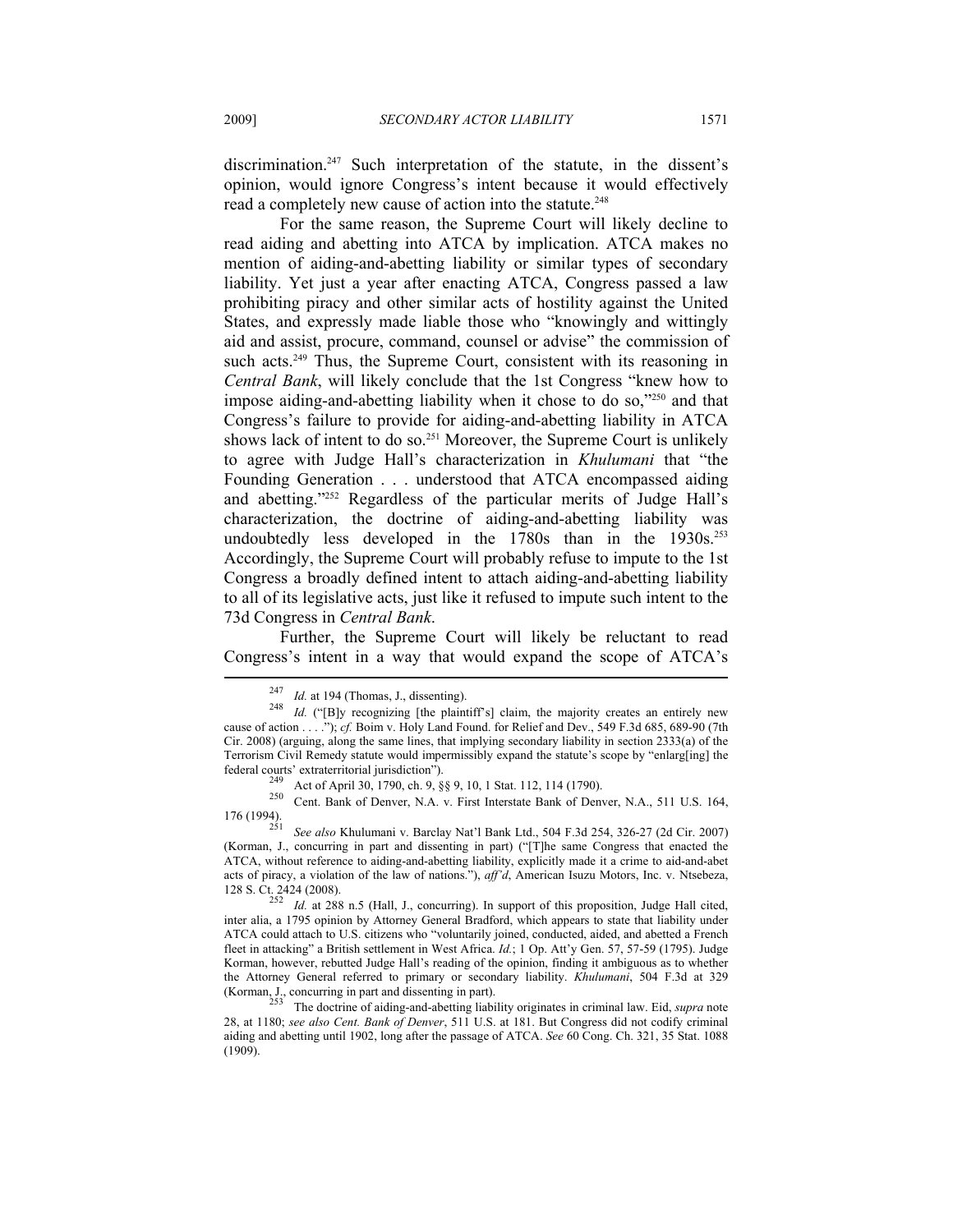liability to reach aiders and abettors because doing so could create "an entirely new cause of action<sup>"254</sup> lacking elements required under ATCA. Currently, ATCA, as explained in *Sosa*, only permits claims for a violation of an international norm that is "accepted by the civilized world and defined with a specificity comparable to" the acceptance and specificity enjoyed by "the historical paradigms" of the late 17th century.255 Given the uncertainty surrounding the doctrine of aiding-andabetting liability, and the standard by which it should be defined, $256$ expanding the scope of ATCA could expose to liability those who, while aiding and abetting an international crime, do not themselves violate a universally accepted and sufficiently well-defined norm of international law. The Supreme Court is unlikely to accept a statutory interpretation that could lead to such a result.

#### 4. Public Policy Considerations

Finally, having reached the last step of its analytical framework, the Supreme Court is equally likely to reject aiding-and-abetting liability under ATCA on public policy grounds. Although not an independent basis for statutory interpretation, public policy considerations may be used to buttress the Court's decision not to expand the scope of ATCA.<sup>257</sup> Policy review is especially appropriate where, as in ATCA's case, there is scant direct evidence of congressional intent.<sup>258</sup>

Similar sets of conflicting policy considerations permeate the subject of secondary actor liability in the securities fraud and ATCA litigation contexts. Before *Central Bank*, the main arguments in favor of attaching secondary liability to aiders and abettors were deterrence and fairness.259 After *Central Bank*, plaintiffs have similarly argued that holding culpable secondary actors liable under Section 10(b) is necessary

<sup>&</sup>lt;sup>254</sup> Jackson v. Birmingham Bd. of Educ., 544 U.S. 167, 195 (2005) (Thomas, J., dissenting).

Sosa v. Alvarez-Machain, 542 U.S. 692, 725, 732 (2004); *see also supra* note 116 and

accompanying text.<br><sup>256</sup> Cf. Judge Katzmann's and Judge Hall's divergent definitions for aiding and abetting in<br>*Khulumani*, *supra* Part IV.B.2.

*Cent. Bank of Denver*, 511 U.S. at 188 ("Policy considerations cannot override our interpretation of the text and structure of the Act, except to the extent they may help to show that adherence to the text and structure would lead to a result 'so bizarre' that Congress could not have<br>intended it.").<br> $\frac{358}{2}$   $\frac{1}{2}$   $\frac{1}{2}$   $\frac{1}{2}$   $\frac{1}{2}$   $\frac{1}{2}$   $\frac{1}{2}$   $\frac{1}{2}$   $\frac{1}{2}$   $\frac{1}{2}$   $\$ 

See Va. Bankshares, Inc. v. Sandberg, 501 U.S. 1083, 1104-05 (1991) (stating that where a right of action was originally inferred from a statute in the absence of "conclusive guidance" from the legislature, courts may "look[] to policy reasons for deciding where the outer limits of the right should lie"). 259 *See Cent. Bank of Denver*, 511 U.S. at 188 (paraphrasing an amicus party's argument

that "the aiding and abetting cause of action deters secondary actors from contributing to fraudulent activities and ensures that defrauded plaintiffs are made whole").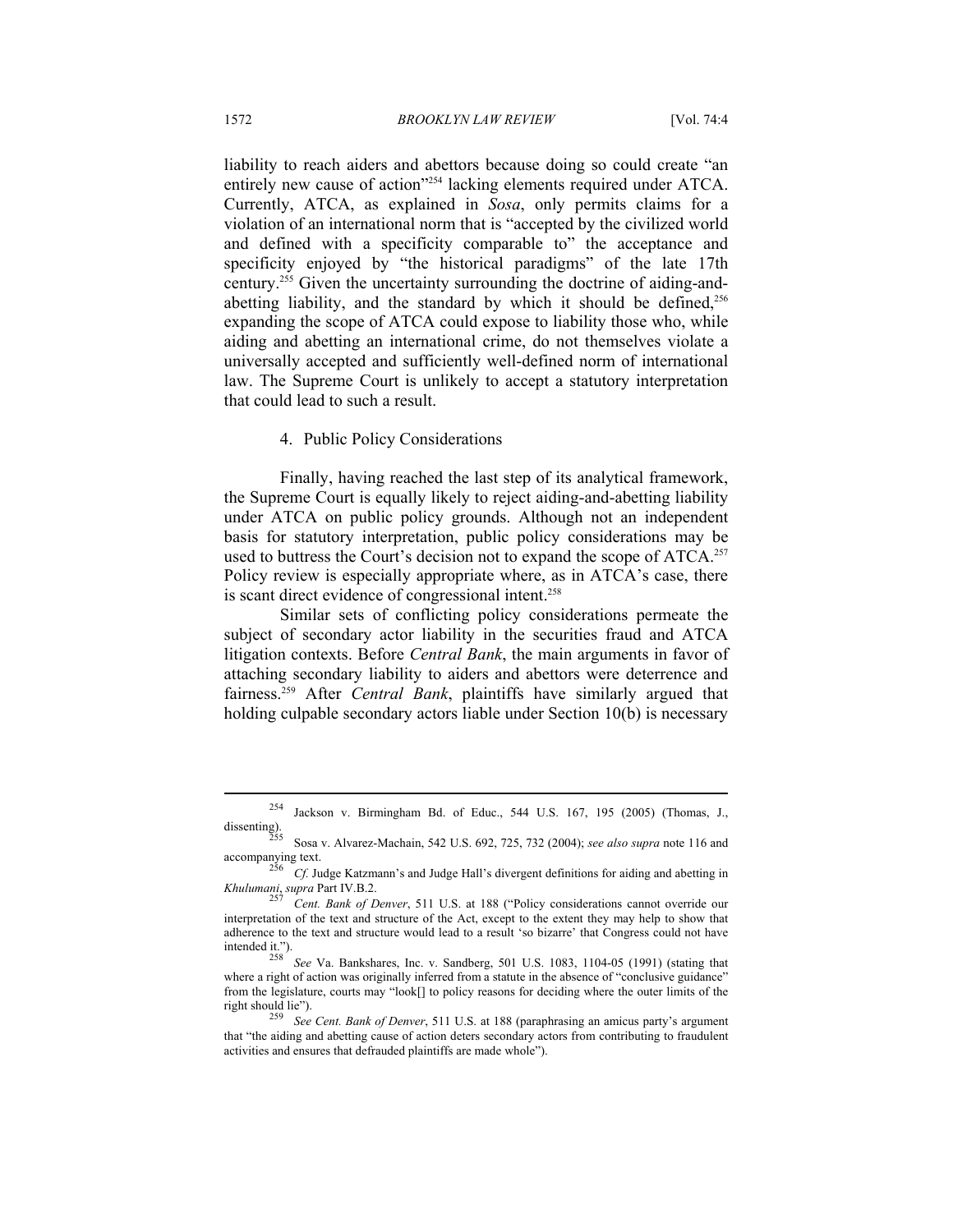as a deterrent against fraud on the securities markets, $260$  and is consistent with the notion that no act of deliberate fraud should go unpunished.<sup>261</sup>

At the same time, many arguments have been advanced against exposing secondary actors to liability under Section 10(b). Thus, in *Central Bank*, the Supreme Court noted the uncertainty surrounding the standard for determining aiding-and-abetting liability as a factor against extending Section  $10(b)$ 's reach.<sup>262</sup> First, the court reasoned that this uncertainty in the rules would tend to protract litigation and increase the cost of defense. As a result, many secondary actors, including those with valid defenses, would be forced to settle rather than litigate. This, in turn, would result in the proliferation of strike suits, and other meritless litigation. Finally, in the Court's opinion, excessive and extortionate litigation would send ripples throughout the securities markets, raising the cost of doing business in the United States.<sup>263</sup> These costs would ultimately be passed on to investors, whom the Securities Exchange Act is supposed to protect.<sup>264</sup>

In *Stoneridge*, the Supreme Court also used public policy analysis to further narrow the scope of Section 10(b) liability to exclude "scheme liability."265 In particular, the Court emphasized the existence of alternative remedies that can both serve as a deterrent to fraud and provide recovery to injured investors. Thus, the court pointed out that secondary actors who engage in fraud remain subject to criminal laws,<sup>266</sup> state anti-fraud statutes, $267$  and civil actions brought by the SEC.<sup>268</sup>

Critics of ATCA have set forth remarkably similar arguments in favor of restricting its scope to exclude aiding-and-abetting liability. In *In re South African Apartheid Litigation*, Judge Sprizzo characterized ATCA litigation as "an area that is . . . ripe for non-meritorious and blunderbuss suits."269 Critics also often underscore the vexatious nature

<sup>260</sup> *See* Stoneridge Inv. Partners, LLC v. Scientific-Atlanta, Inc., 128 S. Ct. 761, 778 n.10 (2008) (Stevens, J., dissenting) ("[T]he availability of private rights of action . . . provide[s] a means for defrauded investors to recover damages and a powerful deterrent against violations of the securities laws.").<br><sup>261</sup> *Stoneridge*, 128 S. Ct. at 782 ("Congress enacted § 10(b) with the understanding that

<sup>. . .</sup> every wrong would have a remedy."); Apolinsky, *supra* note 97, at 2 (suggesting as one rationale for holding secondary actors accountable under Section 10(b) "to punish as many wrongdoers as possible who participated in the scheme").

<sup>&</sup>lt;sup>262</sup> Cent. Bank of Denver, 511 U.S. at 188.<br>
<sup>263</sup> Id. at 189.<br>
<sup>264</sup> Id.<br>
<sup>266</sup> Id. at 773 ("[C]riminal penalties are a strong deterrent.").<br>
<sup>266</sup> Id. at 773 ("[C]riminal penalties are a strong deterrent.").<br>
<sup>267</sup> Id.

restitution from aiders and abettors"). 268 *Id.* (stating that since 2002, the SEC recovered approximately \$10 billion for the benefit of investors harmed by fraud). The SEC is authorized to sue aiders and abettors of securities fraud under the Private Securities Litigation Reform Act (PSLRA). *See* 15 U.S.C. § 78t(e) (2006). 269 *In re* South African Apartheid Litig., 346 F. Supp. 2d 538, 550 (S.D.N.Y. 2004), *aff'd* 

*in part and denied in part*, Khulmani v. Barclay Nat'l Bank Ltd., 504 F.3d 254 (2d Cir. 2007), *aff'd*, American Isuzu Motors, Inc. v. Ntsebeza, 128 S. Ct. 2424 (2008).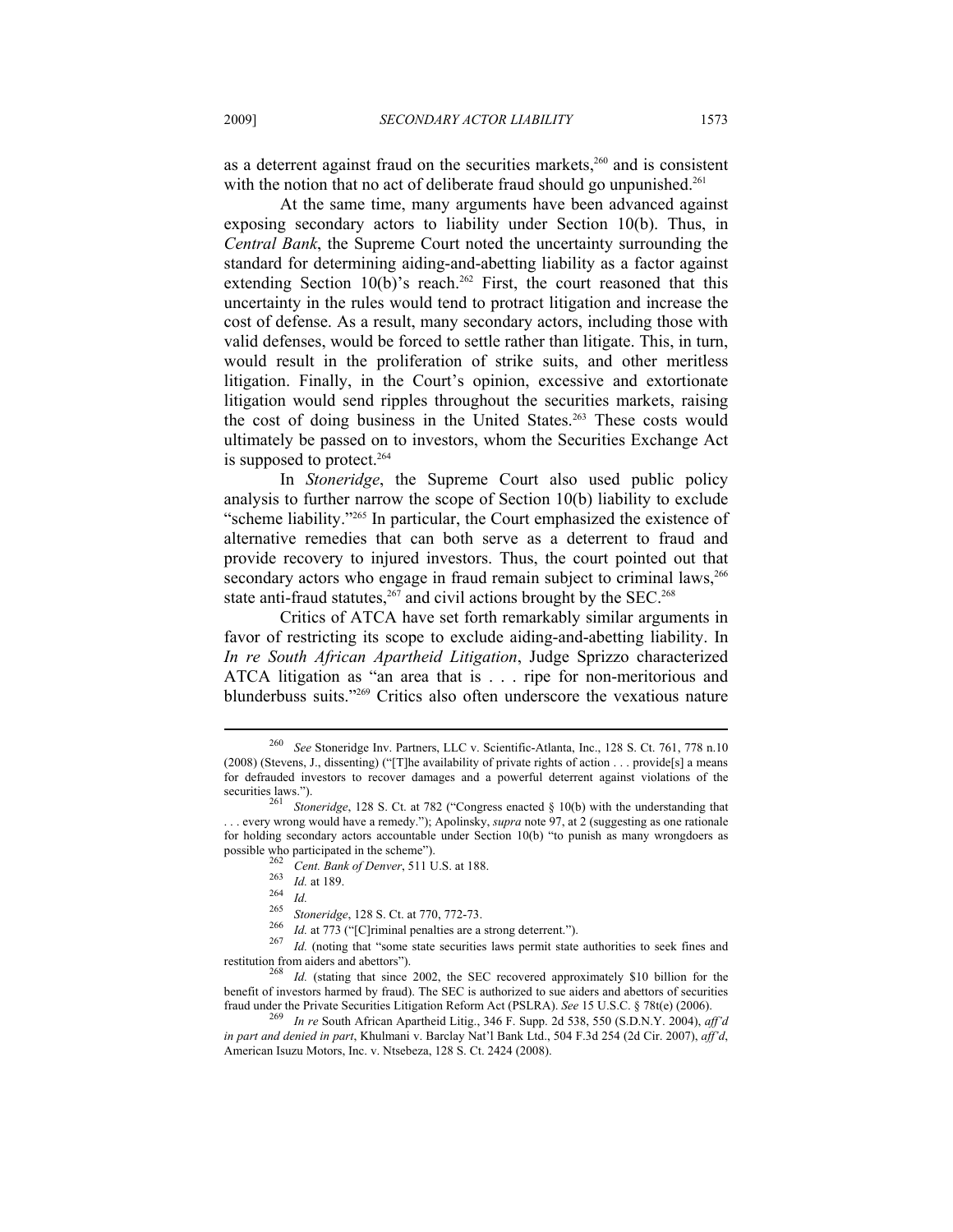of ATCA litigation by pointing to the extraordinarily large amounts demanded by the plaintiffs.<sup>270</sup>

In *Khulumani*, Judge Korman cited other public policy grounds for restricting the scope of liability under ATCA to primary violations. He noted that allowing suits against companies that do business with oppressive regimes would have a "chilling effect" on foreign direct investment in those countries.271 Additionally, Judge Korman pointed to the efforts of the modern South African government to provide restitution and other forms of relief to victims of the apartheid as more appropriate domestic alternatives to suits in the  $U.S.<sup>272</sup>$  Critics have also advanced other alternatives to suits under ATCA, such as government sanctions<sup>273</sup> and the creation of an internationally enforceable code of corporate conduct.274 Given the similarity between these concerns and those expressed over securities fraud suits, the Supreme Court is likely to weigh public policy considerations against expanding the scope of ATCA.

Thus, when the Supreme Court has the opportunity again to review the scope of ATCA, it will likely rule that the Act does not permit aiding-and-abetting liability, just like the Court eliminated aiding-andabetting liability under Section 10(b) of the Securities Exchange Act in *Central Bank*. Applying *Central Bank's* analytical framework, the Court will likely find that ATCA's silence on the matter, Congress's failure to provide for aiding-and-abetting liability under the Act in spite of its familiarity with the doctrine, and strong policy considerations, all weigh against expanding the scope of ATCA to reach aiders and abettors.

# *B. Elimination of Aiding-and-Abetting Liability Under ATCA Will Not Mean the End of Corporate Accountability for Human Rights Abuses*

The issue of aiding-and-abetting liability under ATCA is of great concern for plaintiffs' lawyers and human rights advocates, and the Supreme Court's potential rejection of this theory of liability is likely to

<sup>270</sup> For example, the plaintiffs in *In re South African Apartheid Litigation* demanded over

<sup>\$40</sup> billion in damages. *In re South African Apartheid Litig.*, 346 F. Supp. 2d at 546. 271 Khulumani v. Barclay Nat'l Bank Ltd., 504 F.3d 254, 297 (2d Cir. 2007) (Korman, J., concurring in part and dissenting in part), *aff'd*, American Isuzu Motors, Inc. v. Ntsebeza, 128 S. Ct. 2424 (2008). *But see* Herz, *supra* note 131, at 209-10 (arguing that the availability of aiding-andabetting liability actually encourages investment by promoting corporate responsibility and

<sup>&</sup>quot;constructive engagement"). 272 *Khulumani*, 504 F.3d at 297, 301. 273 *See* Ivan Poullaos, *The Nature of the Beast: Using the Alien Torts Claims Act to Combat International Human Rights Violations*, 80 WASH. U. L.Q. 327, 354 (2002) (addressing the shortcomings of this alternative). 274 Pia Zara Thadhani, *Regulating Corporate Human Rights Abuses: Is* Unocal *the* 

*Answer?*, 42 WM. & MARY L. REV. 619, 622 (2000).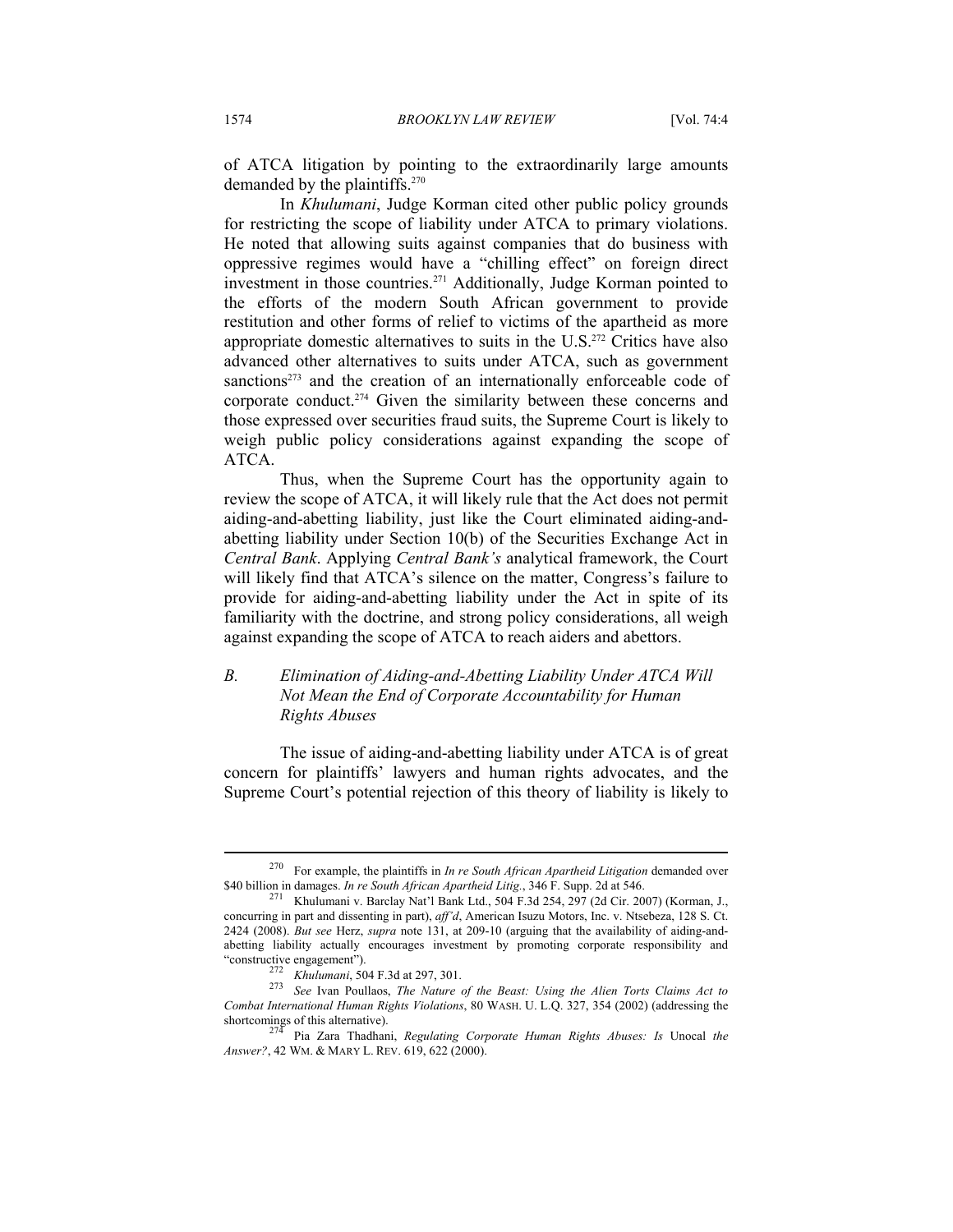be viewed as a setback for victims of human rights abuses.<sup>275</sup> An interpretation of ATCA that eliminates aiding-and-abetting liability will close off the "path of least resistance" for asserting claims of human rights violations against corporations.276 However, upon a closer look, it becomes clear that the concerns may be exaggerated. In light of the resilience of claims against secondary actors in the securities fraud context after *Central Bank* and *Stoneridge*, and the availability of several alternative remedies, the loss of aiding-and-abetting liability in the ATCA plaintiffs' litigation playbook is similarly unlikely to have a substantial negative impact on the ability of victims of human rights abuses to recover from corporate wrongdoers.

First, the proliferation of the Section 10(b) litigation in the years following *Central Bank*, 277 including many successful claims against secondary actors,<sup>278</sup> suggests that ATCA plaintiffs will also continue to bring successful claims against secondary actors under the primary liability theory. When the Supreme Court handed down its decision in *Central Bank*, it was initially viewed as a victory for the business community.279 However, it soon became clear that *Central Bank* did not present a serious bar to meritorious claims against culpable secondary actors. Grasping onto the Court's assurance that a secondary actor "may be liable as a primary violator under 10b-5, assuming all of the requirements for primary liability . . . are met," plaintiffs' lawyers were able to shift the focus from asserting aiding and abetting to pleading primary violations by secondary actors.<sup>280</sup>

<sup>275</sup> *See* Anthony J. Sebok, *More on the Second Circuit's Recent, Significant Decision Regarding Two Suits Involving the Alien Tort Claims Act: Part Two in a Two-Part Series*, FINDLAW, Nov. 6, 2007, http://writ.news.findlaw.com/sebok/20071106.html ("[A]iding and abetting under the ATCA has become a very important topic, since it is the primary theory of liability that allows

human rights lawyers to sue corporations.").<br><sup>276</sup> *Cf. In re* Parmalat Sec. Litig., 376 F. Supp. 2d 472, 497-98 (S.D.N.Y. 2005) (stating that, prior to *Central Bank*, aiding-and-abetting liability provided a "path of least resistance" for plaintiffs seeking to hold liable multiple corporate actors engaged in a common deceptive scheme).

plant section of the multiple corporate actors engaged in a common deceptive scheme of  $277$  For example, plaintiffs filed 111 suits in 1996, 173 in 1997, and 242 in 1998, eventually leveling at approximately 192 suits per year. Cornerstone Research, Litigation Activity Indices, http://securities.cornerstone.com/Research/litigation.htm (last visited January 29, 2009).

<sup>&</sup>lt;sup>2/8</sup> See supra Part III.C.<br><sup>279</sup> Thom Weidlich, *Professionals Still at Risk: Plaintiffs' Bar Shifts Gears to Revise Claims in Central Bank's Wake*, NAT'L L.J., July 18, 1994, at A4. <sup>280</sup> *Id.* (reporting that most complaints had either already alleged primary liability against

secondary actors in addition to aiding and abetting, or can be easily amended to do so after *Central Bank* because "[t]he conduct is no different from the conduct [the plaintiffs] were attacking before"). Amending often did not present much of a challenge, since many of the stronger claims against secondary actors were based on facts that were sufficient to plead the elements of primary liability. *Id.* ("That the plaintiffs now must prove direct fraud does not necessarily mean they need to prove different facts; the two theories are often alleged on the same facts."); *see id.* ("Your case is going to fly or not depending on what kind of direct involvement the [secondary actor] had in getting securities sold. It's always going to come down to what did the [secondary actor] know, when did [she] know it and what did [she] do with the knowledge.") (quoting a plaintiff's lawyer) (internal quotation marks omitted) ; *see also supra* notes 90-98 and accompanying text (discussing the use of "scheme liability" to test the limits of primary liability).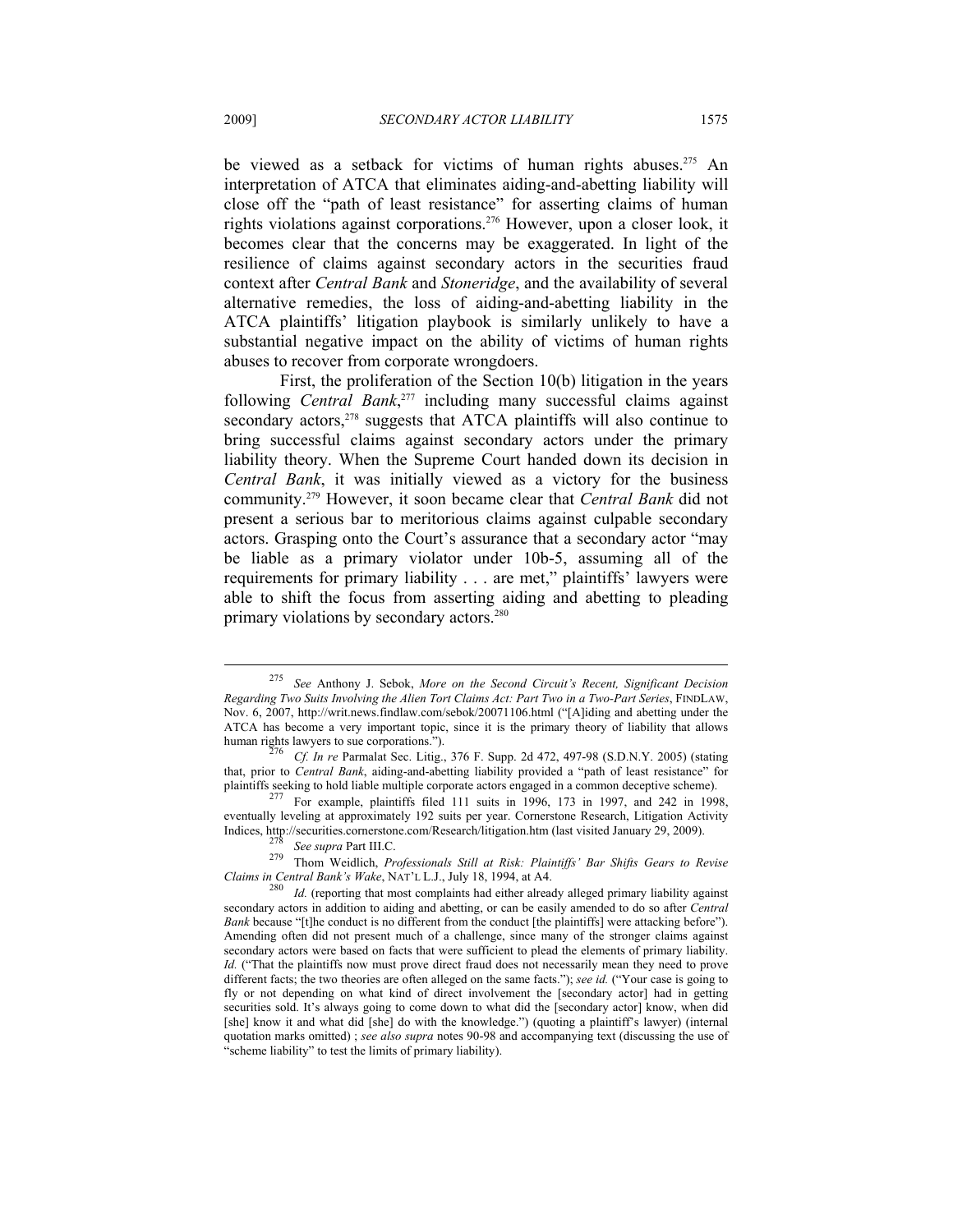1576 *BROOKLYN LAW REVIEW* [Vol. 74:4

Even the Supreme Court's more restrictive decision in *Stoneridge* did not entirely foreclose secondary actor liability from the securities fraud context.<sup>281</sup> For example, the decision left the door open to claims against secondary actors whose conduct is not "too remote to satisfy the reliance requirement."<sup>282</sup> In addition, claims against secondary actors whose conduct was not "in the ordinary course" of a business relationship with the primary defendant, but rather directly affected the market for securities, will also likely be sustained under *Stoneridge*. 283

Similarly, in the event the Supreme Court refuses to recognize aiding-and-abetting liability under ATCA, plaintiffs will still be able to bring meritorious claims against secondary actors by alleging *primary* violations of international law. Just as in the securities fraud context the focus of the claims shifted to proving scienter and reliance, the focus of ATCA claims against corporations complicit in human rights abuses will shift to proving intent and causation.<sup>284</sup> Claims that involve a corporation merely "doing business in countries with repressive regimes"<sup>285</sup> may have to fall by the wayside, just like Section 10(b) claims grounded in the "ordinary course" of the defendant's business. But stronger claims with a closer link between the company's actions and the human rights abuse, will probably survive.

Judge Scheindlin's recent on-remand decision in *In Re South African Apartheid Litigation*286 illustrates the often illusory line between primary and secondary liability. Although ruling from the tentativelyupheld position that ATCA allows aiding-and-abetting liability, Judge Scheindlin nevertheless focused her analysis of the individual claims on the closeness of the "causal connection" between the secondary defendant's conduct and the underlying crime, on the one hand,<sup>287</sup> and on the secondary defendant's state of mind, on the other hand<sup>288</sup>—both factors that determine a defendant's *primary* liability for the wrong.

<sup>281</sup> Robert Schwinger & Eric Twiste, Stoneridge: *Not the End of the Road*, Securities Law 360, Jan. 18, 2008 ("[I]t still remains to be seen whether the ever-creative securities fraud bar will be able to find ways to recharacterize their cases against secondary actors so as to be able to keep them

viable even under the strictures laid down in Stoneridge.").<br><sup>282</sup> Stoneridge Inv. Partners, LLC v. Scientific-Atlanta, Inc., 128 S. Ct. 761, 770 (2008).<br><sup>283</sup> *Id.* at 774 (stating that the plaintiffs did not meet the Sec requirement because the secondary actors "were acting in concert with Charter in the ordinary course as suppliers" and their round-tripping arrangements "took place in the marketplace for goods and services, not in the investment sphere").<br><sup>284</sup> To paraphrase the lawyer interviewed in the National Law Journal article, each "case

is going to fly or not depending on what kind of direct involvement the [complicit corporation] had in [committing the particular human rights violation]. It's always going to come down to what did the [corporation] know, when did [the corporation] know it and what did [the corporation] do with the knowledge." Weidlich, *supra* note 279 (internal quotation marks omitted).

Khulumani v. Barclay Nat'l Bank Ltd., 504 F.3d 254, 289 (2d Cir. 2007) (Hall, J.,

concurring), *aff'd*, American Isuzu Motors, Inc. v. Ntsebeza, 128 S. Ct. 2424 (2008).<br><sup>286</sup> Nos. 02 MDL 1499, 02 Civ. 4712, 02 Civ. 6218, 03 Civ. 1024, 03 Civ. 4524, 2009<br>WL 960078 (S.D.N.Y. Apr. 8, 2009).

 $\frac{287}{287}$  *Id.* at \*12.<br><sup>288</sup> *Id.* at \*13-\*15.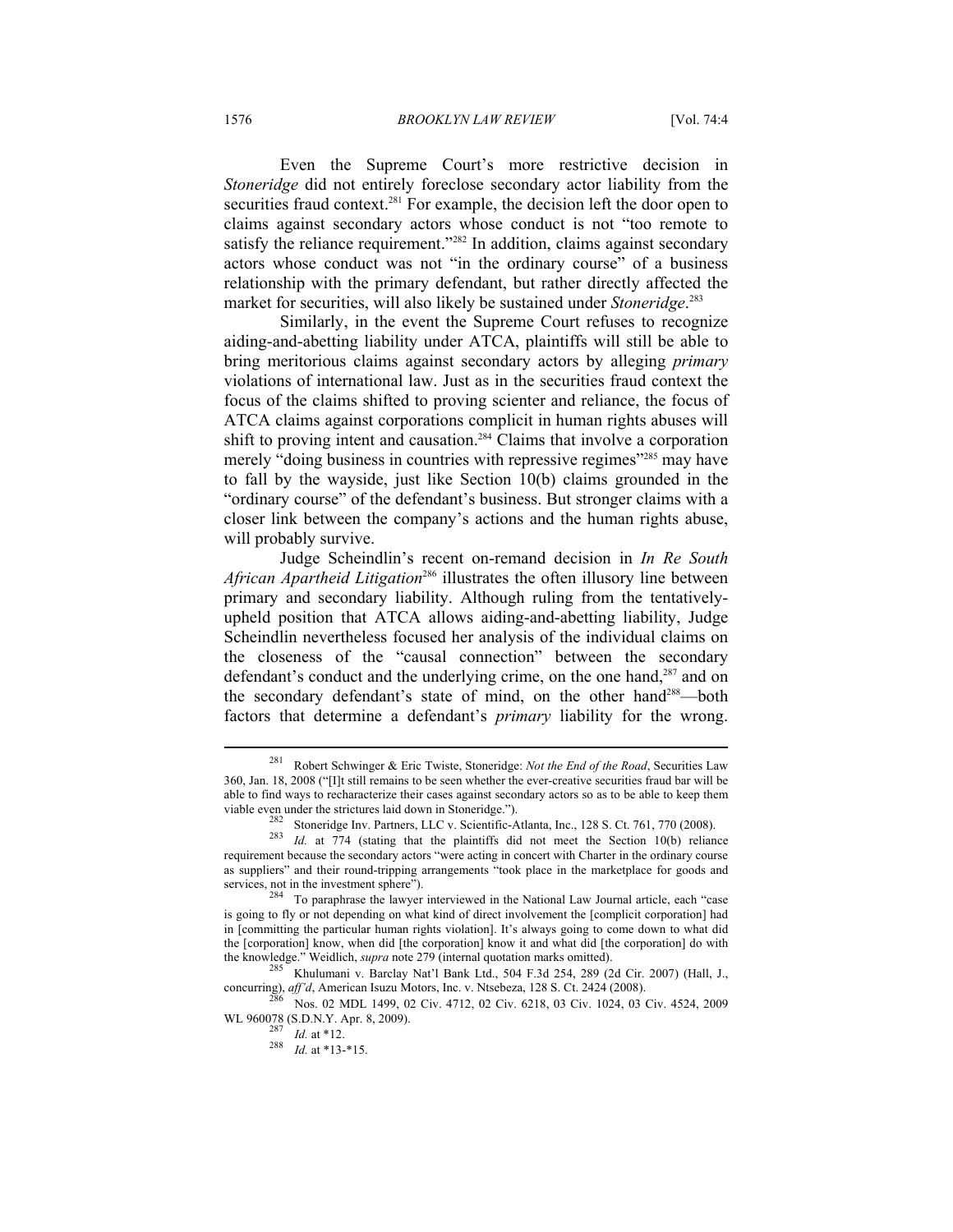Thus, Judge Scheindlin upheld aiding-and-abetting genocide claims against car manufacturers that supplied the South African military with custom-made armed vehicles and authorized its own security personnel to carry out arrests and interrogations on behalf of the police<sup>289</sup>—conduct that would probably also rise to the level of a primary offense. At the same time, Judge Scheindlin dismissed several claims predicated on the corporate defendants' less culpable acts, such as providing loans to the South African government<sup>290</sup> or selling computers to government agencies, $291$  thus dispelling the misguided fear that ATCA potentially exposes to liability anyone who "does business" with a rogue State.

The second reason why human rights advocates should not fear the Supreme Court's likely abandonment of aiding-and-abetting liability under ATCA is the availability of several viable alternative theories for recovery from corporate defendants. In the Section 10(b) context, actions by the SEC, which are not subject to the *Central Bank* and *Stoneridge* restrictions, have recovered billions of dollars for the benefit of defrauded investors.292 In the ATCA context, as an alternative to aiding and abetting, victims can recover from corporations on the theories of conspiracy, joint criminal enterprise, instigation, and procurement.<sup>293</sup>

Finally, abandoning aiding-and-abetting liability will eliminate redundancies in the structure of ATCA claims. As in the securities fraud context, the same conduct can often be characterized either as aiding and abetting or as a direct violation. For example, in *Boim v. Holy Land Foundation for Relief & Development*, Judge Posner declined to recognize aiding-and-abetting liability under the federal Terrorism Civil Remedy statute, but instead imposed liability on the defendants through a "chain of incorporations by reference" of several statutory definitions.<sup>294</sup> He found that although the statute did not prohibit aiding and abetting an act of international terrorism, providing financial assistance to a foreign terrorist organization may sometimes itself constitute "international terrorism" under the statute's definition of the term.295

Similarly, Judge Korman's opinion in *Khulumani* proposes a standard for aiding and abetting that makes the doctrine obsolete in the context of ATCA claims. According to Judge Korman, to plead aiding

<sup>&</sup>lt;sup>289</sup> *Id.* at \*15-\*16; see also note 204.<br> *In re South African Apartheid Litig.*, 2009 WL 960078, at \*20; see also note 204.<br> *In re South African Apartheid Litig.*, 2009 WL 960078, at \*19; see also note 204.<br>
Stoneridg *see supra* note 267 and accompanying text.

See Herz, *supra* note 131, at 216-17 ("Aiding and abetting is not the only form of liability that is or should be available to hold accountable corporations intimately involved in gross violations of universally recognized human rights."); Maassarani, *supra* note 17, at 39 (noting that "aiding and abetting liability is threatened by a number of doctrinal and political challenges that

counsel for a ready alternative"). 294 Boim v. Holy Land Found. for Relief and Dev., 549 F.3d 685, 690 (7th Cir. 2008); *see supra* notes 229-234 and accompanying text. 295 *Boim*, 549 F.3d at 690.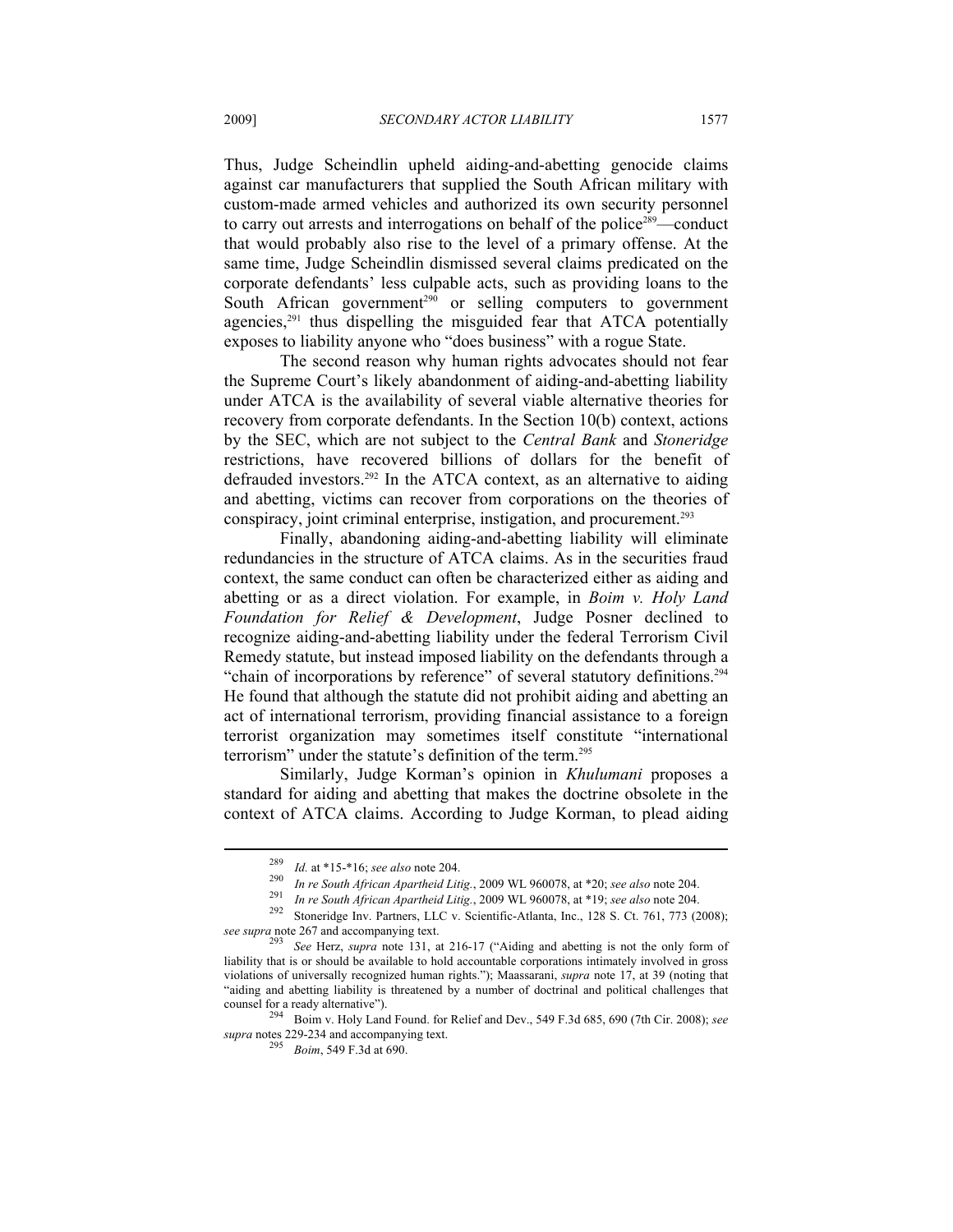and abetting, a plaintiff has to show that the defendant violated a universal international norm that extends aiding-and-abetting liability to the particular underlying international law offense giving rise to the suit.<sup>296</sup> Under this standard then, one who aids and abets a violation of an international legal norm will also necessarily violate a universal international law himself, and thus become liable as a primary actor under ATCA. Eliminating such redundancies in the structure of the claims may actually benefit the cause of human rights advocacy by removing confusion from the courts, streamlining litigation, and shifting the focus to the issues of culpability and causation.

Thus, although a decision by the Supreme Court that limits the scope of ATCA to exclude aiding-and-abetting liability will eliminate one possible theory of recovery, it will not deprive deserving plaintiffs of relief. Instead, it will bring the courts' adjudication of ATCA claims in line with the related and more mature securities fraud jurisprudence. By doing so, it will screen out the weakest claims against corporate actors whose participation in human rights abuses is only attenuated, without at the same time denying plaintiffs the opportunity to assert stronger claims against secondary actors for primary violations, or to pursue alternative routes of redress.

#### VI. CONCLUSION

Holding secondary actors (in particular, corporations) accountable for their indirect participation in serious misconduct, remains a continuing concern for victims of securities fraud and human rights abuses alike. In a globalized world market, corporate players have the capacity to inflict serious harm on vast numbers of people without necessarily assuming the role of the primary perpetrator. Yet the doctrine of secondary liability is underdeveloped, poorly defined, and excessively politicized.297 In the context of securities litigation, since 1994, the Supreme Court has taken a course towards restricting the doctrine's application in Section 10(b) suits, first eliminating the lynchpin of secondary actor liability—aiding-and-abetting—in *Central Bank*, and then further narrowing the scope of this type of liability in *Stoneridge*. 298 The doctrine, however, has been remarkably resilient to the Court's narrowing, and secondary actors continue to be held liable under Section 10(b).299 Consistent with its own precedent, the Supreme Court will likely similarly restrict secondary liability under ATCA in the near future, as foreshadowed by the Second Circuit's divided opinion in *Khulumani*. Yet the resilience of secondary actor suits under Section 10(b) suggests

<sup>&</sup>lt;sup>296</sup> *Khulumani*, 504 F.3d at 327, 331; *see supra* notes 190-192 and accompanying text.<br><sup>297</sup> *See supra* Part I.<br><sup>298</sup> *See supra* Parts III.B and III.D.<br><sup>299</sup> *See supra* Part III.C; *supra* notes 277-283 and accompan